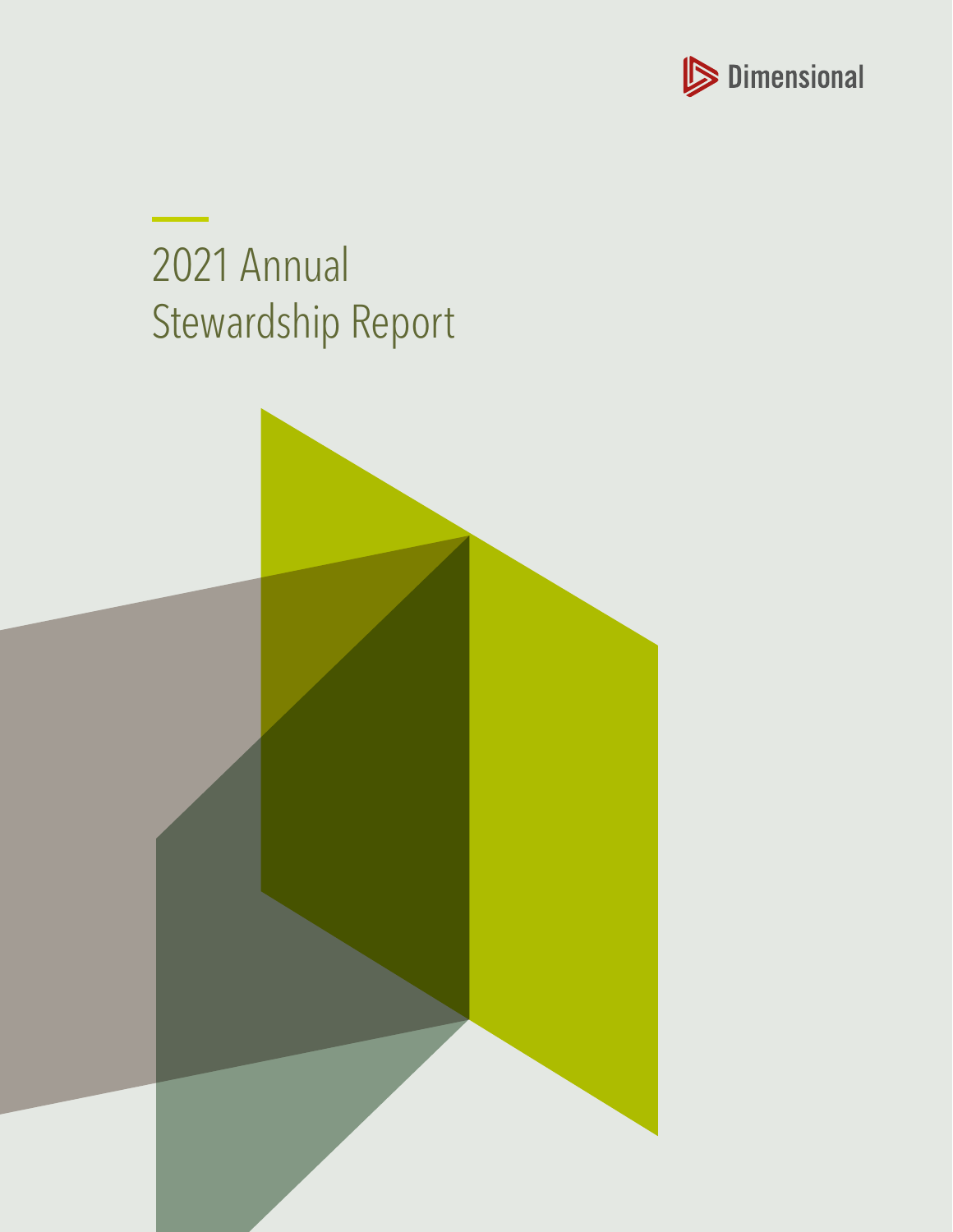# 2021 Annual Stewardship Report

Reporting Period: July 1, 2020–June 30, 2021

The Annual Stewardship Report highlights Dimensional's efforts to protect and enhance shareholder value through investment stewardship activities over the prior proxy year, including outcomes and observations from engagement with portfolio companies, proxy voting, and industry participation and advocacy.

| <b>Table of Contents</b>                 |                                                               |
|------------------------------------------|---------------------------------------------------------------|
| Click on section title                   |                                                               |
| or page number to<br>advance to section. |                                                               |
|                                          | By the Numbers: 2021 Investment Stewardship Summary 7         |
|                                          |                                                               |
|                                          |                                                               |
|                                          | Stewardship Spotlight: Environmental and Social Priorities 12 |
|                                          |                                                               |
|                                          |                                                               |
|                                          |                                                               |
|                                          | Stewardship Spotlight: Governance Priorities 26               |
|                                          |                                                               |
|                                          | Industry Participation and Public Policy Advocacy30           |
|                                          |                                                               |
|                                          |                                                               |
|                                          |                                                               |

It should not be assumed that the recommendations made in the future will be profitable or will equal the performance of the securities in this Report.

The case studies in this Stewardship Report reflect the reporting period from July 1, 2020, to June 30, 2021, and do not incorporate or reflect changes in portfolio company governance following the reporting period.

"Dimensional" and "we" refer to the Dimensional separate but affiliated entities generally, rather than one particular entity. These entities are Dimensional Fund Advisors LP, Dimensional Fund Advisors Ltd., Dimensional Ireland Limited, DFA Australia Limited, Dimensional Fund Advisors Pte. Ltd., and Dimensional Japan Ltd.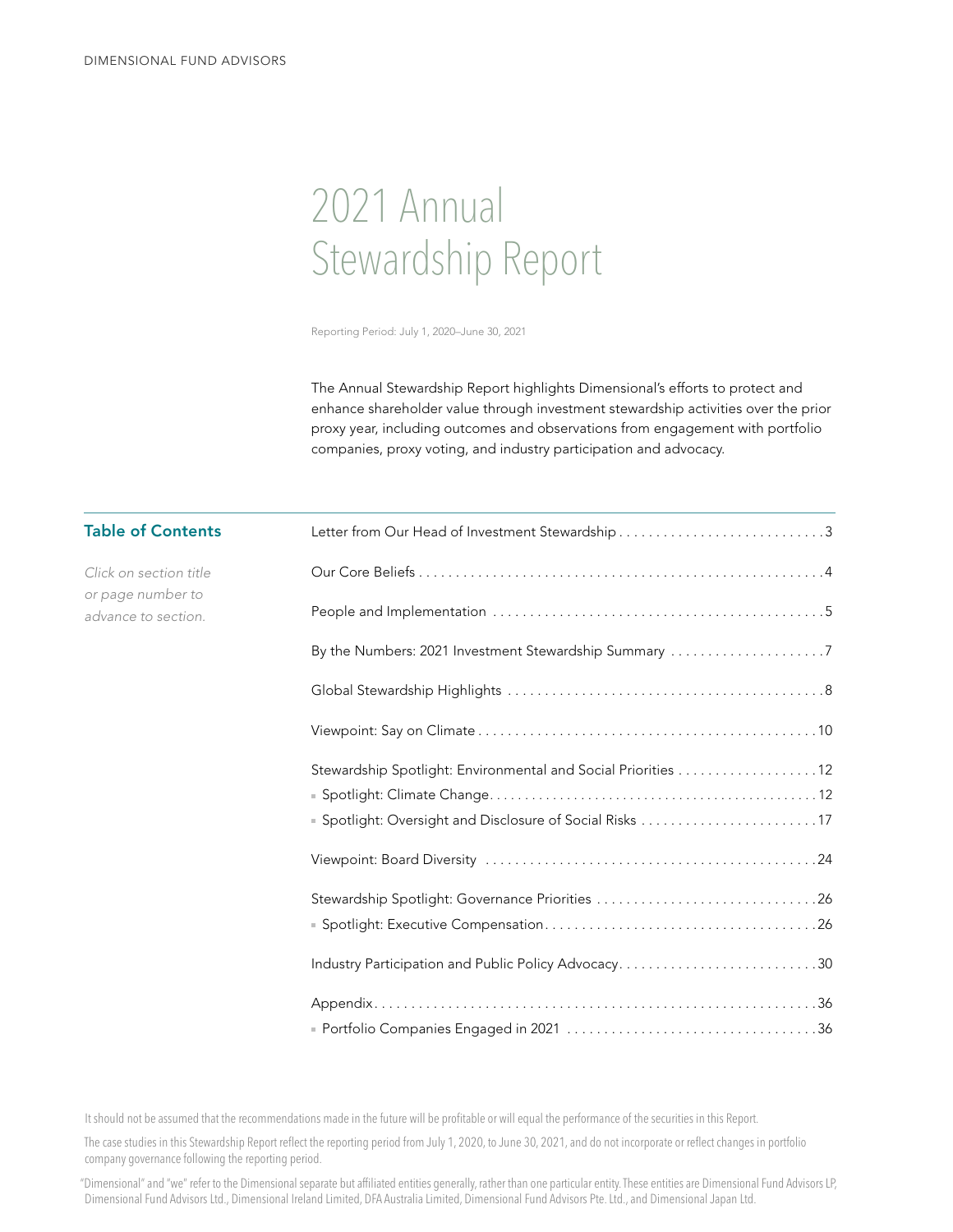# <span id="page-2-0"></span>Letter from 0ur Head of Investment Stewardship

We proudly present Dimensional's 2021 Annual Stewardship Report, which highlights our commitment to serve as responsible stewards of the assets our clients entrust to us. Through our stewardship efforts, we strive to enhance and protect shareholder value by focusing on foundational governance principles, including board structure and composition, risk management, shareholder rights, and executive compensation. As this report details, our stewardship team held 605 direct engagements, conducted a letter campaign on climate risk disclosure, and voted on 171,904 proposals at 19,246 meetings globally in proxy year 2021.

Environmental and social issues, especially climate change, were a key focus for our stewardship team as well as for many portfolio companies and clients. Our team expanded on our work from last year, nearly doubling the number of climate change-related engagements in proxy year 2021. This year, we organized a global letter campaign advocating for improved climate risk disclosure, sending letters to over 150 portfolio companies around the globe during the reporting period. Addressing regulators and policy makers, we advocated for an approach to climate change risk disclosure that would benefit shareholders. You can read more about how we approach climate change risk management and other focused stewardship efforts in this report.

I invite you to learn more about our team and our approach to investment stewardship. You can find our policies and procedures, voting rationale documents, and other stewardship-related information on the "Investment Stewardship" section of our public website, or you can contact us directly through your Dimensional representative.

Sincerely,



Kristin Drake Head of Investment Stewardship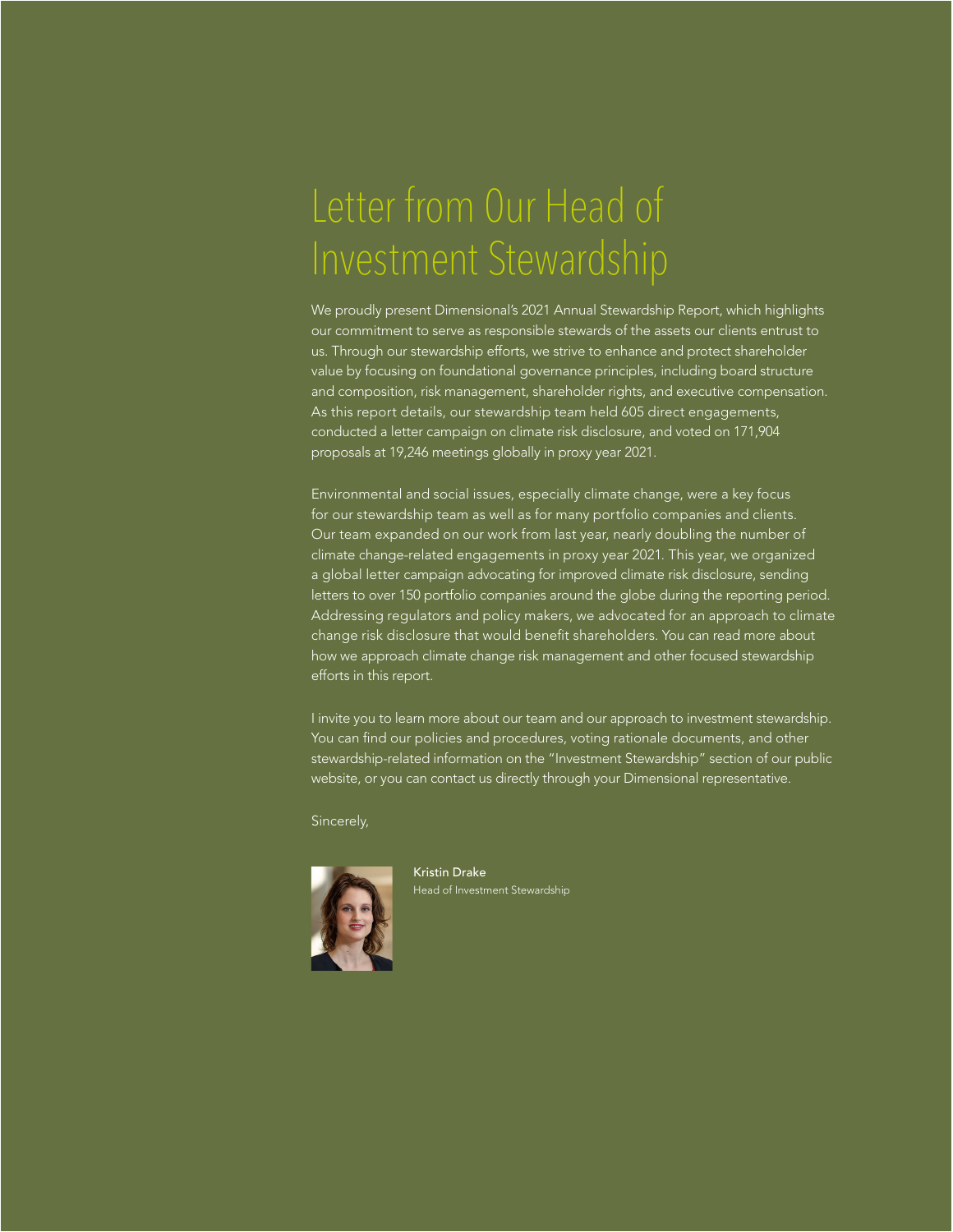# <span id="page-3-0"></span>Our Core Beliefs

### Dimensional advocates for stronger governance practices at the companies in which we invest on behalf of our clients because we believe it can improve returns for our clients.

Dimensional believes that, in well-functioning markets, prices quickly incorporate information and reflect the aggregate expectations of market participants. This includes information about a company's strategy, financial and non-financial performance, capital structure, risks, social and environmental impact, and corporate governance. As such, Dimensional believes improvements to a company's governance practices may be reflected in increased valuations through a combination of lower discount rates and higher cash flows to shareholders.<sup>1</sup>

Our efforts focus on areas of governance that we believe can improve shareholder value. In 2021, this resulted in a concentration on board composition and structure, disclosure of material environmental and social risks, shareholder rights, and executive compensation.

Our stewardship activity is not, however, limited to these priorities. We often engage with or vote on other governance topics that can impact shareholder value. Throughout our stewardship report, you can read about our engagements and activities within and beyond these stewardship priorities.

### 2021 Investment Stewardship Priorities

| <b>Board Composition</b><br>and Structure  | We expect a board of directors to represent the interests<br>of shareholders. Board independence and diversity of<br>backgrounds, experiences, and skill sets are important<br>issues in assessing board composition.                                                    |
|--------------------------------------------|--------------------------------------------------------------------------------------------------------------------------------------------------------------------------------------------------------------------------------------------------------------------------|
| Material Environmental<br>and Social Risks | We expect portfolio company boards to exercise oversight<br>of material environmental and social risks that may have<br>economic ramifications for shareholders. We believe<br>portfolio companies should disclose these risks and related<br>oversight to shareholders. |
| Shareholder Rights                         | We expect portfolio companies to maintain mechanisms for<br>shareholders to raise concerns and hold companies accountable.                                                                                                                                               |
| Executive<br>Compensation                  | We expect compensation plans to be based on rigorous<br>and transparent metrics that display a clear link between<br>pay and long-term performance.                                                                                                                      |

<sup>1.</sup> More information on Dimensional's stewardship philosophy and approach can be found on the "Investment Stewardship" section of our public website, or you can contact us directly at *[corporategovernance@dimensional.com](mailto:corporategovernance%40dimensional.com?subject=)*.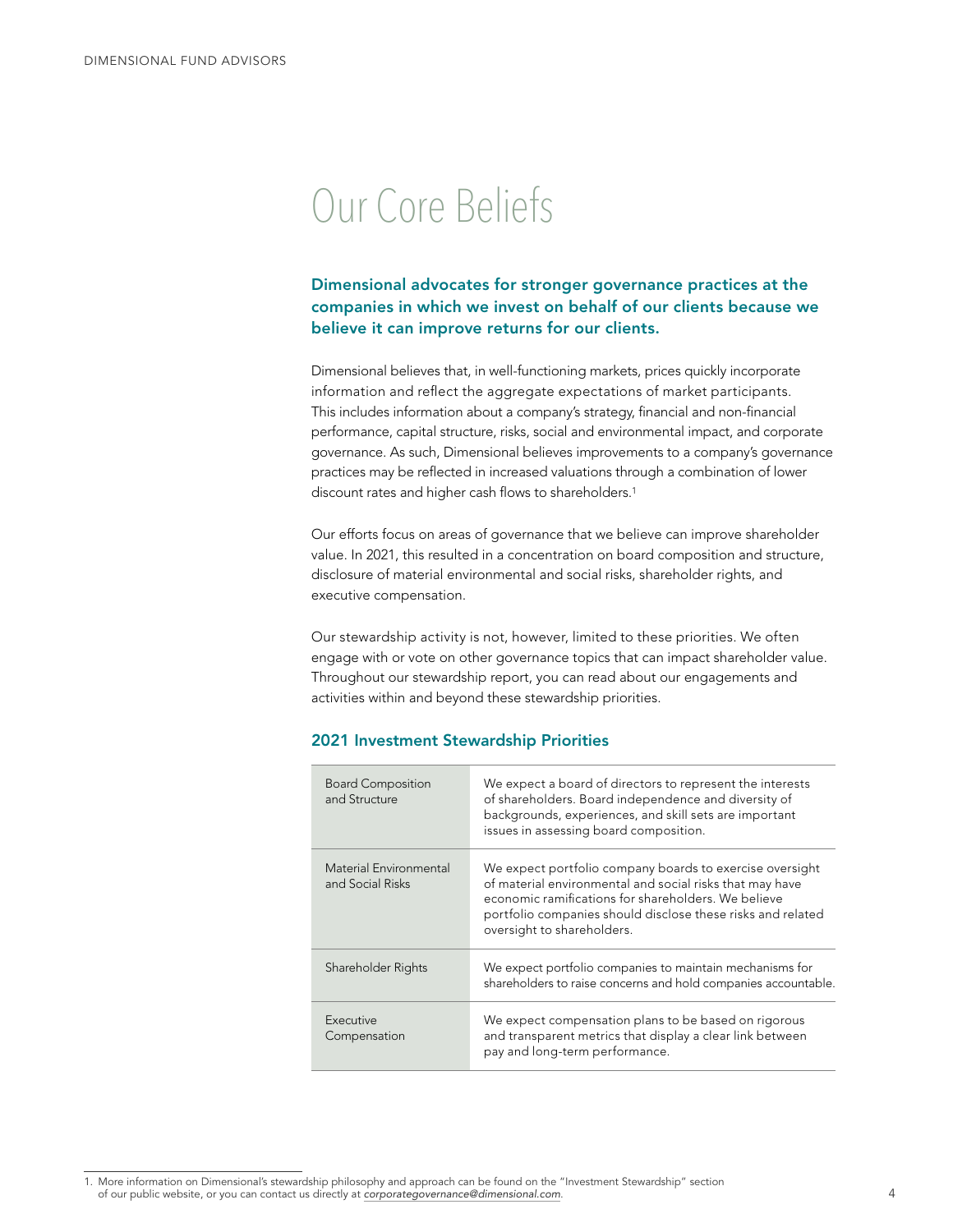# <span id="page-4-0"></span>People and Implementation

Investment stewardship at Dimensional is a global effort supported by many teams and departments. Dimensional's Investment Stewardship Committee, a subcommittee of the Investment Committee, is responsible for developing our policies and approach to investment stewardship, which are then executed by our Investment Stewardship Group in coordination with other groups across the firm.

#### Dimensional's Investment Stewardship Committee2

| William Collins-Dean       | Chair of Investment Stewardship Committee,<br>Senior Portfolio Manager                         |
|----------------------------|------------------------------------------------------------------------------------------------|
| Eugene Fama                | Consultant and Dimensional Director <sup>3</sup>                                               |
| Kenneth French             | Consultant and Dimensional Director <sup>3</sup>                                               |
| David Booth                | Executive Chairman                                                                             |
| Dave Butler <sup>4</sup>   | Co-Chief Executive Officer and Dimensional Director <sup>3</sup>                               |
| Gerard O'Reilly            | Co-Chief Executive Officer, Chief Investment Officer,<br>and Dimensional Director <sup>3</sup> |
| Kristin Drake              | Head of Investment Stewardship Group                                                           |
| Joel Schneider             | Deputy Head of Portfolio Management, North America                                             |
| Jim Whittington            | Head of Responsible Investment,<br>Senior Portfolio Manager                                    |
| Selwyn Notelovitz          | Global Chief Compliance Officer                                                                |
| Valerie Brown <sup>4</sup> | Deputy General Counsel                                                                         |

Jim Whittington, a Senior Portfolio Manager and Vice President in our London office, was named Dimensional's new Head of Responsible Investment as of November 2021. Lacey Huebel, a Portfolio Manager and Vice President in our Austin office, was named Head of Responsible Investment, North America.

<sup>2.</sup> Committee membership and titles as of November 10, 2021.

<sup>3.</sup> References to Dimensional Directors are to the Board of Directors of the general partner of Dimensional Fund Advisors LP.

<sup>4.</sup> Ex officio.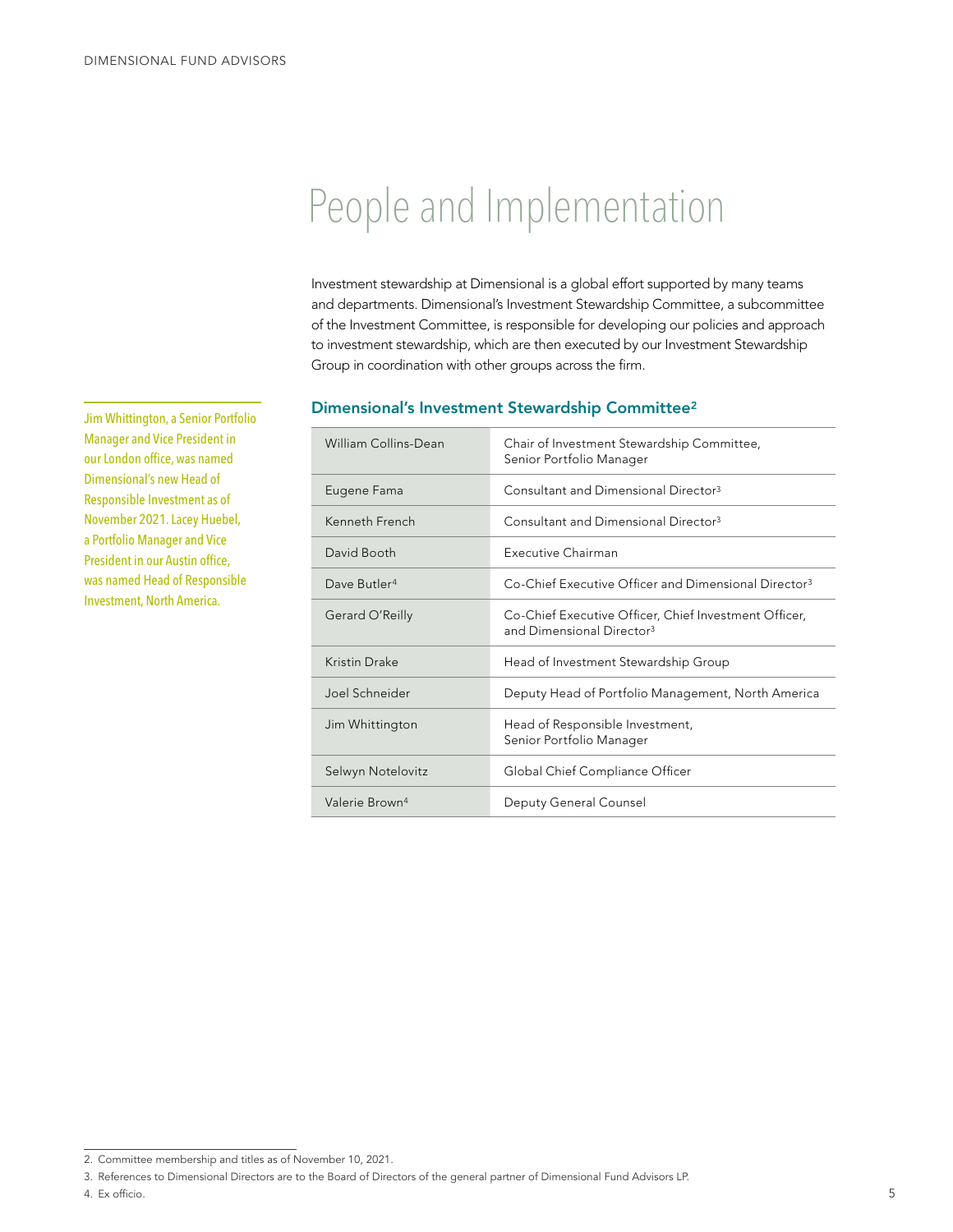# Global Implementation

Global stewardship activities are supported by a global staff of over 25 in seven offices and cover thousands of portfolio companies across 40 countries.

- INVESTMENT COMMITTEE
- **INVESTMENT** STEWARDSHIP COMMITTEE
- **INVESTMENT** STEWARDSHIP GROUP
- STEWARDSHIP-FOCUSED PORTFOLIO MANAGEMENT PROFESSIONALS



#### Investment Committee

Responsible for setting Dimensional's proxy voting policy and guidelines for voting and overseeing each Dimensional entity's proxy voting process.

#### Investment Stewardship Group

Implements stewardship efforts by conducting engagements, instructing proxy votes, and making recommendations to the Committee on potential enhancements to stewardship policies, procedures, and operations.

#### Investment Stewardship Committee

Responsible for recommending changes to Dimensional's proxy voting policy, considering complex proxy voting cases, and overseeing the Investment Stewardship Group.

#### Stewardship-Focused Portfolio Management Professionals

Provide the Investment Stewardship Group with insight into region-specific investment and client considerations that may impact our stewardship activities, as well as undertake engagements with our portfolio companies globally.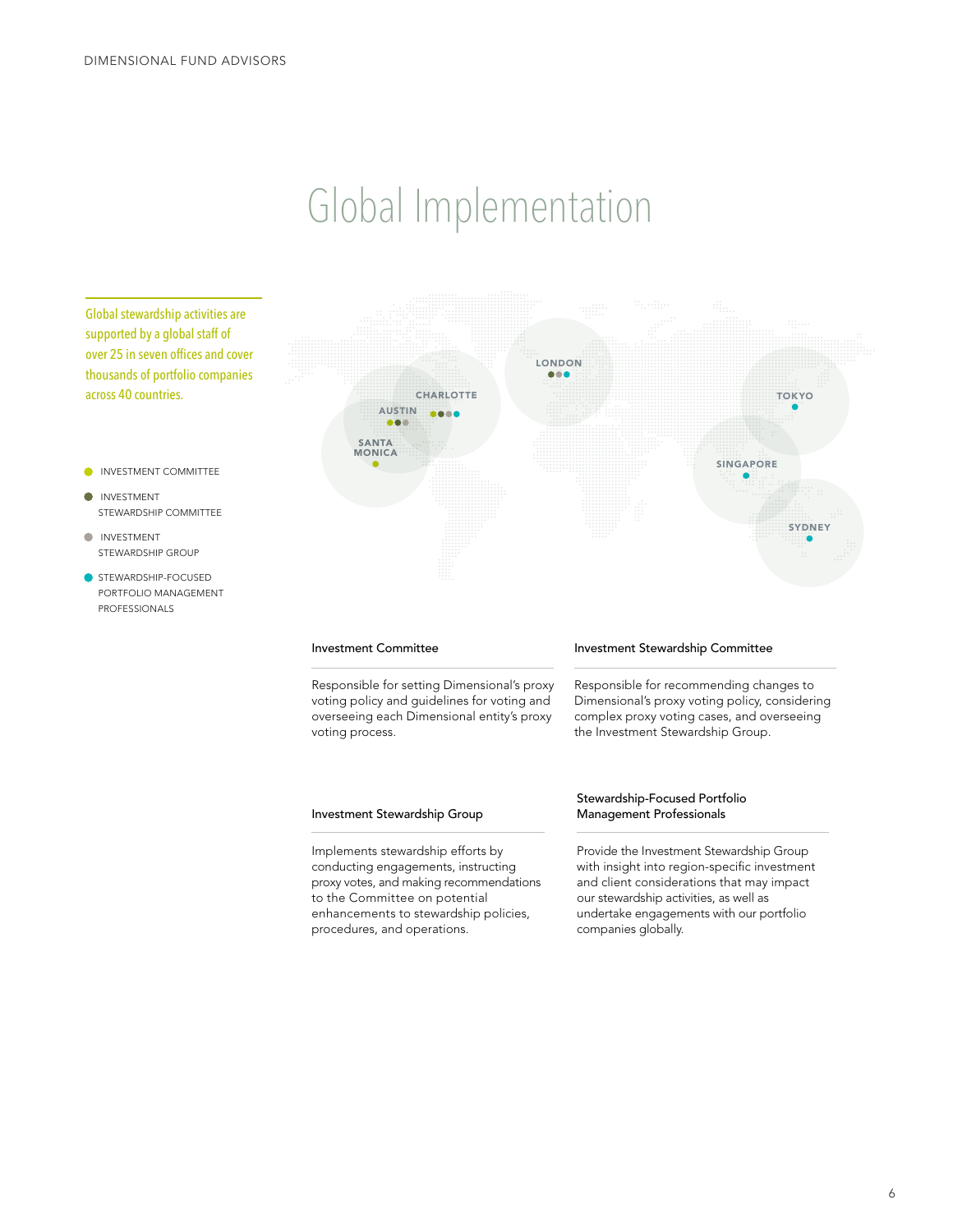# <span id="page-6-0"></span>By the Numbers: 2021 Investment Stewardship Summary

The goal of Dimensional's investment stewardship efforts are to improve governance practices at portfolio companies in a way that we believe may increase expected cash flows to investors or reduce risks to shareholders. To the extent these efforts do result in improved governance practices, we expect shareholders to benefit from increases in company valuation. The following statistics provide a broad overview of Dimensional's engagement and proxy voting activities during the 2021 proxy year.

605 Engagements5 19,246 Meetings Voted 168 Letters Sent 171,904 Proposals Voted Global Engagement Global Proxy Voting

<sup>5.</sup> Includes calls with portfolio companies and proponents of shareholder proposals.

Dimensional discusses governance matters with portfolio companies to represent client interests; however, regardless of such conversations, Dimensional, on behalf of its clients, acquires securities solely for the purpose of investment and not with the purpose or intended effect of changing or influencing the control of any portfolio company. Dimensional may engage with shareholders and other dissidents as part of its due diligence on specific shareholder proposals.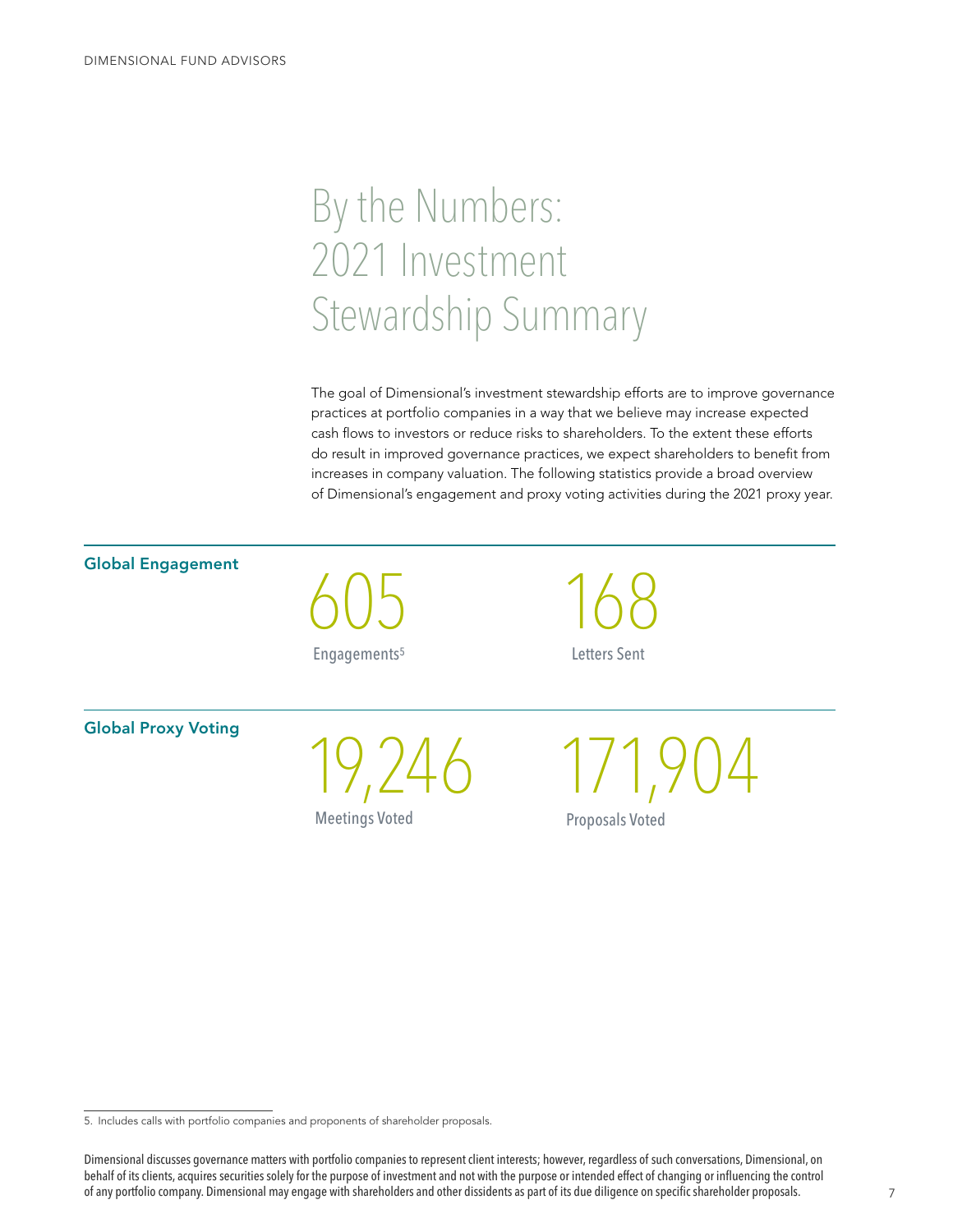# <span id="page-7-0"></span>Global Stewardship Highlights

The following statistics demonstrate the breadth of Dimensional's engagement and voting activities during the 2021 proxy year.

#### Company Engagements

Dimensional engages with companies held in the portfolios we manage to better understand their governance practices and advocate for strong corporate governance.

#### ENGAGEMENTS6 BY TOPIC

In proxy year 2021, over half of engagements included discussion of material environmental and social risks.



Engagements outside of North America grew as a percentage of total engagements over each of the past three proxy years and now represent over 40% of total engagements.

#### ENGAGEMENTS BY REGION



<sup>6.</sup> Engagements may cover multiple topics. Total number of topical discussions will exceed total number of portfolio company discussions due to many discussions covering multiple stewardship topics.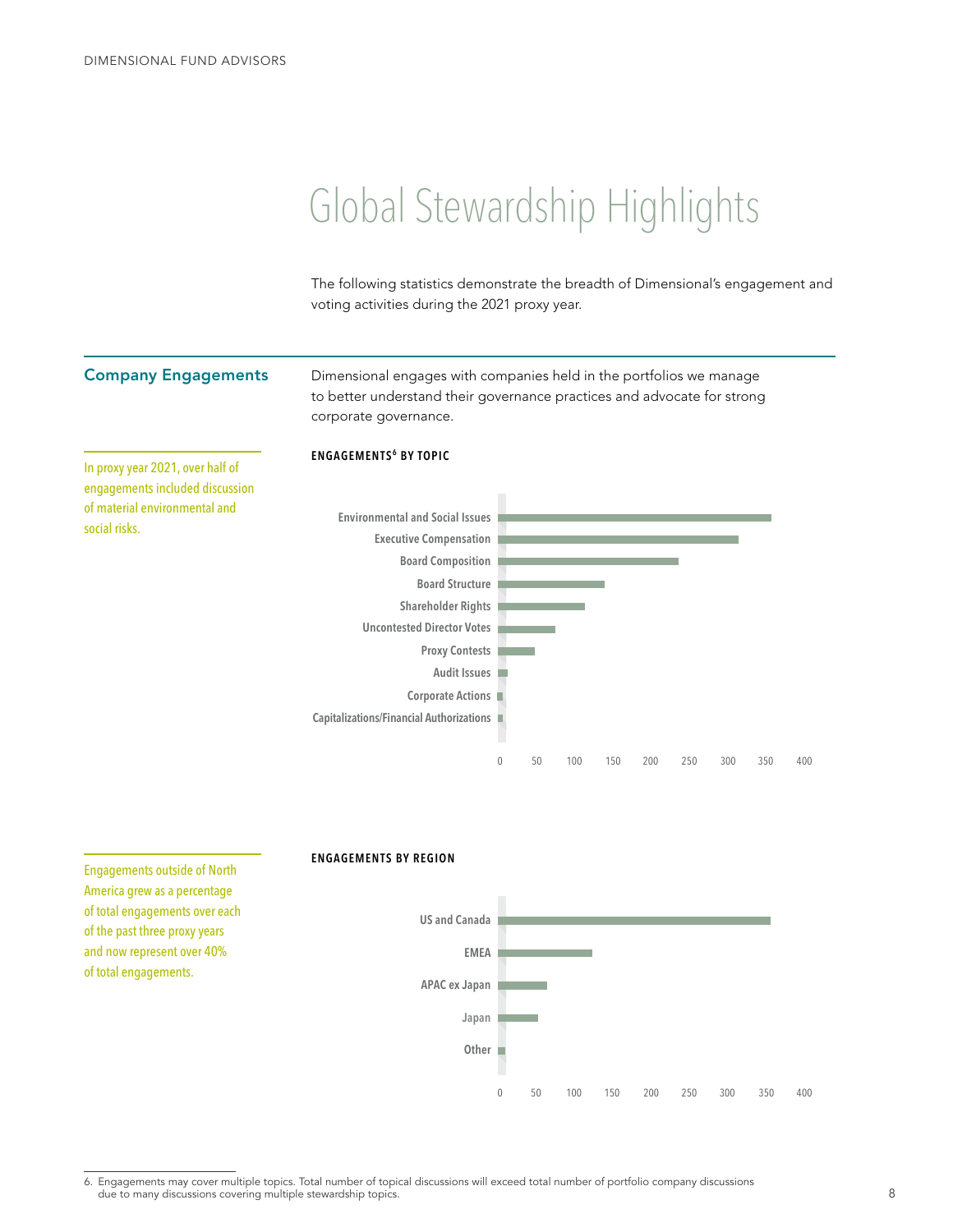### Proxy Voting

Of the proposals voted, 168,136 were management proposals and 3,768 were shareholder proposals.

Dimensional votes proxies at shareholder meetings globally to hold boards and management of portfolio companies accountable to shareholders and promote governance best practices

#### PROPOSALS VOTED BY TOPIC



Our views and voting guidelines on anti-takeover devices and executive compensation have led to a high relative percentage of votes against management proposals on these issues.

#### VOTES AGAINST MANAGEMENT BY TOPIC

Dimensional votes proxies in accordance with internal guidelines, which are designed to encourage portfolio companies to maintain governance policies consistent with maximizing shareholder value.



The "Director Elections" category includes the election of statutory auditors in Japan. "Board- and Governance-Related" includes proposals related to director compensation, board size and structure, voting standards, and shareholder access. "Routine Business Matters" includes a range of procedural matters as well as proposals calling for the adjournment of meetings, votes on the frequency of Say on Pay, and the election of auditors.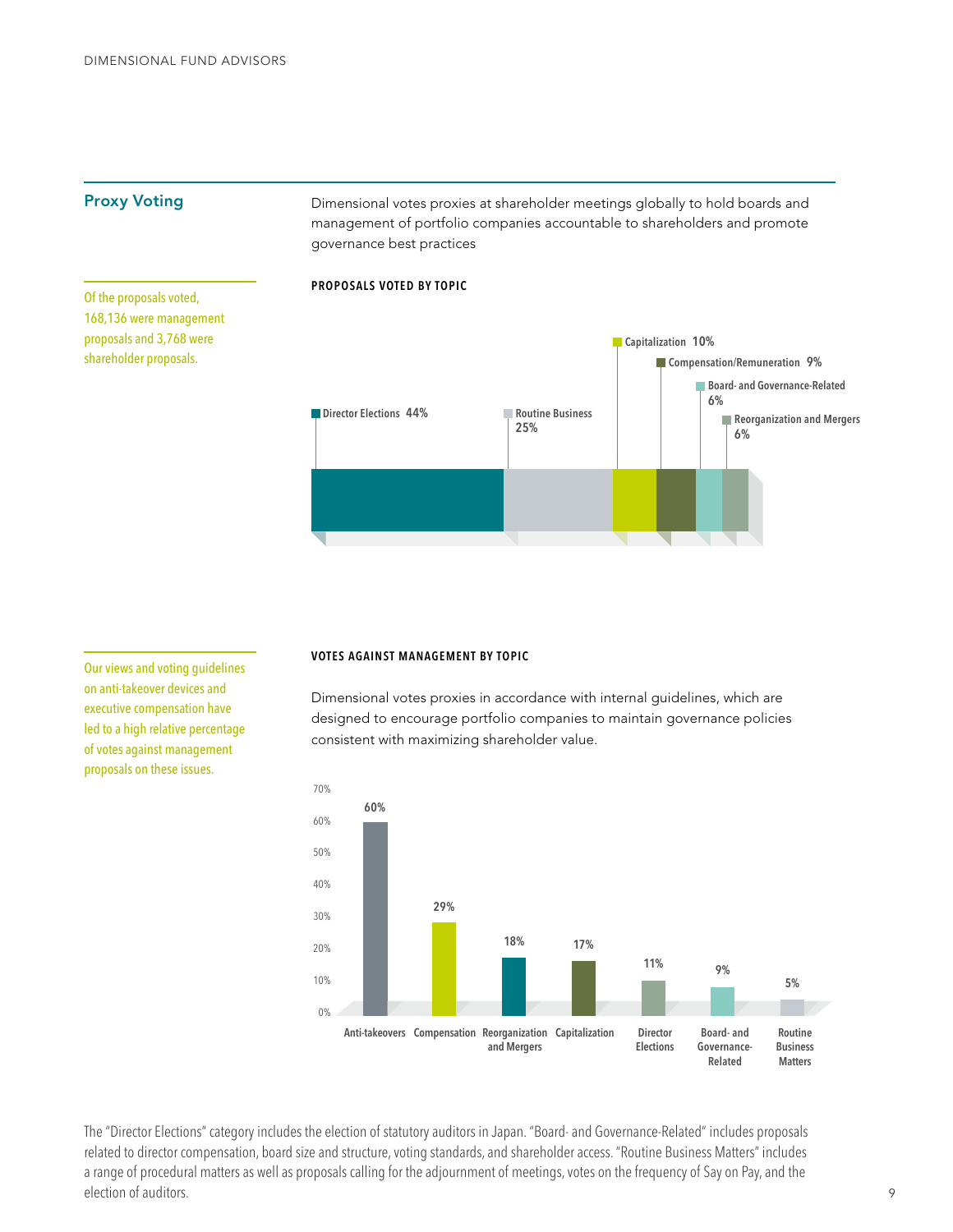# <span id="page-9-0"></span>Viewpoint: Say on Climate

On this year's proxy ballots, investors were given the opportunity to vote on a new breed of climate change proposals—so-called "Say on Climate" votes. With these advisory proposals, portfolio companies ask investors for their "say" on the company's climate transition plans. Modeled after advisory votes on executive compensation ("Say on Pay"), "Say on Climate" proposals are typically submitted by management as non-binding proposals that seek shareholder approval of the portfolio company's climate transition plan. These proposals are different from shareholder proposals requesting planning and reporting related to climate change.

There is broad agreement amongst policy makers, business leaders, and investors that climate change has the potential to profoundly impact our environment and society and poses long-term systematic risk for many businesses. However, in our view, company boards are better situated than shareholders to oversee and manage the actual financial risks and opportunities specific companies face from climate change. We believe asking shareholders to directly evaluate the effectiveness of a portfolio company's climate transition plan has several challenges and drawbacks.

#### CHALLENGES OF "SAY ON CLIMATE" PROPOSALS

Climate transition plans are often complex strategic plans. In recent years, we have seen portfolio companies propose climate transition plans that would radically revise their business models. For example, in 2021, Royal Dutch Shell published a climate transition plan that included announcing its goal of reaching net zero emissions status by 2050, indicating the oil and gas giant would dramatically reduce operational and product emissions.7

In our view, any fundamental shifts in business strategy ought to be determined and directed at the board's discretion based on its duty to protect and enhance shareholder value. Our concern is that the structure of "Say on Climate" proposals can imply a delegation of authority in the oversight of this important strategic issue.

The naming inspiration for these proposals—"Say on Pay"—offers a hint of the challenge ahead. In many markets, "Say on Pay" has not been effective at aligning executive pay with shareholder interests. Over 90% of "Say on Pay" votes passed at US-based companies included in the Russell 3000 Index in the first part of 2021,<sup>8</sup> suggesting that many shareholders are effectively rubber-stamping such pay plans.

While the issue of climate change is paramount for some investors, it is unlikely that most shareholders are well-positioned to evaluate a portfolio company's long-term strategic climate plan when even climate change experts disagree on what constitutes an effective climate plan. Often the costs and benefits are unclear, and even if they are clear, fiduciaries face challenging tradeoffs between protecting shareholder value and advancing environmentally friendly business policies and practices. Read Dimensional's<br> **Climate transition plane are offered comparise propose climate transition plane start<br>
Dutch Shell <u>here</u>.<br>
Dutch Shell <u>the season</u> portion compare is proposed from the included announcing its goal of** 

case study on Royal Dutch Shell *[here](#page-13-0)*.

Read Dimensional's approach to Executive Compensation *[here](#page-25-0)*.

<sup>7.</sup> "*[Shell Energy Transition Strategy](https://www.shell.com/energy-and-innovation/the-energy-future/shell-energy-transition-strategy.html)*," Royal Dutch Shell plc, 2021 (accessed 15 April 2021).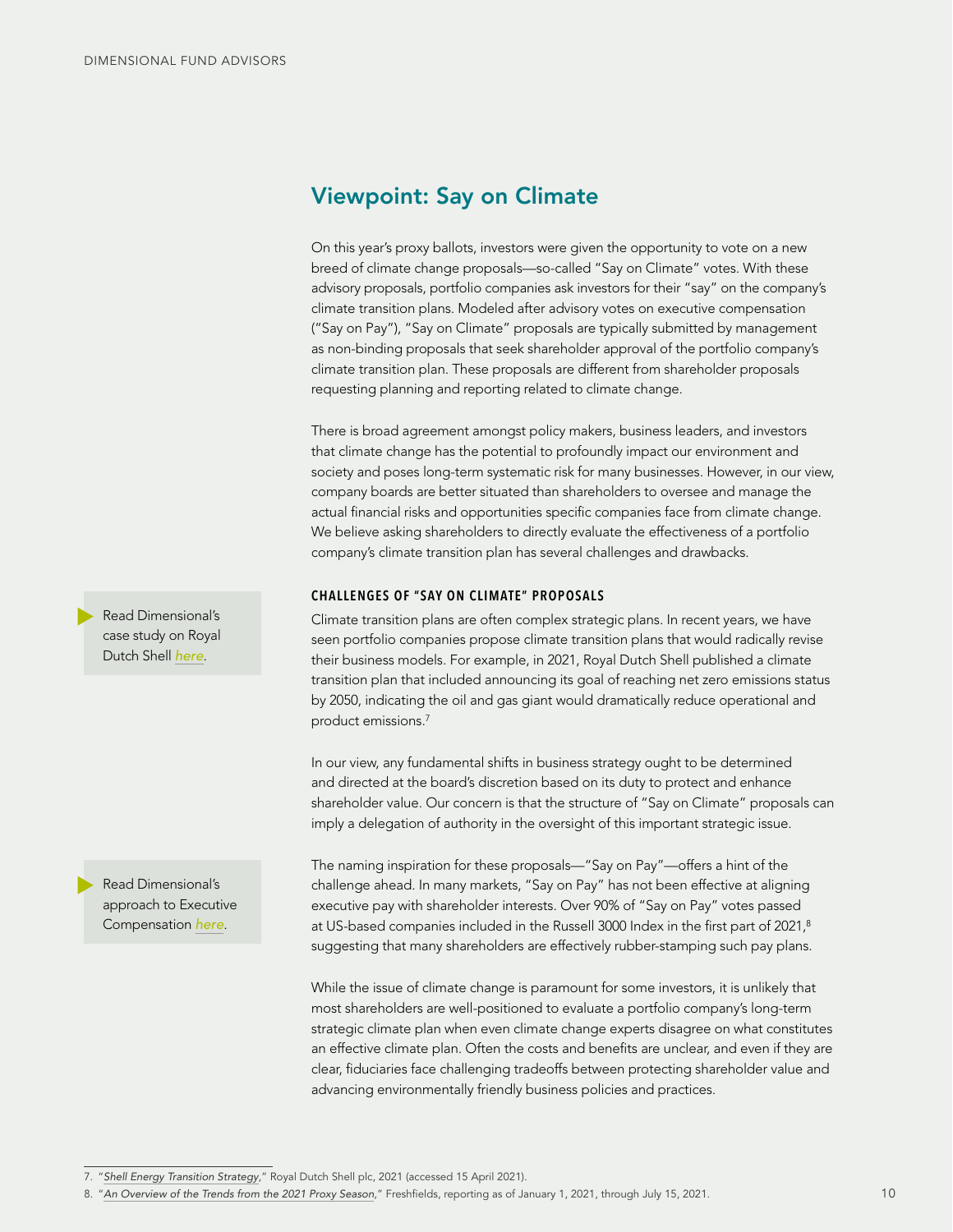Read Dimensional's case study on ExxonMobil *[here](#page-15-0)* .

DIMENSIONAL'S APPROACH TO "SAY ON CLIMATE"

Dimensional believes climate change may pose material risks, uncertainties, and opportunities to portfolio companies that should be taken seriously by their boards. Shareholders can benefit from consistent and reliable information on the material impacts of climate change to the extent it can help them understand their investment's risk exposure. Given this benefit, we generally support disclosure proposals that we believe are in line with industry best practices and may add value for shareholders without imposing unreasonable costs.

We believe it is the board's role to have oversight of strategic climate plans. When considering "Say on Climate" proposals, we generally abstain from voting to indicate we do not believe they should be put to a shareholder vote. In proxy year 2021, Dimensional considered 19 "Say on Climate" management proposals related to approving climate transition plans and abstained in each case. We evaluated each proposal carefully, and in nearly every case we found that, in addition to our foundational concerns with the concept of "Say on Climate" votes, the portfolio company had not provided shareholders with enough information about the costs and benefits of a given climate plan. This meant that shareholders who did vote on the matter likely did so with insufficient information. To address our concerns with these proposals, we conducted 11 engagements with companies to better understand their motivations in presenting such proposals and voice our views on climate change risk oversight and the role of boards in such oversight.

Shareholders hold boards accountable for their decision-making by choosing to elect or vote against board members. If we observe that portfolio company boards are either unqualified or fail to adequately guard shareholder value through strategic planning, we may vote against board members, as demonstrated in our support for two dissident-nominated directors at ExxonMobil this year. We believe that, in many cases, other stewardship tools—including director votes, engagement, and policy advocacy—can be more effective ways to address ineffective oversight of material climate change risks than "Say on Climate" proposals.

Read Dimensional's approach to addressing climate change risk through stewardship *[here](#page-11-0)*.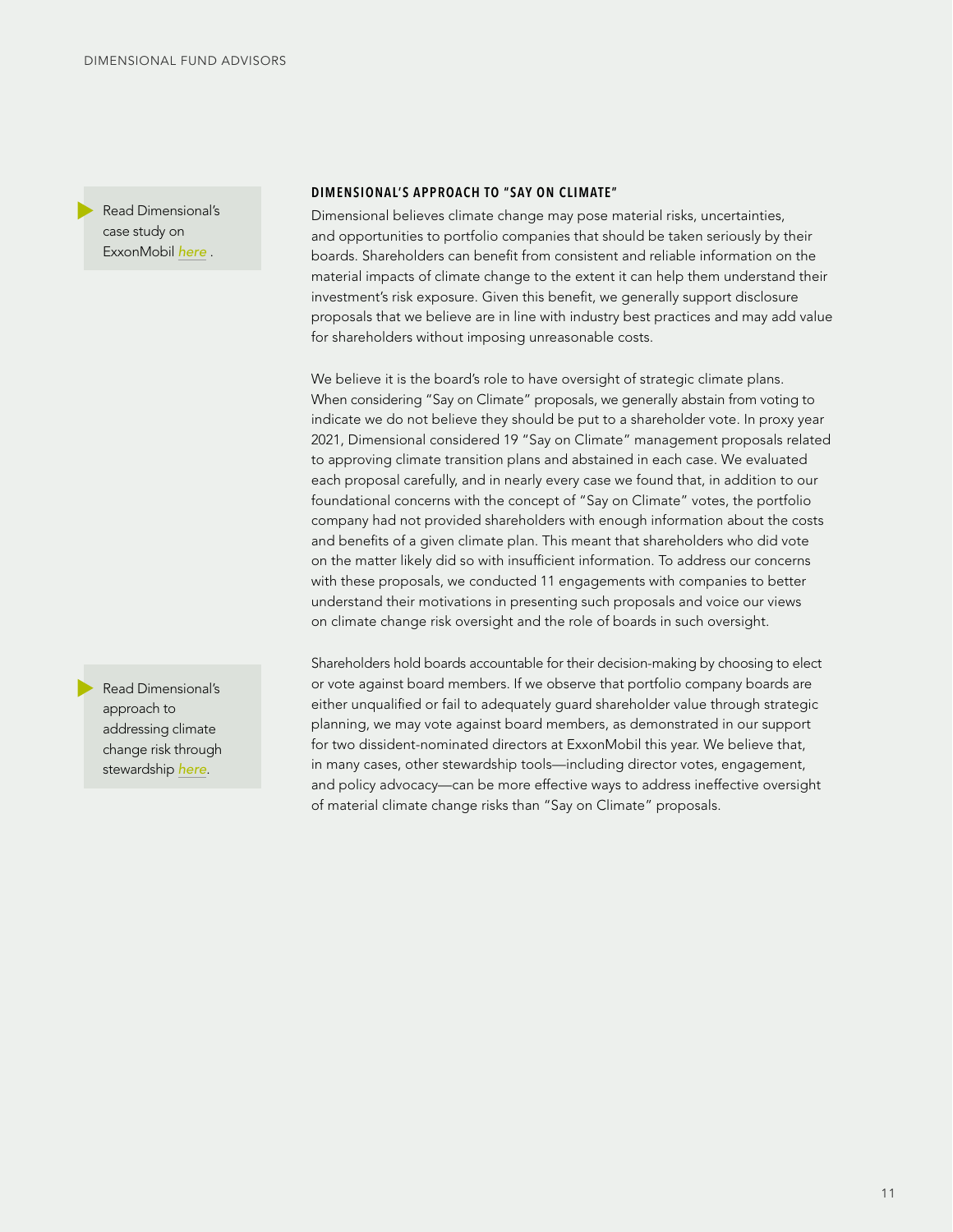# Stewardship Spotlight: Environmental and Social Priorities

### Climate Change

Dimensional believes portfolio company boards should address material climate risks that may have economic ramifications for shareholders and provide appropriate disclosure of such risks.

As investors, companies, and regulators increasingly focus on what constitutes effective management of climate change-related risks and opportunities, our stewardship efforts advocate for disclosure that provides reliable and consistent information at a reasonable cost to companies. This year, we advocated for effective climate change disclosures and oversight using multiple stewardship tools, including voting, engagement, and policy advocacy initiatives.

### Dimensional's Stewardship Perspective on Climate Change Disclosure

One goal of our stewardship efforts is to encourage effective oversight and disclosure of material risks at portfolio companies. When a portfolio company or recognized third party organization identifies climate change as a material risk for a company or an industry, Dimensional expects climate risk disclosure to identify specific risks that a company faces, the potential impacts of the risks, and policies and procedures related to risk management. Additionally, companies should disclose the metrics used to assess their handling of climate-related risks, and the methodology for measuring performance against these metrics should be clearly disclosed, particularly in instances where a recognized third-party framework, such as the Task Force on Climate-related Financial Disclosures (TCFD) or Sustainability Account Standards Board (SASB), is not being used. Furthermore, portfolio companies should disclose board and management level oversight of climate-related risks. For companies that face significant climate risks, we expect their directors to have the backgrounds, skillsets, and experiences needed to oversee relevant climate-related risks on behalf of shareholders.

<span id="page-11-0"></span>To learn more about Dimensional's public policy advocacy efforts, read our Industry and Public Policy case studies *[here](#page-29-0)*.

### Key Statistics



Engagements Related to Climate Change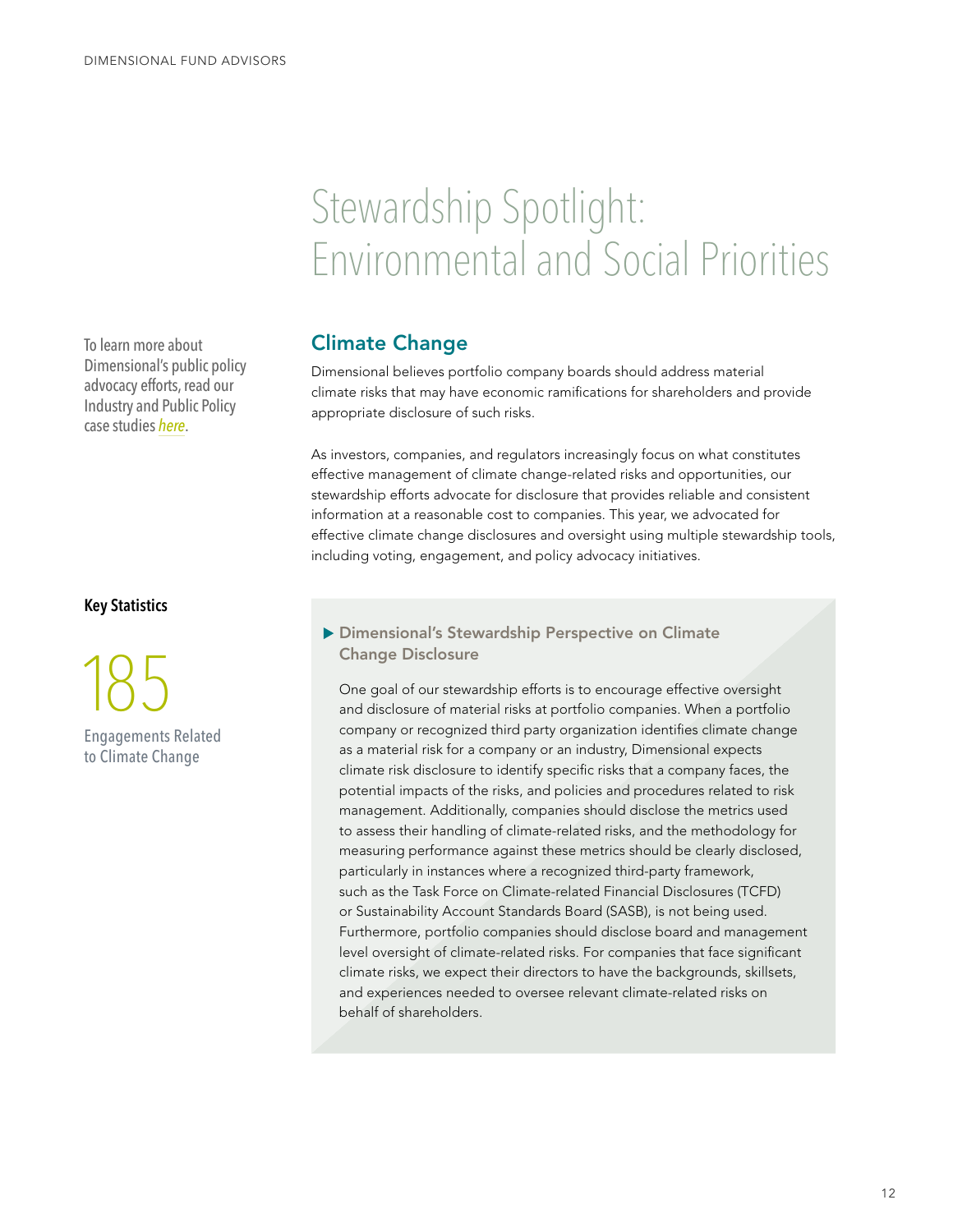## Case Study on Climate Change Letter Campaign

| <b>Campaign Goal</b> |                                                                                                                                                                                                                                                                                                                                                                                                                                                                                                                                     | Advocate for disclosure of board oversight of climate change risks at portfolio<br>companies in industries likely to face physical or transitional risks from climate change.                                                                                                                                                                                                                                                                                                                                                                                   |             |       |       |
|----------------------|-------------------------------------------------------------------------------------------------------------------------------------------------------------------------------------------------------------------------------------------------------------------------------------------------------------------------------------------------------------------------------------------------------------------------------------------------------------------------------------------------------------------------------------|-----------------------------------------------------------------------------------------------------------------------------------------------------------------------------------------------------------------------------------------------------------------------------------------------------------------------------------------------------------------------------------------------------------------------------------------------------------------------------------------------------------------------------------------------------------------|-------------|-------|-------|
| <b>Background</b>    | Dimensional identified over one hundred portfolio companies globally that we believe<br>failed to meet our expectations for disclosure and oversight of material climate<br>change risks. For this campaign, Dimensional identified portfolio companies where we<br>did not observe publicly available information on the role of the company's board in<br>overseeing climate risk and where SASB (Sustainability Accounting Standards Board)<br>research identified climate change as a material risk for the company's industry. |                                                                                                                                                                                                                                                                                                                                                                                                                                                                                                                                                                 |             |       |       |
|                      | LETTERS SENT BY REGION                                                                                                                                                                                                                                                                                                                                                                                                                                                                                                              |                                                                                                                                                                                                                                                                                                                                                                                                                                                                                                                                                                 |             |       |       |
|                      |                                                                                                                                                                                                                                                                                                                                                                                                                                                                                                                                     |                                                                                                                                                                                                                                                                                                                                                                                                                                                                                                                                                                 |             |       |       |
|                      | <b>North America</b>                                                                                                                                                                                                                                                                                                                                                                                                                                                                                                                | <b>APAC</b> ex Japan                                                                                                                                                                                                                                                                                                                                                                                                                                                                                                                                            | <b>EMEA</b> | Japan | Other |
|                      | climate risks<br>oversight and mitigation                                                                                                                                                                                                                                                                                                                                                                                                                                                                                           | Letters sent to portfolio companies requested:<br>Information about material risks stemming from climate change<br>A description of the process for identifying, prioritizing, and assessing material<br>• Policies and procedures governing the handling of each material climate risk<br>" Identification of the management-level roles or groups involved in climate risk<br>A description of the metrics used to assess the effectiveness of mitigation efforts<br>A description of how the board is informed of material climate risks and related metrics |             |       |       |
| Outcome <sup>9</sup> | Dimensional sent letters to 168 portfolio companies, and 57 responded. As a follow-<br>up to the letters we sent, Dimensional further engaged with 35 of the companies.<br>While responses varied, in general, companies provided updates and context<br>related to their efforts to disclose climate risk-related information. Dimensional                                                                                                                                                                                         |                                                                                                                                                                                                                                                                                                                                                                                                                                                                                                                                                                 |             |       |       |

continued to monitor and assess related disclosure and noted 50 instances of improved public disclosure related to climate risk at companies included in the letter campaign, including improved website disclosure from Hecla Mining Co. (USA, Metals & Mining), improved disclosure in the annual report from John Menzies PLC (UK, Transportation & Logistics), the release of a sustainability report from Matson, Inc. (USA, Marine) in February 2021, and improved disclosure by Ingles Markets Inc. (USA, Food & Staples Retailing) in their 2021 proxy statement.

<sup>9.</sup> These outcomes are not necessarily a result of Dimensional's letters or actions.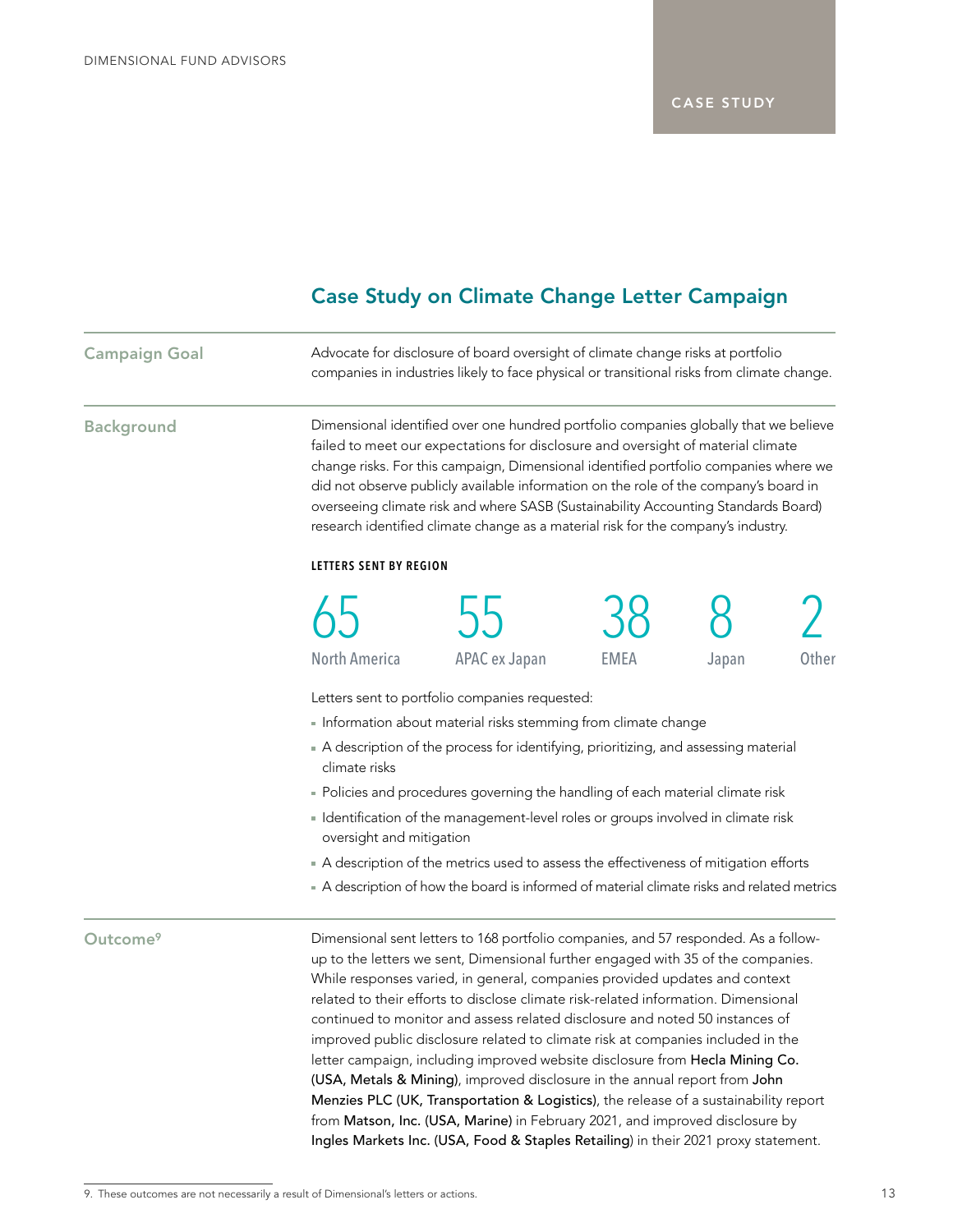# Say on Climate Proposal at Royal Dutch Shell United Kingdom, Oil, Gas & Consumable Fuels

<span id="page-13-0"></span>

|                   | Learn more about Dimensional's view on "Say on Climate" proposals in<br>our Viewpoint.                                                                                                                                                                                                                                                                                                                                                                                                                                                                                                                                                                                                                                                                                                                                                     |
|-------------------|--------------------------------------------------------------------------------------------------------------------------------------------------------------------------------------------------------------------------------------------------------------------------------------------------------------------------------------------------------------------------------------------------------------------------------------------------------------------------------------------------------------------------------------------------------------------------------------------------------------------------------------------------------------------------------------------------------------------------------------------------------------------------------------------------------------------------------------------|
| Goal              | Advocate for effective board oversight of material climate risks and<br>strategic planning.                                                                                                                                                                                                                                                                                                                                                                                                                                                                                                                                                                                                                                                                                                                                                |
| <b>Background</b> | Royal Dutch Shell proposed an advisory vote on its climate transition plan.<br>Dimensional reviewed the plan and noted that it presented short-, medium-,<br>and long-term carbon reduction targets and included substantially more detail<br>than plans at many other companies. However, the proposal ultimately asked for<br>shareholder approval of a plan that specified a fundamental re-imagining of Royal<br>Dutch Shell's business as an oil and gas provider.                                                                                                                                                                                                                                                                                                                                                                    |
| Outcome           | Dimensional believes that strategic planning, including mitigation of climate<br>change risks and oversight of opportunities presented by climate change, is the<br>responsibility of the portfolio company board and should not be delegated or<br>transferred to shareholders, regardless of the level of detail contained in the<br>plan. In keeping with our view that "Say on Climate" proposals may represent<br>an inappropriate transfer of strategic planning responsibilities to shareholders,<br>Dimensional abstained from voting on the proposal, which ultimately passed with<br>88% support at the company's May 18 shareholder meeting. However, later that<br>month, a Dutch court ordered Royal Dutch Shell to make more drastic emissions<br>cuts, further criticizing that Shell's transition plan was "not concrete." |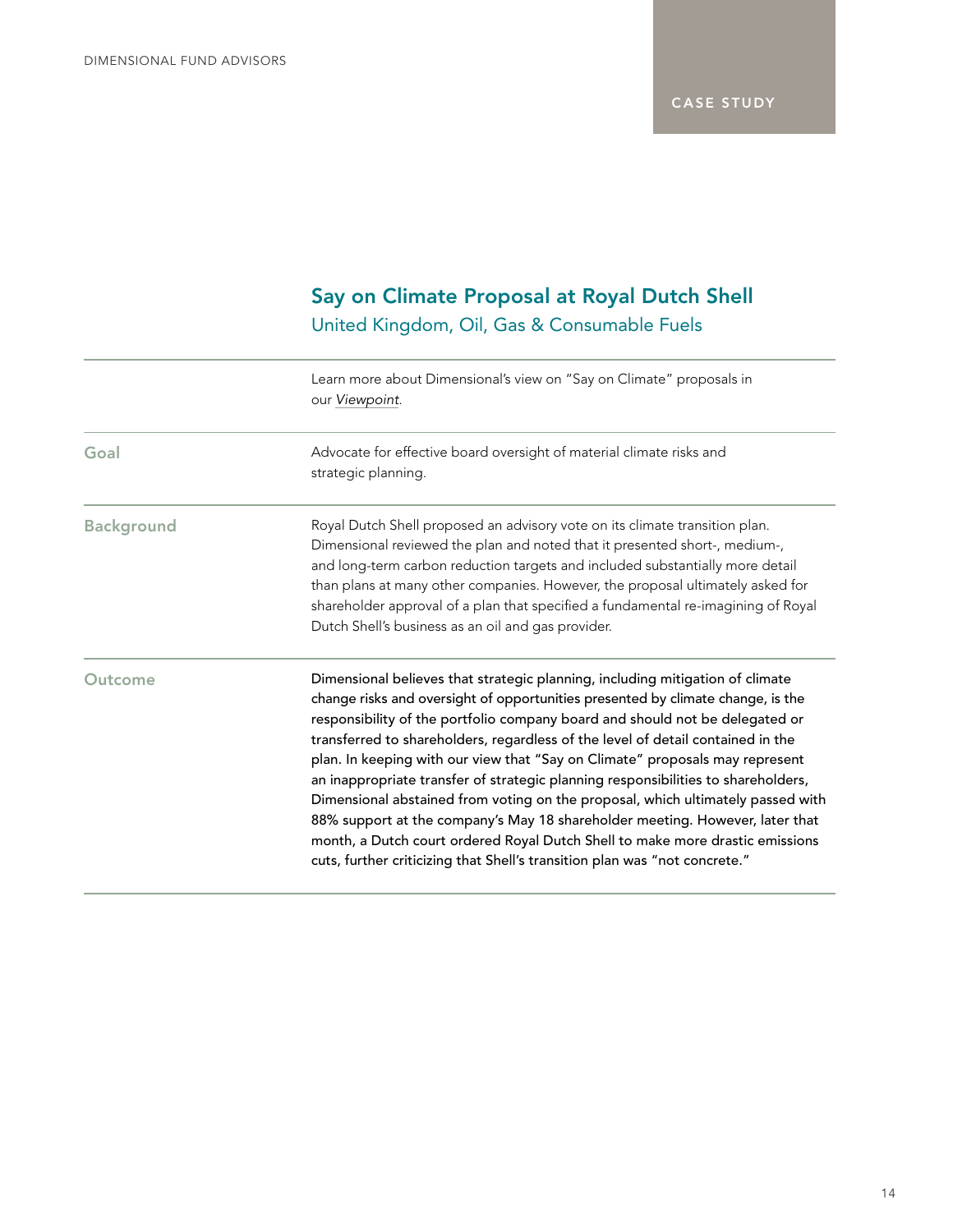# Green Dividend at Alstria Germany, Real Estate Investment Trusts (REITs)

| Goal              | Advocate for improving shareholder value and gain understanding of Alstria's green<br>dividend concept and approach to navigating the tension between maximizing<br>shareholder value and mitigating climate impact.                                                                                                                                                                                                                                                                                                                                                                                                                                                                                                                                                                                                                                                                                                                      |
|-------------------|-------------------------------------------------------------------------------------------------------------------------------------------------------------------------------------------------------------------------------------------------------------------------------------------------------------------------------------------------------------------------------------------------------------------------------------------------------------------------------------------------------------------------------------------------------------------------------------------------------------------------------------------------------------------------------------------------------------------------------------------------------------------------------------------------------------------------------------------------------------------------------------------------------------------------------------------|
| <b>Background</b> | Alstria, a German-listed REIT, proposed a so-called "green dividend" to<br>shareholders at its May 2021 shareholder meeting. The proposal offered a €0.01<br>per share dividend and asked shareholders whether the dividend should be paid<br>to shareholders or be invested into pre-identified climate-mitigation projects.<br>The firm already pursues climate mitigation efforts as part of its normal business<br>activities - such as purchasing 100% of its energy from renewable sources and<br>undertaking an extensive carbon reduction plan. According to the company, what<br>set these additional climate mitigation projects apart is that they would not have<br>made compelling investments for the company to pursue from a purely financial<br>perspective. The board said that if shareholders supported the project investments,<br>they would treat this as "a clear mandate to invest outside the financial norms." |
| <b>Engagement</b> | Dimensional engaged twice with Alstria's CEO to discuss the green dividend<br>proposed by the company. In our first engagement, we sought to better understand<br>the green dividend and selection of the "green" projects while clarifying the<br>portfolio company's motivation for this proposal. Our second engagement focused<br>on better understanding how the company's decision-making process for evaluating<br>green projects considered the goals of maximizing shareholder value and having<br>an environmental impact. We emphasized our view that the duty of the board is to<br>maximize shareholder value and that we appreciated that the company proposal<br>was put in quantifiable, financial terms.                                                                                                                                                                                                                 |
| Outcome           | Dimensional's stewardship efforts are focused on protecting and enhancing<br>shareholder value. Given that the company's own evaluation showed the "green"<br>project investments were unlikely to enhance shareholder value, Dimensional<br>voted against the proposal, which ultimately passed with 85% support.                                                                                                                                                                                                                                                                                                                                                                                                                                                                                                                                                                                                                        |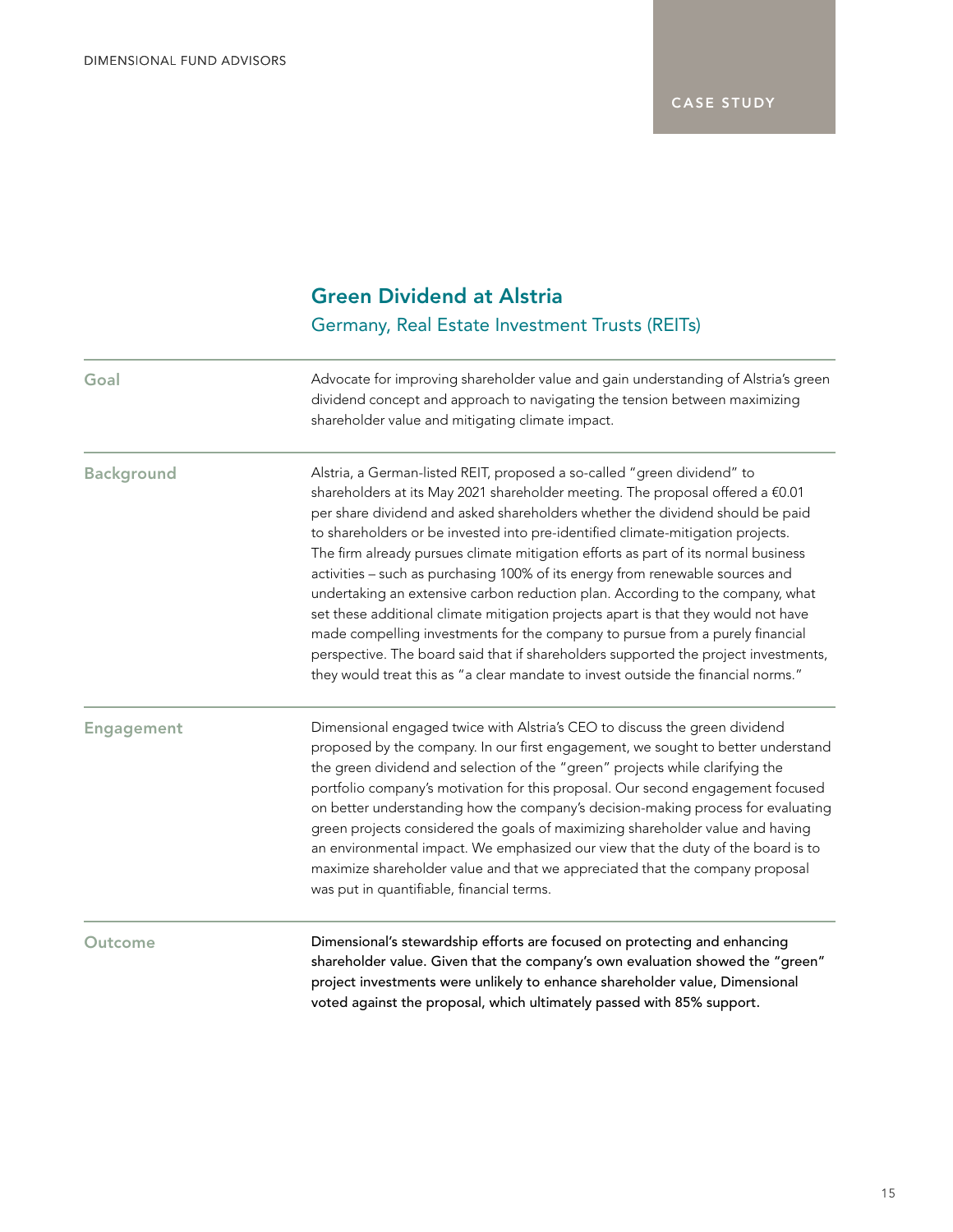# Director Votes at ExxonMobil USA, Oil, Gas & Consumable Fuels

<span id="page-15-0"></span>

| Goal              | Elect qualified directors with sufficient skills to oversee material risks related to<br>climate change and core governance matters.                                                                                                                                                                                                                                                                                                                                                                                                                                                                                                                                                                                                                                                                           |
|-------------------|----------------------------------------------------------------------------------------------------------------------------------------------------------------------------------------------------------------------------------------------------------------------------------------------------------------------------------------------------------------------------------------------------------------------------------------------------------------------------------------------------------------------------------------------------------------------------------------------------------------------------------------------------------------------------------------------------------------------------------------------------------------------------------------------------------------|
| <b>Background</b> | At ExxonMobil's 2021 shareholder meeting, investors were faced with a choice to<br>vote on a slate of four dissident director candidates nominated by Engine No. 1,<br>an activist hedge fund investor. Engine No. 1 argued that the slate of management<br>nominees lacked expertise in oil and gas, energy transformation, and technology<br>and argued that the addition of the dissident's candidates would improve<br>ExxonMobil's ability to manage the shift from fossil fuels to renewable energy.                                                                                                                                                                                                                                                                                                     |
|                   | Dimensional engaged with ExxonMobil and Engine No. 1 separately to understand<br>both parties' perspectives on the dissident and management nominees.                                                                                                                                                                                                                                                                                                                                                                                                                                                                                                                                                                                                                                                          |
| Outcome           | Ultimately, Dimensional voted for the election of two dissident director<br>candidates, Gregory J. Goff and Alexander A. Karsner. We supported these<br>directors because we believed that they each brought needed skills and expertise<br>to the board and also that the addition of these two independent voices on the<br>board would help address persistent compensation concerns. ExxonMobil's short-<br>and long-term plans, as disclosed in the proxy statement, have a heavy reliance<br>on compensation committee discretion in making incentive pay determinations.<br>Dimensional has repeatedly raised concerns with management over disclosure and<br>structural issues in the incentive programs. Both Goff and Karsner were elected<br>along with a third dissident candidate, Kaisa Hietala. |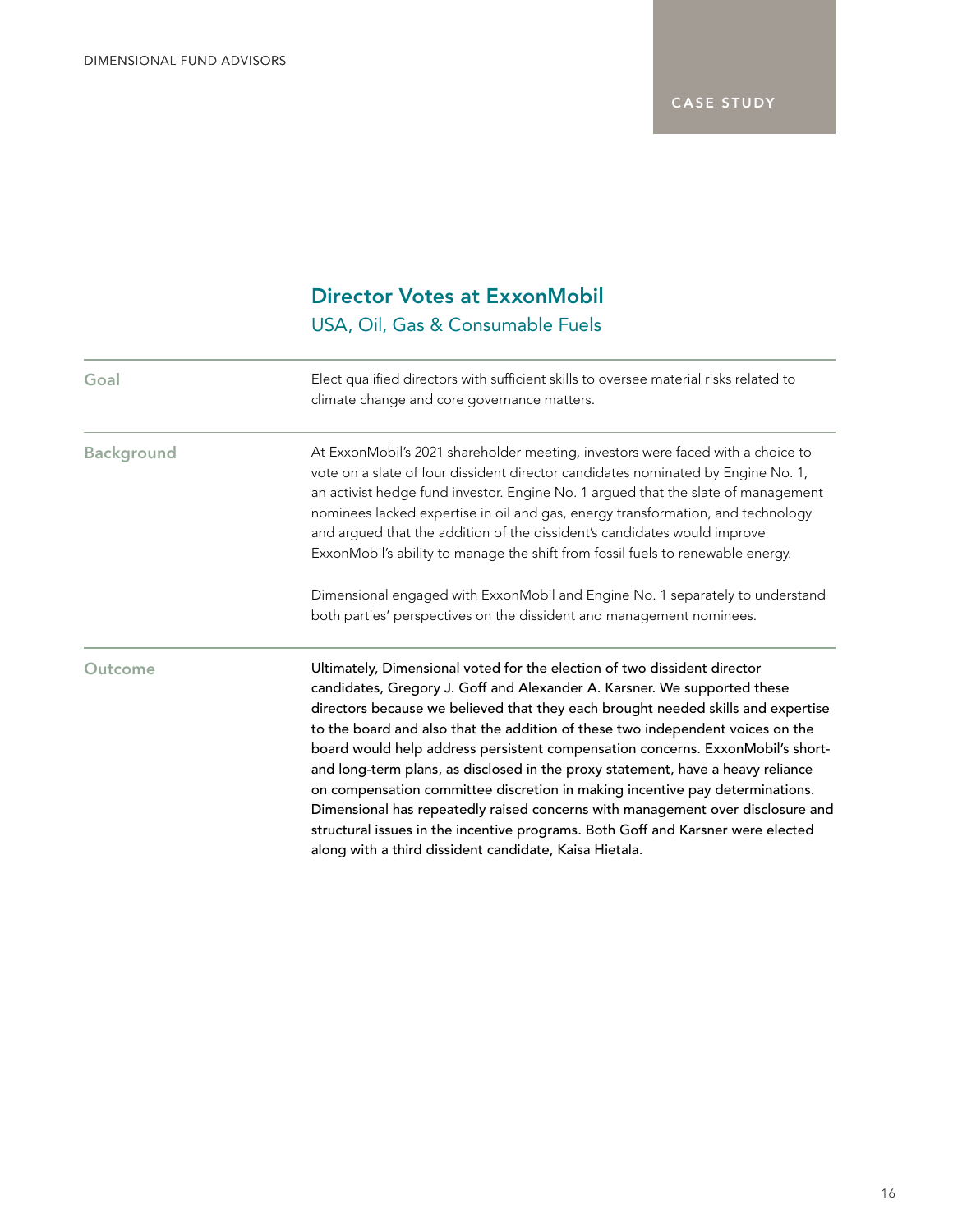### <span id="page-16-0"></span>Key Statistic

 275 Engagements Related to Social Issues

## Oversight and Disclosure of Social Risks

In proxy year 2021, Dimensional advocated for improved oversight and disclosure of material social risks through our engagement and voting. Portfolio companies can face a wide-range of material social risks, such as human rights, data privacy, and community impacts.

#### SOCIAL ISSUES ENGAGEMENTS BY REGION



Dimensional's Stewardship Perspective on Material Social Risks

Dimensional believes that portfolio company boards are responsible for overseeing material social issues. If a portfolio company is unresponsive to material social risks that may have economic ramifications for shareholders, Dimensional may vote against directors individually, members of a specific committee, or the entire board. We may engage with portfolio companies to better understand the alignment of the interests of boards and management with those of shareholders on these topics.

Dimensional evaluates shareholder proposals on social issues consistent with its general approach to shareholder proposals, paying particular attention to the portfolio company's current handling of the issue, current disclosures, the financial materiality of the issue, market practices, and regulatory requirements. Dimensional may vote for proposals requesting disclosure of specific social data, such as information about board oversight, risk management policies and procedures, or performance against a specific metric, if we believe that the portfolio company's current disclosure is inadequate for shareholders to effectively assess the company's handling of a material issue.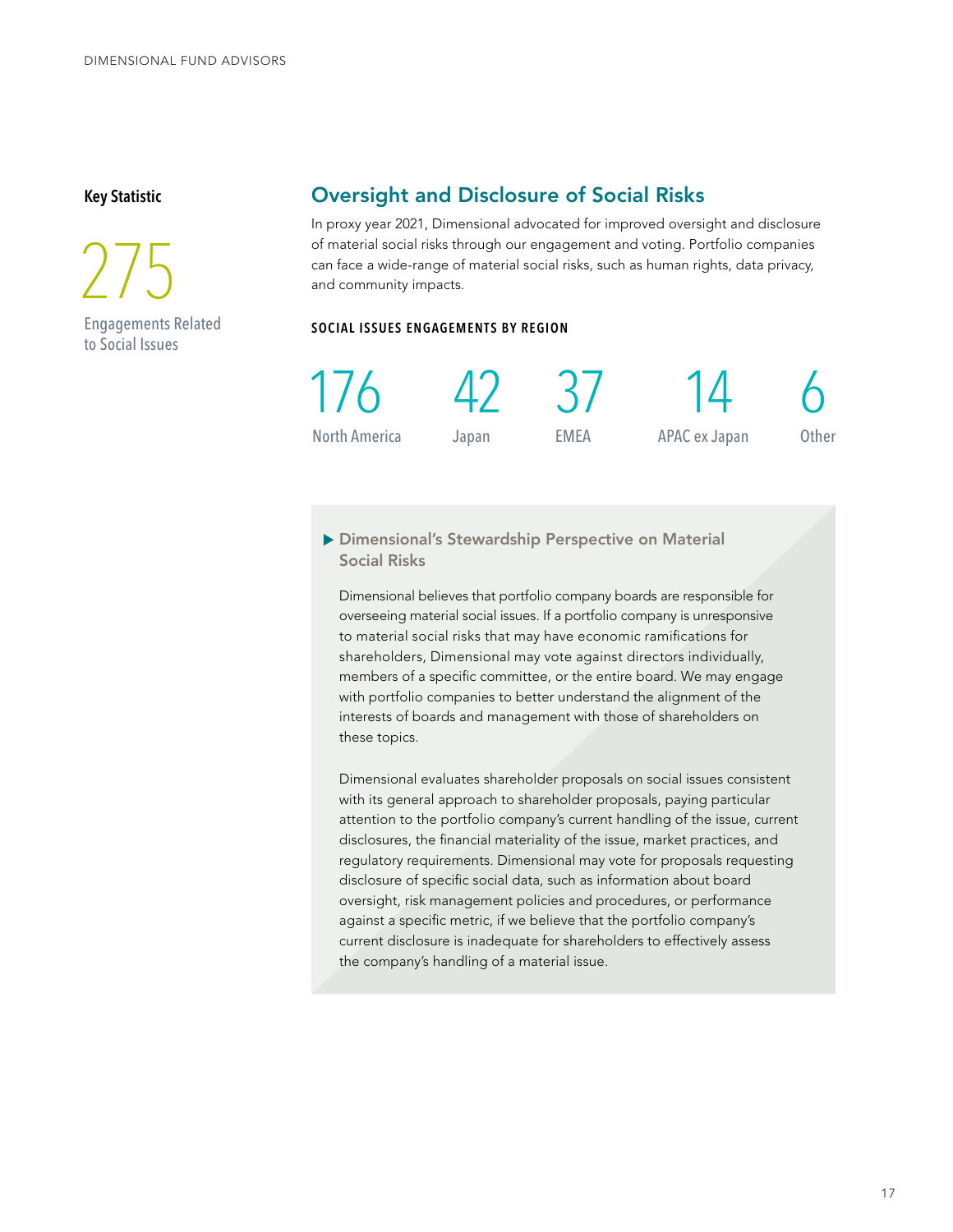# EMEA Human Rights in Supply Chain Outreach Campaign

| <b>Campaign Goal</b>                                     | Understand how portfolio companies are addressing material human rights risks within<br>their supply chain to inform the development of our proxy voting policy on the issue.                                                                                                                                                                                                                                                                                                                                                                                                                                                 |  |
|----------------------------------------------------------|-------------------------------------------------------------------------------------------------------------------------------------------------------------------------------------------------------------------------------------------------------------------------------------------------------------------------------------------------------------------------------------------------------------------------------------------------------------------------------------------------------------------------------------------------------------------------------------------------------------------------------|--|
| <b>Background</b>                                        | To gain a deeper understanding of how portfolio companies can work to avoid<br>material failures in their supply chain, Dimensional reached out to over 20 EMEA-<br>based portfolio companies where SASB Standards identified human rights risk as likely<br>to be material for their industry and where their human rights audit disclosure fell short<br>of best practices. During these engagements, Dimensional gained insight into what<br>policies and practices are standard versus best-in-class through learning how these<br>portfolio companies are currently addressing this issue and what challenges they face. |  |
|                                                          | This outreach campaign is one component of our ongoing proxy voting policy<br>development process, which also considers inputs from academic research, internal<br>analysis and feedback, and industry practices.                                                                                                                                                                                                                                                                                                                                                                                                             |  |
| <b>Proxy Voting Policy</b><br><b>Development Process</b> | When developing new areas of our proxy voting policy, Dimensional's Stewardship<br>group may conduct a range of activities to inform our policy, including:                                                                                                                                                                                                                                                                                                                                                                                                                                                                   |  |
|                                                          | Research Review: Reviewing academic research from the disciplines of law,<br>economics, and environmental sciences                                                                                                                                                                                                                                                                                                                                                                                                                                                                                                            |  |
|                                                          | Internal Analysis: Conducting internal research and analysis                                                                                                                                                                                                                                                                                                                                                                                                                                                                                                                                                                  |  |
|                                                          | Portfolio Company Outreach: Engaging with portfolio companies across<br>relevant industries and markets to understand current practices and best-in-class<br>governance practices                                                                                                                                                                                                                                                                                                                                                                                                                                             |  |
|                                                          | Collaborative Feedback: Soliciting feedback from internal stakeholders, such as<br>portfolio managers and client service representatives, and understanding client<br>concerns and priorities                                                                                                                                                                                                                                                                                                                                                                                                                                 |  |
|                                                          | Industry Review: Reviewing positions taken by industry groups, proxy advisors,<br>non-profits, regulators, and investors, both globally and regionally, and<br>participating in industry and policy discussions                                                                                                                                                                                                                                                                                                                                                                                                               |  |

(continued)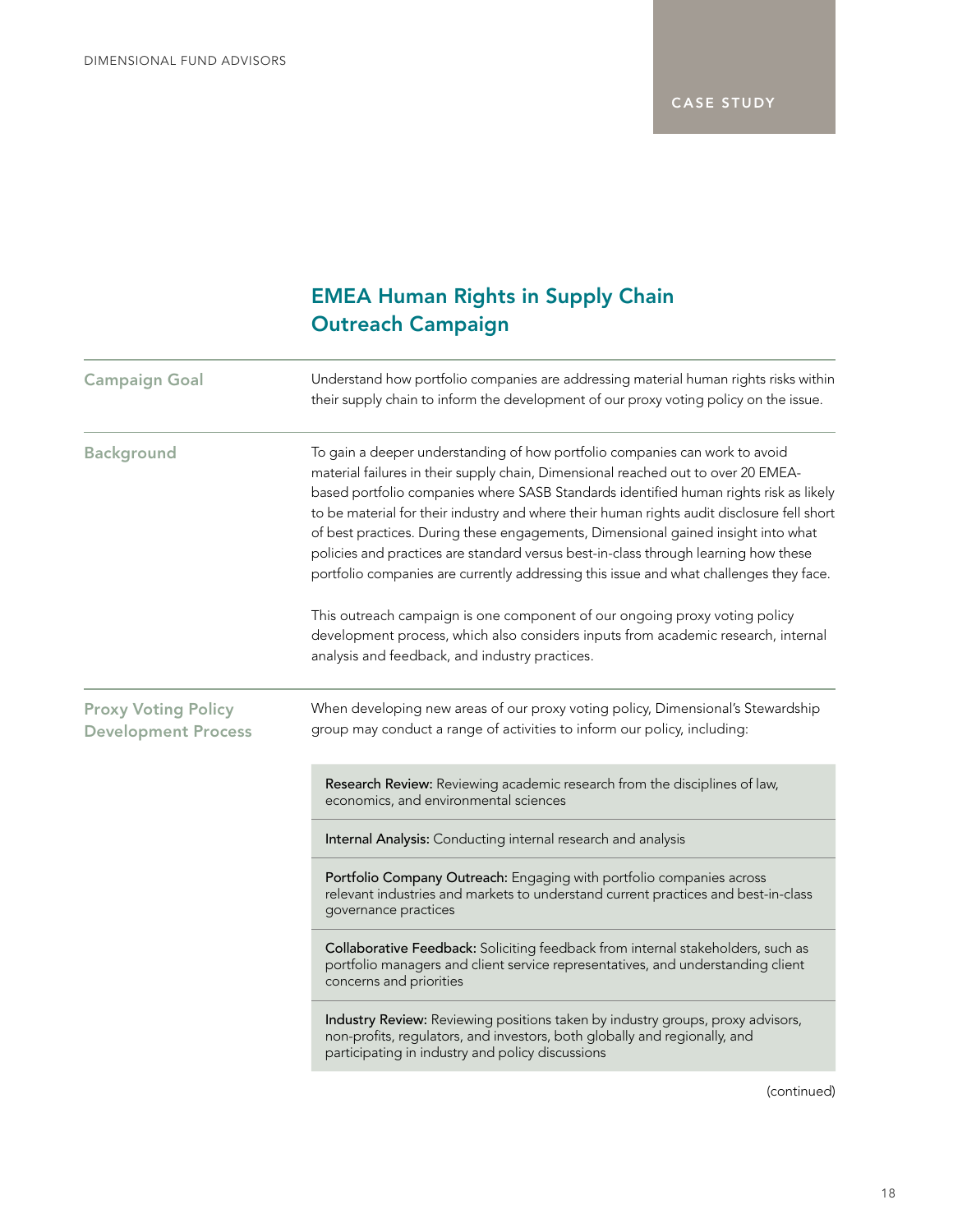# EMEA Human Rights in Supply Chain Outreach Campaign (continued)

### Outcome and Next Steps

Dimensional conducted in-depth discussions with 21 of the EMEA-based portfolio companies we reached out to on this topic. These engagements suggested that some best-in-class approaches demonstrated by certain portfolio companies included detailed human rights risk disclosures, designated board committee oversight of human rights risks, and well-established auditing practices. However, some companies' practices were less well-developed, with limited disclosure and unclear lines of board oversight specific to human rights issues.

To continue developing our understanding of the issue, Dimensional launched a similar effort involving US portfolio companies, resulting in 10 engagements as of June 30, 2021. Dimensional will consider the information gathered during our calls as we continue to develop our proxy voting guidelines and engagement standards related to oversight of material human rights risks in supply chains.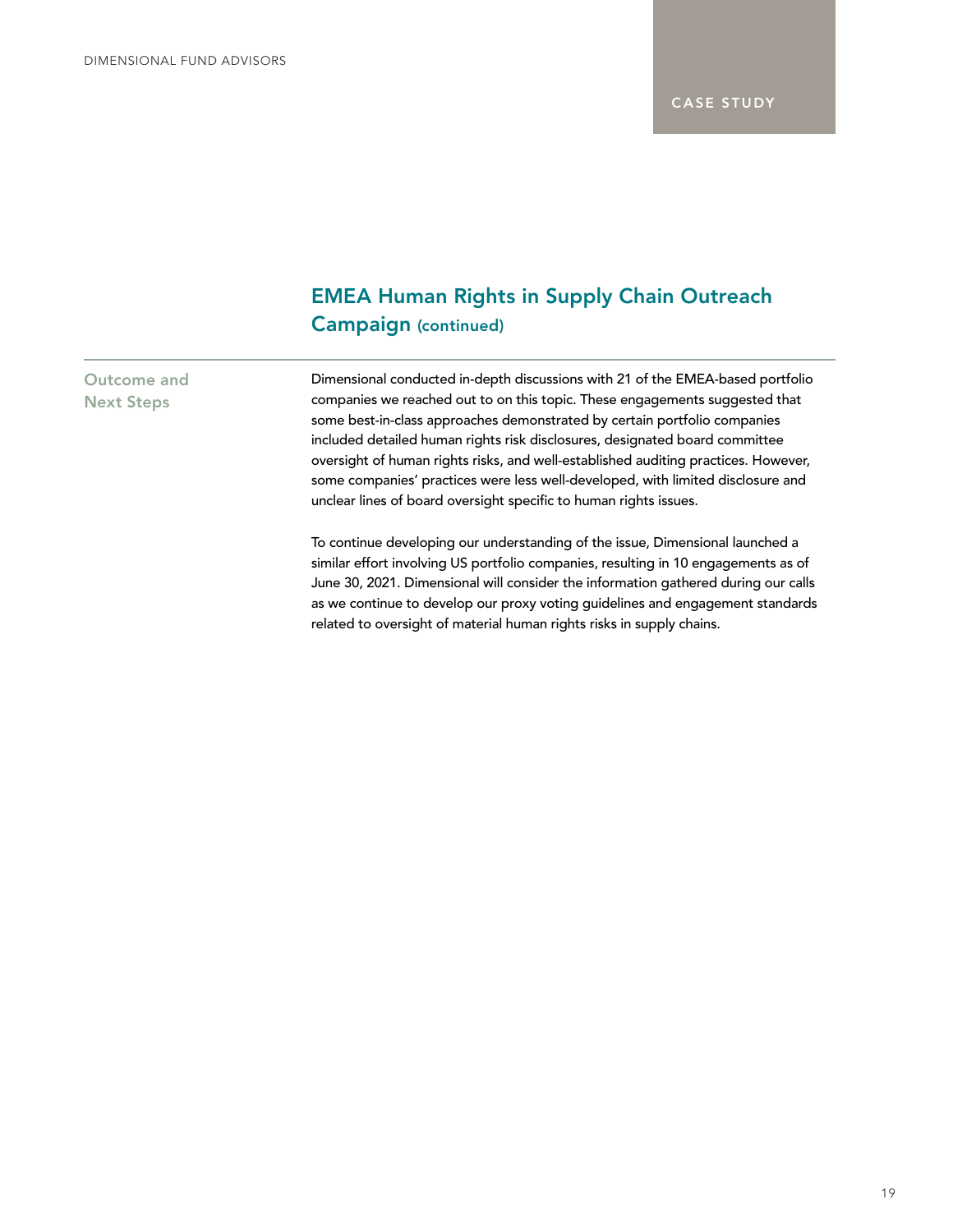## Shareholder Proposals on Human Rights Risks with Surveillance Technology

Summary **In proxy year 2021**, a number of technology companies received shareholder proposals requesting additional disclosure on the management of human rights risks associated with facial recognition technology. In assessing these proposals, Dimensional paid particular attention to portfolio company responsiveness to shareholder concerns and disclosure relative to peers.

### Thomson Reuters Corporation

Canada, Business Information Services Thomson Reuters Corporation recently began a transition from a content-focused company to a technology-focused company and is now marketing artificial intelligence (AI) products used for surveillance activities by law enforcement. Human rights issues related to surveillance activities present new regulatory and legislative risks, and these risks have been the subject of several recent shareholder proposals. In 2020 and 2021, Thomson Reuters received shareholder proposals requesting additional reporting on the company's management of these human rights risks. While the 2020 proposal received only 7% overall shareholder support, a significant portion of company shares are held by company insiders. Of independent shareholders, over 30% voted in favor.

Ahead of voting on the 2021 shareholder proposal, Dimensional engaged with Thomson Reuters on this issue. Our evaluation indicated that the company lacked clear board oversight of the human rights risks related to their surveillance technology and maintained only vague policies related to AI product risks. Furthermore, the company's commitments to follow international human rights standards lagged technology sector peers, and the company was not responsive to concerns voiced by independent shareholders through the 2020 proposal vote. These concerns led Dimensional to vote for the 2021 proposal. Although the proposal was supported by 70% of independent shareholders, it failed to receive the support of a majority of shareholders as the majority of shares were held by company insiders.

(continued)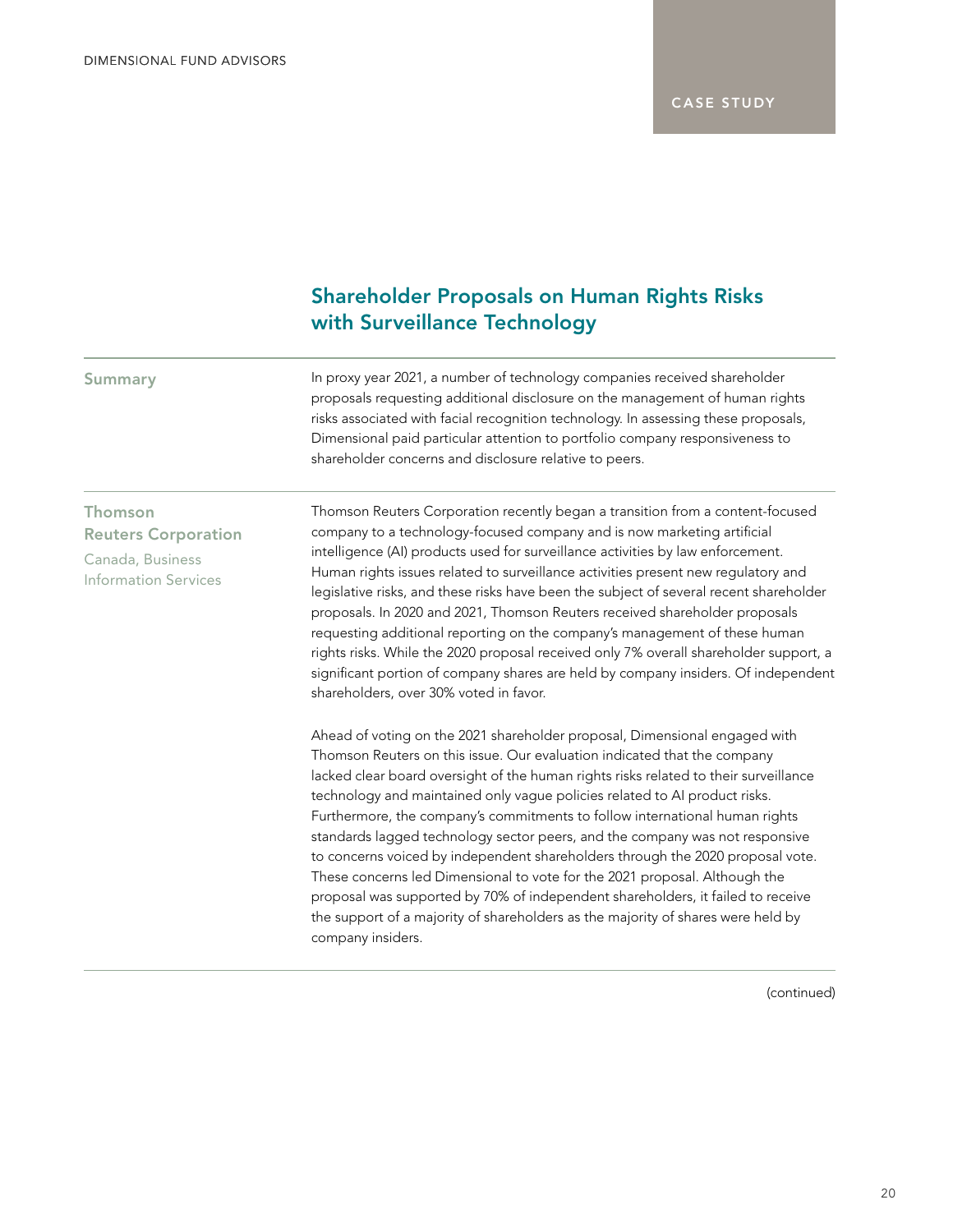## Shareholder Proposals on Human Rights Risks with Surveillance Technology (continued)

Dimensional engaged with management at Amazon in 2020 and 2021 regarding human rights issues, particularly in the management and oversight of risks related to Amazon's facial recognition technology, Rekognition. In 2017, law enforcement entities began using Rekognition, particularly federal immigration agencies and the FBI.

In 2021, Dimensional engaged with Amazon to discuss a shareholder proposal requesting additional reporting on the human rights risks associated with the sale of Rekognition. At Amazon's 2020 shareholder meeting, a similar proposal had received 32% support, and Amazon subsequently announced a one-year moratorium, which they later extended indefinitely, on selling the use of Rekognition to law enforcement. During our engagement, Amazon provided details on the role of the board in overseeing human rights risks related to its technology products and services, including facial recognition technology. Amazon also discloses guidelines for customer use of facial recognition technology, which specifically address use by law enforcement. We concluded that Amazon's disclosure and handling of human rights risks related to facial recognition technology was in line with peers and provided adequate information for shareholders. Dimensional voted against the proposal at the company's May 2021 shareholder meeting. The proposal did not pass.

### Amazon USA, Internet Retail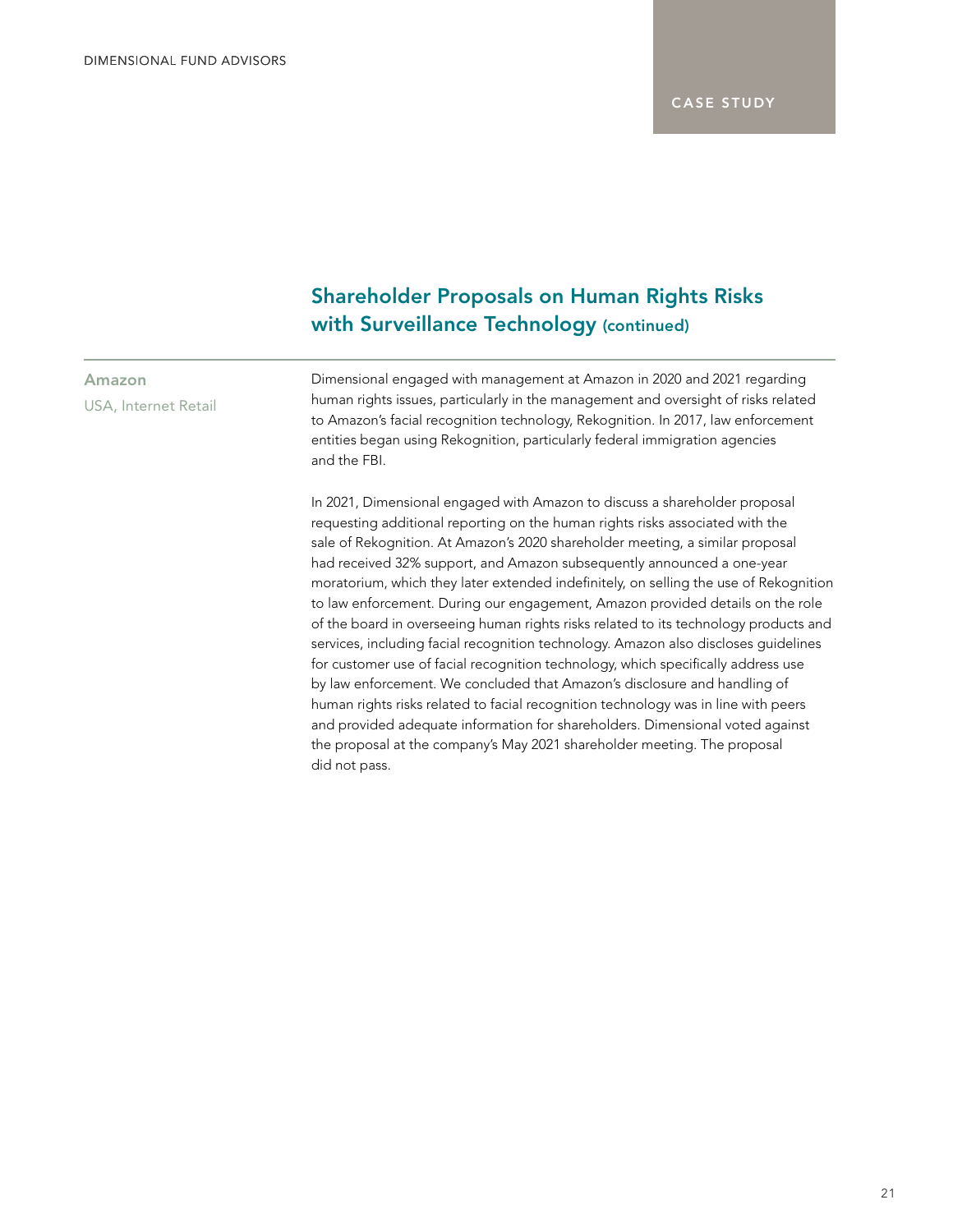# Material Social Risks at Facebook

| Goal              | Advocate for improvement in Facebook's handling of risks related to child sexual<br>exploitation through its platform.                                                                                                                                                                                                                                                                                                                                                                                                                                                             |
|-------------------|------------------------------------------------------------------------------------------------------------------------------------------------------------------------------------------------------------------------------------------------------------------------------------------------------------------------------------------------------------------------------------------------------------------------------------------------------------------------------------------------------------------------------------------------------------------------------------|
| <b>Background</b> | Facebook received a shareholder proposal at its 2021 shareholder meeting<br>requesting that it prepare a report assessing the risk of increased online child<br>exploitation on its platform. Facebook had received the same proposal in 2020<br>and had stated that it had taken steps to address the issue, including the creation<br>of an advisory board comprised of independent experts. Nonetheless, reports by<br>independent third-party groups continued to identify instances where Facebook-<br>owned applications were used in cases of child abuse and exploitation. |
| <b>Engagement</b> | In May 2020, Dimensional engaged with Facebook to understand the role of its<br>board in overseeing human rights risks and to evaluate whether its board members<br>were appropriately qualified to oversee such risks.                                                                                                                                                                                                                                                                                                                                                            |
|                   | Ahead of Facebook's May 2021 shareholder meeting, Dimensional requested an<br>engagement with the company on the child sexual exploitation proposal but did<br>not receive a response.                                                                                                                                                                                                                                                                                                                                                                                             |
| Outcome           | Although Facebook has taken steps to address misuse of their platform, the<br>efficacy of these efforts is unclear in light of continued reports of child sexual<br>exploitation on their platform, so Dimensional voted for the shareholder proposal<br>requesting additional disclosure. While a significant share of independent<br>shareholders supported the proposal, the proposal failed to receive majority<br>support, in part due to the company's dual class voting rights structure.                                                                                   |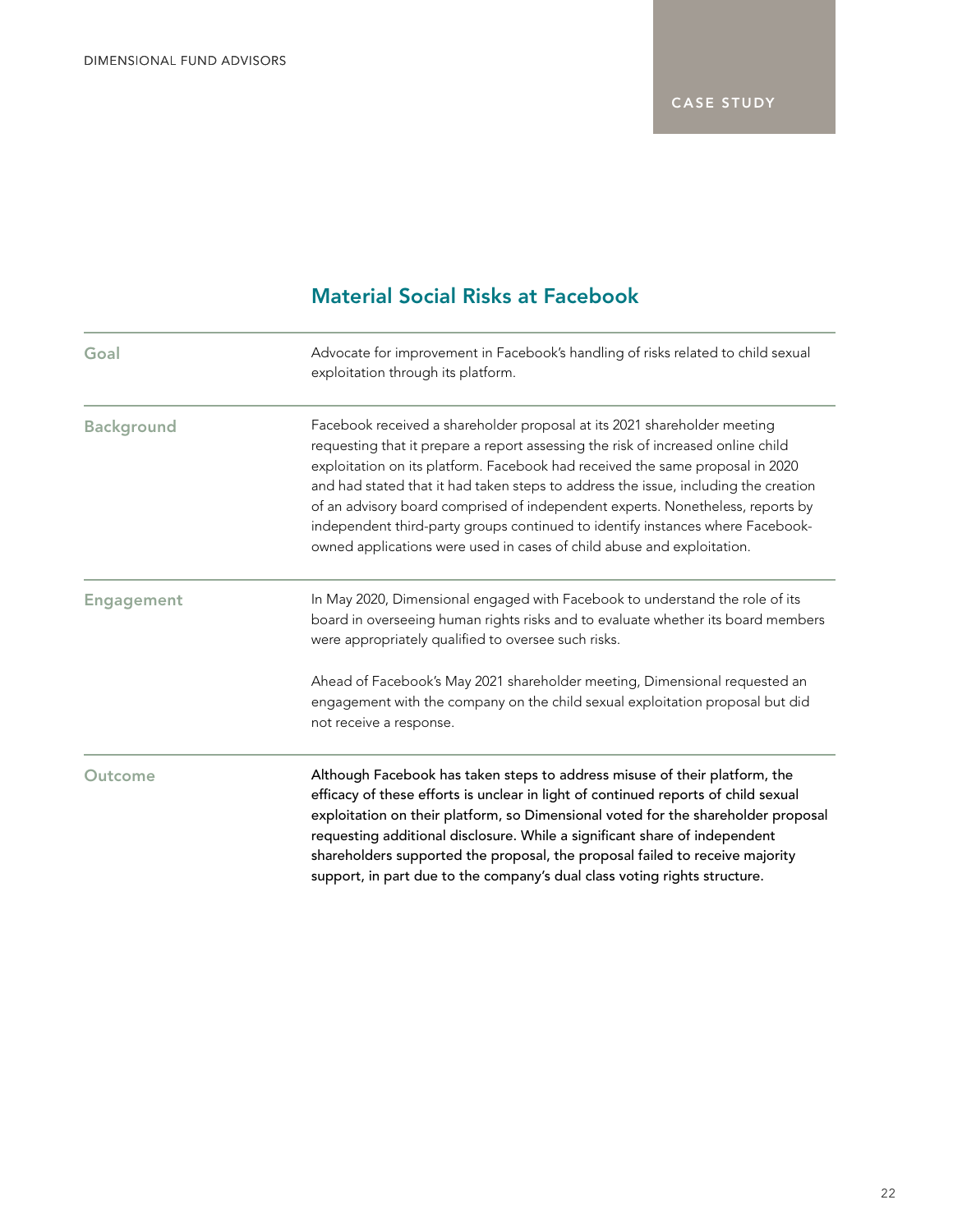# Social Risk Oversight at Rio Tinto Australia, Metals and Mining

| Goal              | Evaluate board oversight of material social risks from the portfolio<br>company's operations.                                                                                                                                                                                                                                                                                                                                                                                                                                                                                                                                                              |
|-------------------|------------------------------------------------------------------------------------------------------------------------------------------------------------------------------------------------------------------------------------------------------------------------------------------------------------------------------------------------------------------------------------------------------------------------------------------------------------------------------------------------------------------------------------------------------------------------------------------------------------------------------------------------------------|
| <b>Background</b> | In May 2020, as part of its expansion of an iron ore mine, Rio Tinto detonated blasts<br>that severely damaged significant indigenous cultural sites at Western Australia's<br>Juukan Gorge. While the destruction was not deemed illegal by local authorities,<br>it raised questions about the social risk oversight and governance practices within<br>Rio Tinto.                                                                                                                                                                                                                                                                                       |
|                   | Following the release of an independent board review of the incident in August<br>2020, the board of Rio Tinto announced compensation consequences for<br>several executives. In the year following, the CEO, Head of Corporate Relations,<br>and Head of Iron Ore left the company, and it was announced that the chair<br>would retire at the 2022 annual shareholder meeting. Despite these changes,<br>Dimensional observed that compensation practices for the departing executives,<br>which resulted in significant payouts, left room for improvement in the company's<br>governance practices.                                                    |
| <b>Engagement</b> | Since the damage at the Juukan Gorge, Dimensional has engaged several times<br>with Rio Tinto to understand how the company's governance practices addressed<br>material environmental and social risks.                                                                                                                                                                                                                                                                                                                                                                                                                                                   |
| Outcome           | In light of ongoing concerns about Rio Tinto's oversight of material environmental<br>and social risks and given the company's Sustainability Committee's role in the<br>governance related to these risks, Dimensional voted against the re-election of the<br>chair of the Sustainability Committee at the April 2021 shareholder meeting. While<br>the director was ultimately re-elected, the board acknowledged reduced support<br>of that director in the vote. Dimensional also voted against the compensation<br>report, which details the compensation, payments, and policies for directors and<br>management. The plan was ultimately rejected. |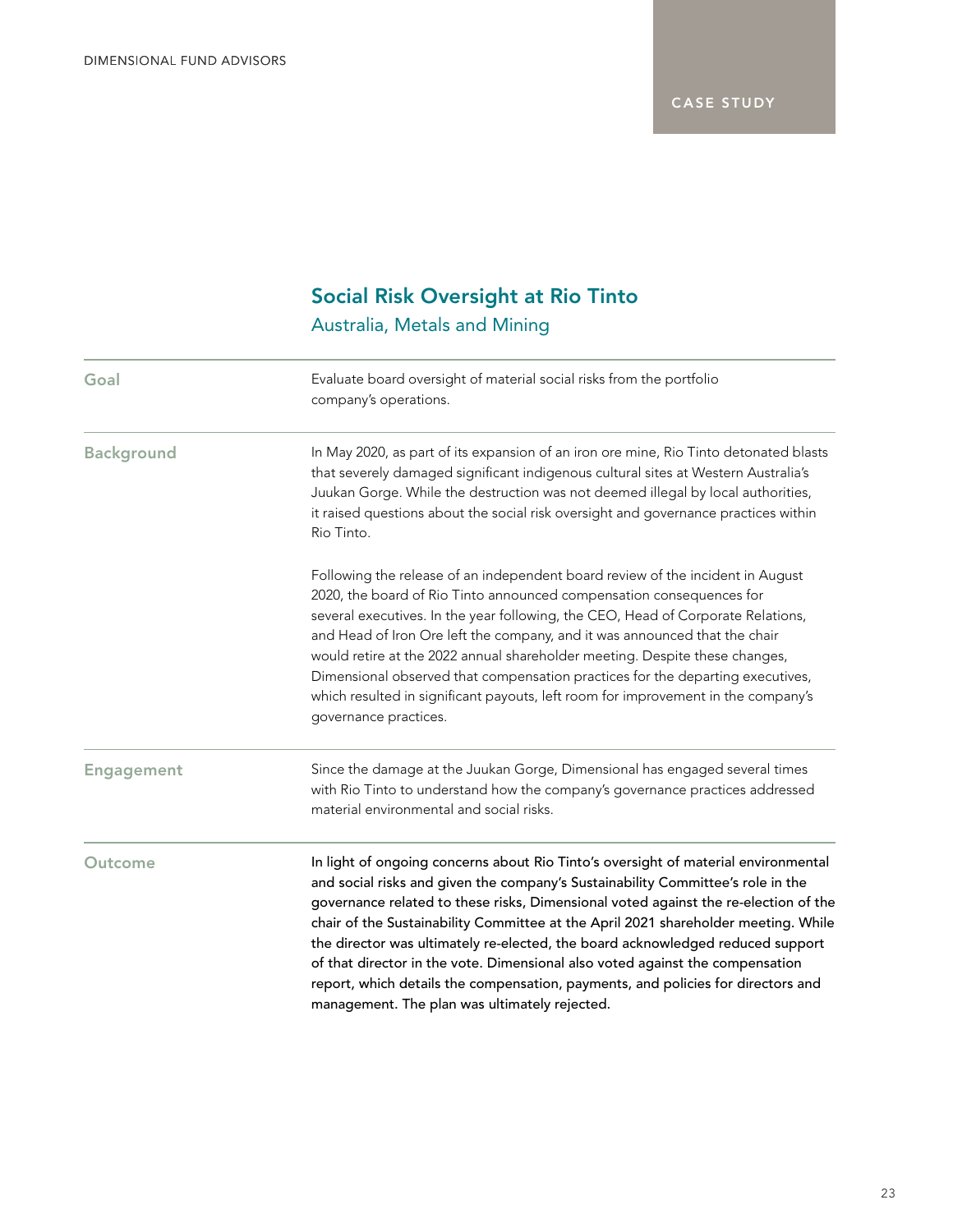### <span id="page-23-0"></span>Viewpoint: Board Diversity

Strong, independent, and qualified boards of directors are the foundation of sound corporate governance practices. Shareholders rely on boards to protect and represent their interests effectively. Increasingly, industry participants have made board diversity a key area of scrutiny when assessing company boards. In varying jurisdictions, board diversity quotas are being implemented, such as a quota enacted by recent legislation in California and through listing requirements for companies listed on Nasdaq. Given the foundational importance of effective boards for advocating and protecting shareholder interests, we believe that board diversity should be viewed within the broader context of encouraging strong board structure, composition, and refreshment.

#### ASSESSING BOARD DIVERSITY AS A MEASURE OF BOARD EFFECTIVENESS

There are many characteristics and qualifications that may impact board and director effectiveness, including level of independence, director skill sets and experiences, and board structure. Further, these qualities are likely to vary by country, industry, and company. When scrutinizing board diversity as a proxy for, or component of, board and director effectiveness, diversity may be defined in different ways, including gender, age, ethnicity, skills, and experiences. Focusing primarily or solely on one metric, such as a particular aspect of board diversity—like director gender—may be attractive given its simplicity; however, such a focus is unlikely to provide a holistic representation of a board's fitness to represent shareholder interests. In theory, such an approach could even inadvertently result in reduced board effectiveness, to the extent a company adds directors to simply comply with mandated quotas or improve diversity-focused evaluations rather than focusing on selecting the most qualified director candidates.

Currently, academic research is inconclusive on the relation between board diversity and shareholder value.10 We continue to review and consider academic findings in our approach to evaluating management and boards.

#### DIMENSIONAL'S APPROACH TO BOARD DIVERSITY

Given the potential limitations of focusing primarily on board diversity as a measure of board effectiveness, Dimensional takes a broader approach. Our focus is to encourage board composition and structures that are likely to result in more robust oversight of management on behalf of shareholders. We advocate for strong, independent boards that have the diversity of backgrounds, skills, and experiences relevant to a portfolio company's business to effectively oversee and monitor management and best represent shareholder interests. A key element of assessing a portfolio company's board structure and composition is evaluating the company's board assessment and refreshment approach. We ask portfolio companies to disclose information about their board assessment and refreshment approach, including how they identify key competencies for directors, and we encourage companies to publish a skills matrix that illustrates which of the key competencies each director possesses.

<sup>10.</sup> See, for example, Post and Bryon (2015), Bernile, Bhagwat, and Yonker (2018), and Adams and Ferreria (2009). Note these studies, generally, do not control for known drivers of expected returns (size, value, or profitability) and have relatively short sample periods.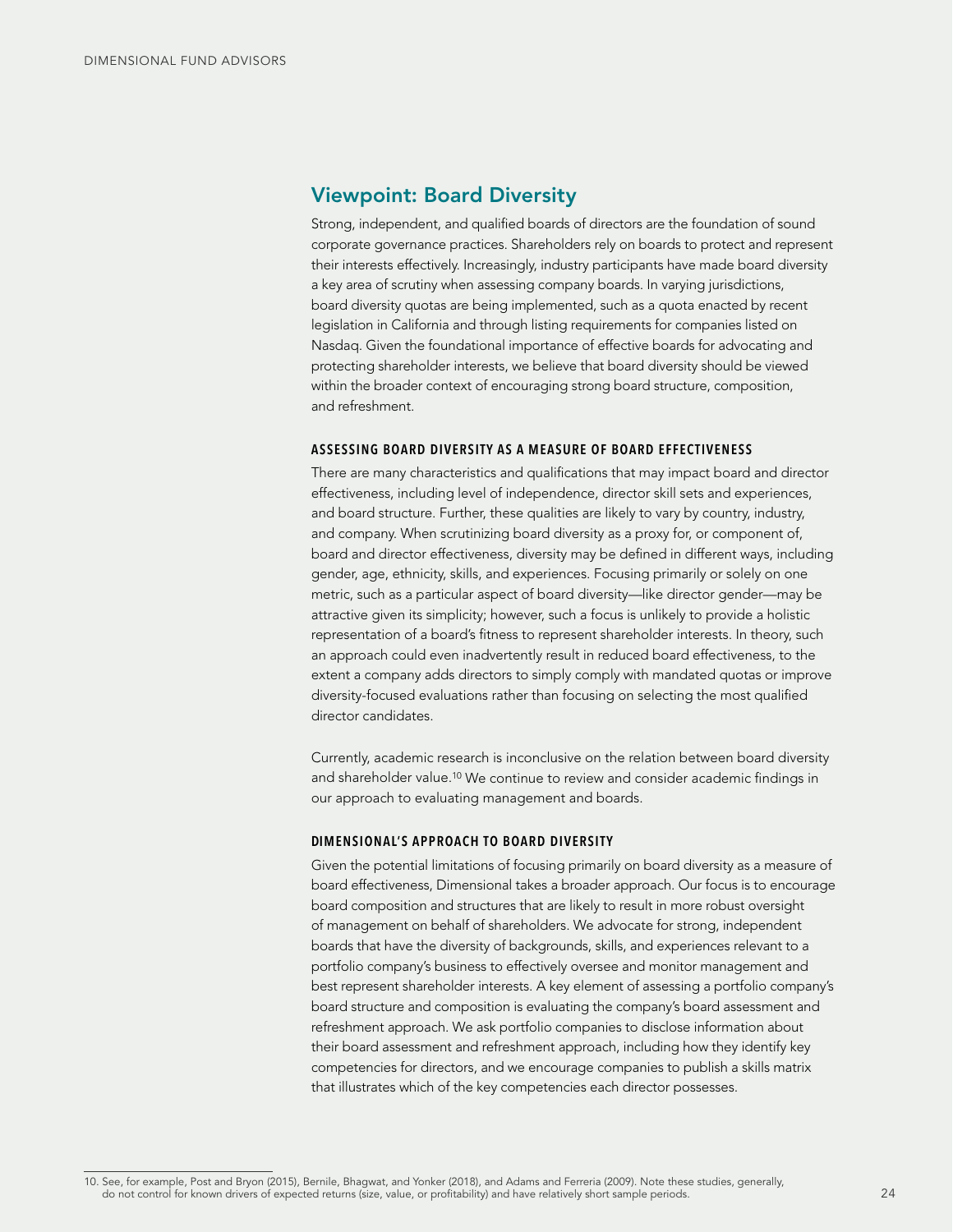While we generally do not vote against directors for lack of board diversity alone, we do consider a lack of gender, racial, or ethnic diversity on a board as a reason to apply further scrutiny of the portfolio company's board assessment and refreshment processes. We believe that an effective board refreshment and assessment process should be rigorous and objective and draw from a representative pool of qualified candidates. A lack of diversity among directors may indicate that a portfolio company's refreshment process is not sufficiently robust; for example, directors join the board and remain in leadership, even when their skills no longer align with the skill set best suited to monitor the company. In short, rather than targeting board diversity as the sole measure of board effectiveness, we use board diversity as an input into our holistic assessment of board composition and structure.

#### STEWARDSHIP IN PRACTICE

The primary goal of Dimensional's stewardship activities is to enhance and protect shareholder value, and we believe strong, independent portfolio company boards are best positioned to represent shareholder interests. Our ongoing stewardship activities place a strong emphasis on advocating for qualified, competent boards and governance practices that align shareholder and board interests. In proxy year 2020, we conducted a letter campaign focused on portfolio companies with insufficient board refreshment and assessment practices or insufficient disclosure of their practices. In the letter, we referenced our approach to board diversity and emphasized that insufficient disclosure of board assessment and refreshment practices may result in votes against individual directors, committees, or the entire board. As a result of Dimensional's letter campaign, we have engaged with 44 companies and observed that 20 companies who received letters subsequently improved their disclosure around board assessment and refreshment processes. In cases where a portfolio company has not been responsive, has inadequate disclosure to reliably assess processes for establishing board composition, or has other governance structures that would indicate reduced board accountability and potential misalignment with shareholder interests (classified/staggered boards, or plurality voting on director elections, for example), we have taken voting action. Over the past proxy year (July 1, 2020–June 30, 2021) Dimensional voted against 23 directors at 19 US-based companies that received a letter on board assessment and refreshment from Dimensional but remained unresponsive. Beyond companies that received letters on this topic, Dimensional voted against 100 directors at 82 companies globally due to board assessment and refreshment concerns.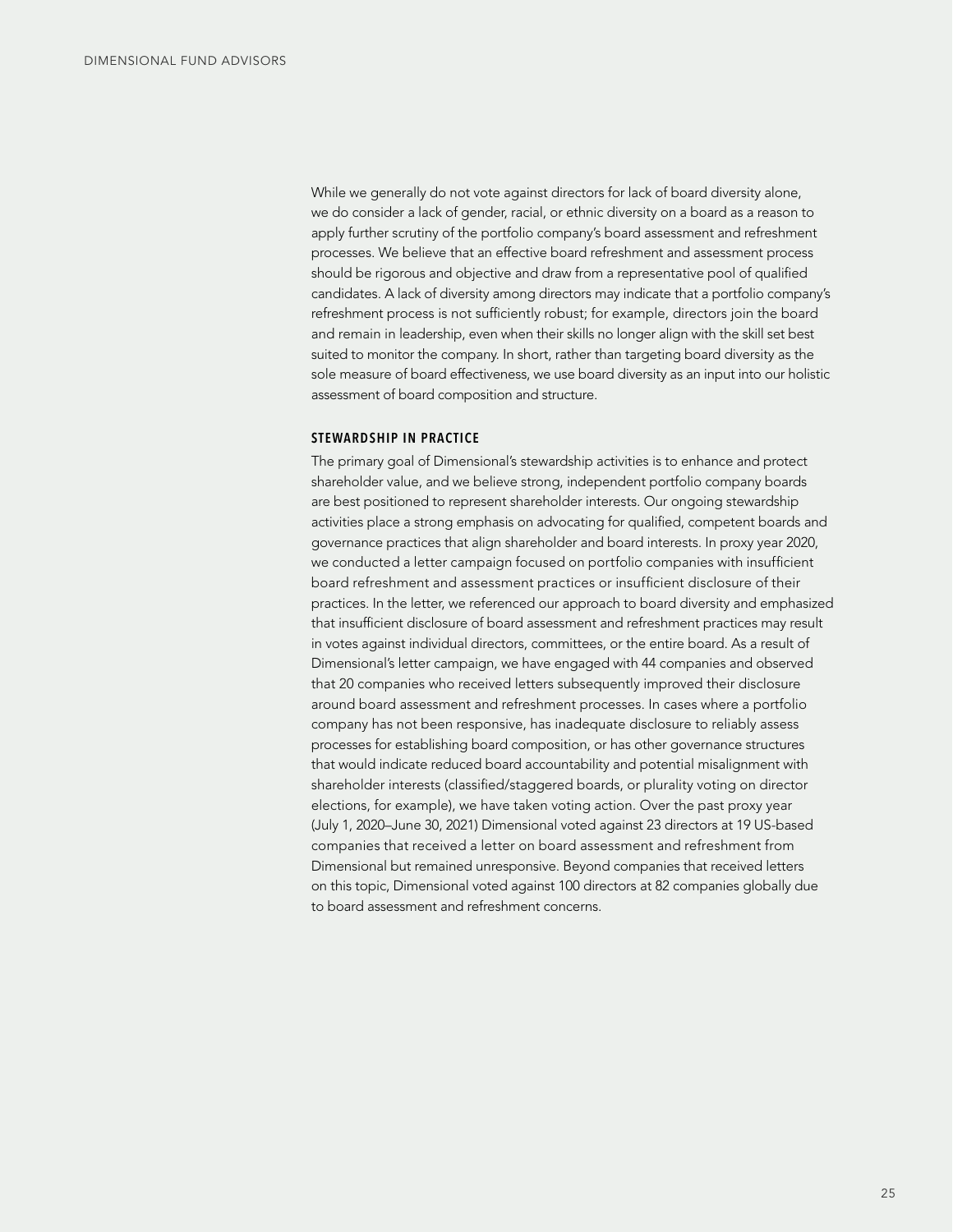# Stewardship Spotlight: Governance Priorities

#### <span id="page-25-0"></span>Key Statistics



# Executive Compensation

Dimensional believes compensation plans should be based on rigorous and transparent metrics that display a clear link between pay and long-term performance. Executive compensation is a perennial stewardship priority for Dimensional because poorly designed compensation packages can lead to pay that is not aligned with shareholder interests, resulting in not only excessive compensation but also poor strategic decision-making by management. For these reasons, we regularly monitor portfolio companies for problematic compensation arrangements, and may conduct engagements or take voting action to address our concerns.

### Dimensional's Stewardship Perspective on Executive Compensation

Dimensional supports executive compensation that is clearly linked to a portfolio company's performance. We believe compensation should be designed to attract, retain, and appropriately motivate and serve as a means to align the interests of executives with those of shareholders. To the extent that Dimensional believes compensation is excessive and not aligned with a portfolio company's performance, Dimensional will not support such compensation. Additionally, Dimensional expects portfolio companies to follow local market practices with regards to the specific elements of compensation and the overall structure of the compensation plan. Therefore, Dimensional closely reviews proposals seeking approval of a portfolio company's executive compensation plan, taking into account the level of pay, company performance, and the structure of the plan relative to market norms.

Dimensional supports compensation plan metrics that are quantifiable and clearly tied to portfolio company strategy. In evaluating a company's executive compensation, Dimensional considers whether the company is disclosing what each metric is intended to capture, how performance is measured and respective targets, and actual performance against the targets set.

At portfolio companies that have a history of problematic pay practices or excessive compensation, Dimensional will consider the company's responsiveness to shareholders' concerns and may vote against or withhold votes from members of the compensation committee if these concerns have not been addressed.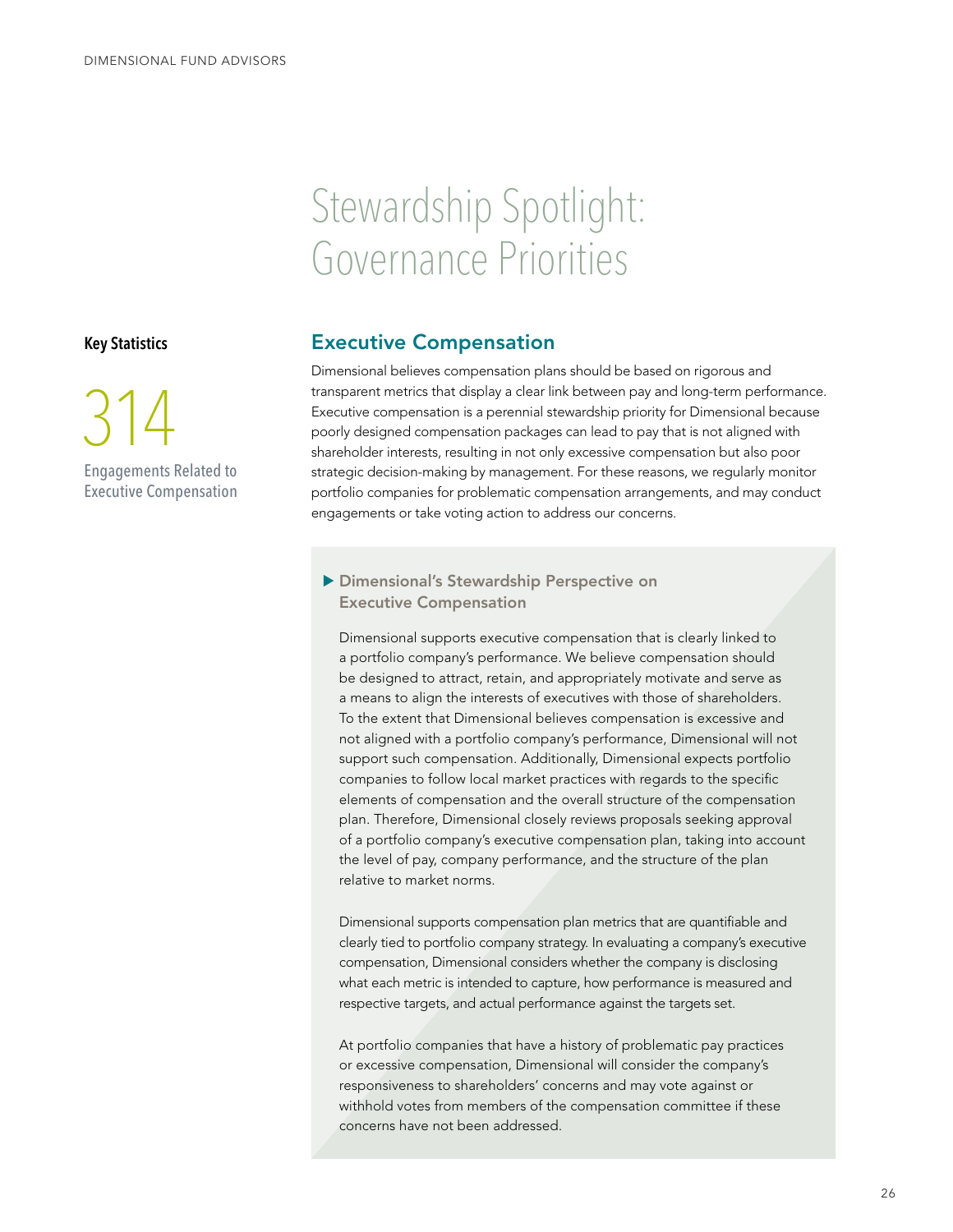# Compensation Considerations Following Governance Concerns

| Summary                                                                                                                     | Dimensional believes executive compensation should align management interests with<br>shareholder interests. If management has failed to protect shareholder interests through<br>poor corporate governance, this should be reflected in executive compensation.                                                                                                                                                                                                                                                                                                                                                                                                                                                                                                                                            |
|-----------------------------------------------------------------------------------------------------------------------------|-------------------------------------------------------------------------------------------------------------------------------------------------------------------------------------------------------------------------------------------------------------------------------------------------------------------------------------------------------------------------------------------------------------------------------------------------------------------------------------------------------------------------------------------------------------------------------------------------------------------------------------------------------------------------------------------------------------------------------------------------------------------------------------------------------------|
| <b>Opioid Lawsuit</b><br>Settlements at<br>AmerisourceBergen<br>USA, Health Care Providers<br>& Services                    | In November 2020, US-based medical distribution company AmerisourceBergen<br>agreed to pay \$6.6 billion to settle lawsuits brought by government entities related<br>to the company's role in the opioid epidemic. The company reported net losses<br>of \$3.4 billion for 2020. In calculating compensation-related performance metrics,<br>the board excluded the opioid settlement costs and recommended executives<br>receive above-target payouts, citing strong performance by management. Had the<br>settlement costs been considered, it would have significantly reduced executive<br>payout recommendations.                                                                                                                                                                                     |
|                                                                                                                             | Dimensional engaged with AmerisourceBergen and ultimately voted against its<br>compensation plan, which passed with a close vote of approximately 52% support.<br>Additionally, we voted against members of the Compensation Committee for<br>failing to exercise appropriate discretion to adjust executive payouts in light of the<br>settlement charge.                                                                                                                                                                                                                                                                                                                                                                                                                                                  |
| <b>COVID-19 Impacts at</b><br>The Star Entertainment<br><b>Group Limited</b><br>Australia, Hotels,<br>Restaurants & Leisure | In October 2020, Dimensional engaged with Star Entertainment Group, an<br>Australian casino and resort company, regarding its use of board discretion when<br>determining executive pay. In fiscal year 2020, the company announced significant<br>losses and received large government wage subsidies. The board stated that<br>the executive team did not meet their financial targets because of the COVID-19<br>pandemic but decided to exercise discretion to award short-term incentive bonuses<br>despite the company not achieving the required financial targets. The board cited<br>the company's above-target performance prior to COVID-19, the team's response to<br>the pandemic and achievement of strategic goals, and the retention of key talent as<br>reasons they exercised discretion. |
|                                                                                                                             | Consistent with our view that executive compensation should be linked to portfolio<br>company performance, at the October 2020 shareholder meeting, Dimensional<br>voted against both the compensation report and the issuance of restricted shares<br>to the CEO. The proposals were supported by 55% and 51%, respectively, which<br>indicated a notable level of shareholder opposition to the compensation plans.<br>We continue to monitor the company and will consider voting against the Chair of the<br>Compensation Committee if the company's compensation practices do not improve.                                                                                                                                                                                                             |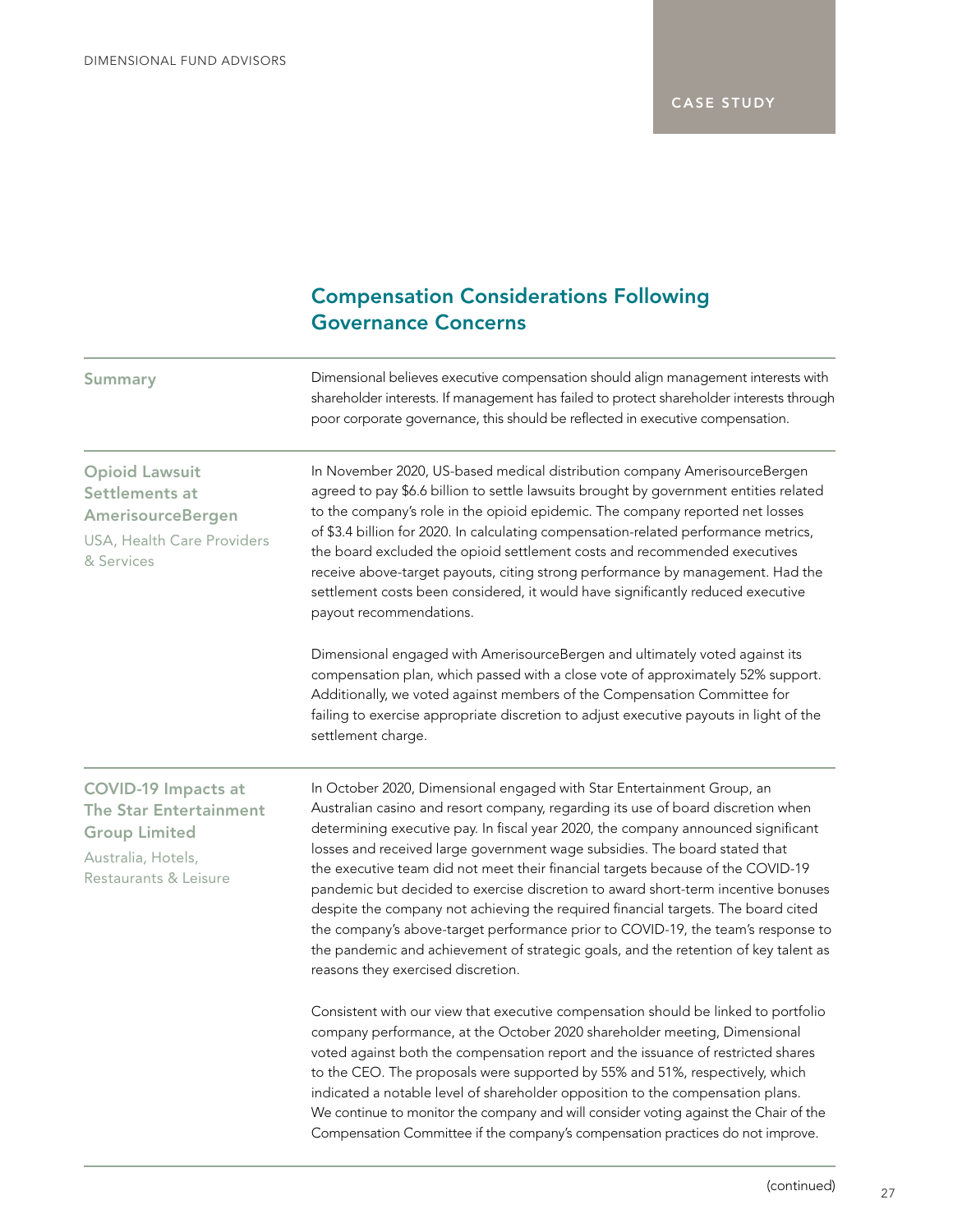## Compensation Considerations Following Governance Concerns (continued)

Shareholder Rights at NextDC Group Limited Australia, IT Services

NextDC, an Australian IT services company, conducted a share placement in April 2020 by issuing stock to new investors at a discount to the then-current market price. Because the newly issued stock was issued at a discount, existing shareholders who did not receive an allocation were harmed through price-based dilution of their holdings. Dimensional was concerned with the dilution of existing shareholders' economic and voting interests and engaged with the company about our concerns.

At the company's annual meeting in November 2020, Dimensional voted against the incumbent board member up for election and against the grant of performance rights to the CEO given his role in the problematic capital allocation; however, both proposals passed. Dimensional also voted against one of NextDC's directors at another portfolio company's board where he was up for re-election. Dimensional continues to monitor NextDC's governance practices and will consider voting against incumbent directors at both NextDC and at outside boards.

Further, the company included a motion in the agenda for the annual general meeting to ratify the April capital raising allowing it scope to conduct further placements. Dimensional and others voiced concern about this motion, and the company withdrew its motion prior to the annual general meeting.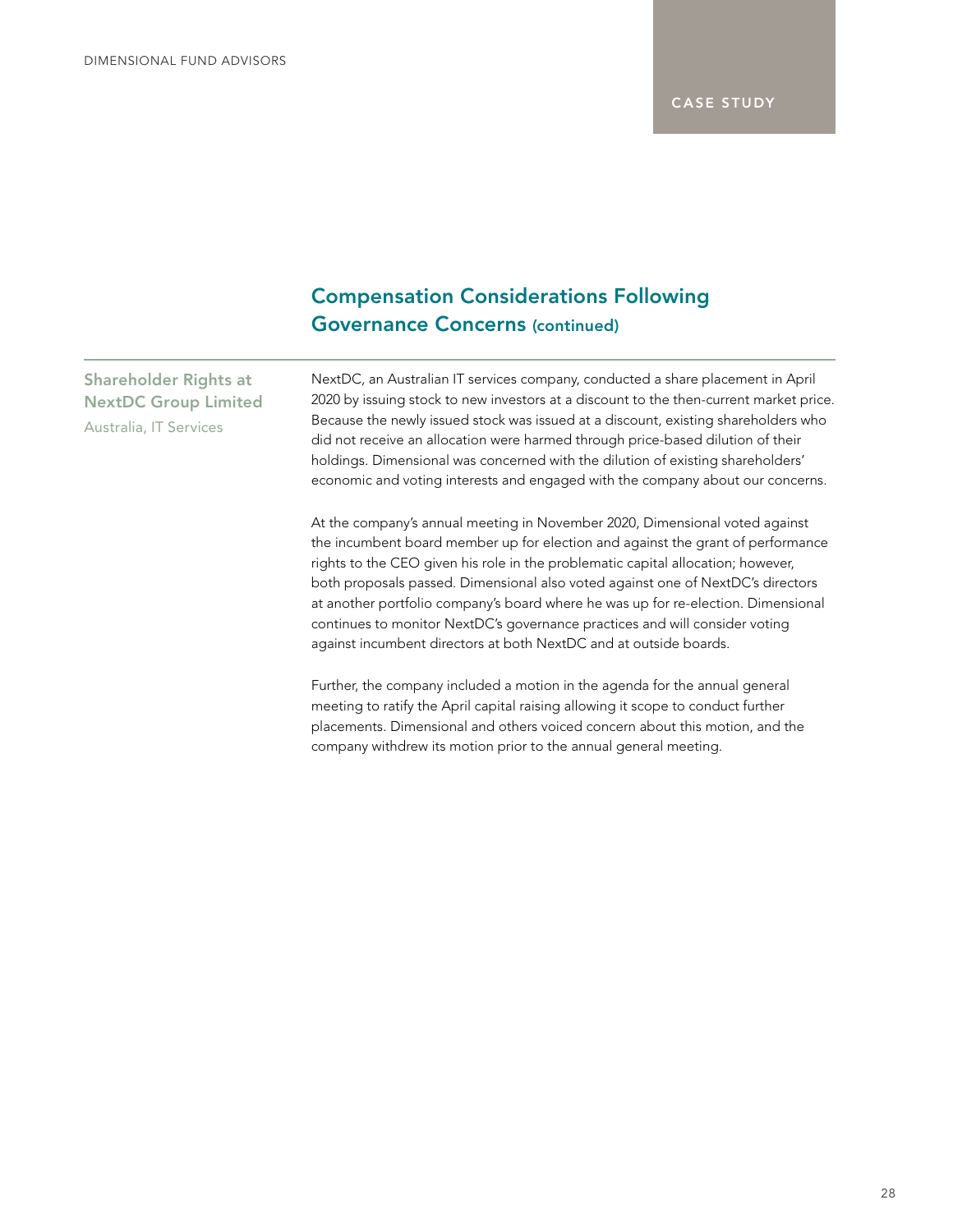# Regulation Linking ESG Considerations to Executive Compensation in Germany

| Summary                                                       | Dimensional believes that compensation plan metrics should be clearly tied to company<br>strategy and that portfolio companies should disclose what each metric is intended to<br>capture, how performance is measured, and actual performance against the targets set.<br>In proxy year 2021, Dimensional engaged with 15 German companies regarding their<br>compensation plans. Linking ESG metrics to compensation was a recurrent theme at<br>these portfolio companies, as many looked to respond to recent legislative changes and<br>a growing movement in Europe to link pay to ESG metrics. In executive compensation<br>plans, Dimensional believes it is important to align executive compensation with<br>shareholder interests in a transparent and quantifiable manner. |  |  |
|---------------------------------------------------------------|----------------------------------------------------------------------------------------------------------------------------------------------------------------------------------------------------------------------------------------------------------------------------------------------------------------------------------------------------------------------------------------------------------------------------------------------------------------------------------------------------------------------------------------------------------------------------------------------------------------------------------------------------------------------------------------------------------------------------------------------------------------------------------------|--|--|
|                                                               |                                                                                                                                                                                                                                                                                                                                                                                                                                                                                                                                                                                                                                                                                                                                                                                        |  |  |
| <b>Bayerische Moteren Werke</b><br>Germany, Auto Manufacturer | Dimensional's evaluation of the Bayerische Moteren Werke (BMW) 2021<br>compensation policy revealed that 50% of the company's policy was calculated<br>based on non-financial metrics and also provided poor disclosure as to how these<br>metrics-some of which were ESG-related-were calculated.                                                                                                                                                                                                                                                                                                                                                                                                                                                                                     |  |  |
|                                                               | Dimensional voted against the proposed compensation plan at the company's<br>May 2021 annual shareholder meeting to signal our concerns with the lack of<br>disclosure, transparency, and quantifiable metrics. The proposal nonetheless<br>passed with 91% support.                                                                                                                                                                                                                                                                                                                                                                                                                                                                                                                   |  |  |
| Gerresheimer<br>Germany, Medical Instruments<br>& Supplies    | In September 2020, Dimensional engaged with Gerresheimer, a German medical<br>instruments and supplies company, about its executive compensation plan, which<br>included ESG metrics. Dimensional outlined our view that ESG metrics used in<br>compensation plans should be quantifiable and transparent to shareholders.                                                                                                                                                                                                                                                                                                                                                                                                                                                             |  |  |
|                                                               | In evaluating the revised policy presented to shareholders at the company's June<br>2021 meeting, we felt Gerresheimer had made improvements in establishing<br>ESG metrics that were quantifiable, and Dimensional voted for the proposed<br>compensation plan. We will continue monitoring the company's progress towards<br>transparency and quantifiable metrics in its compensation policy.                                                                                                                                                                                                                                                                                                                                                                                       |  |  |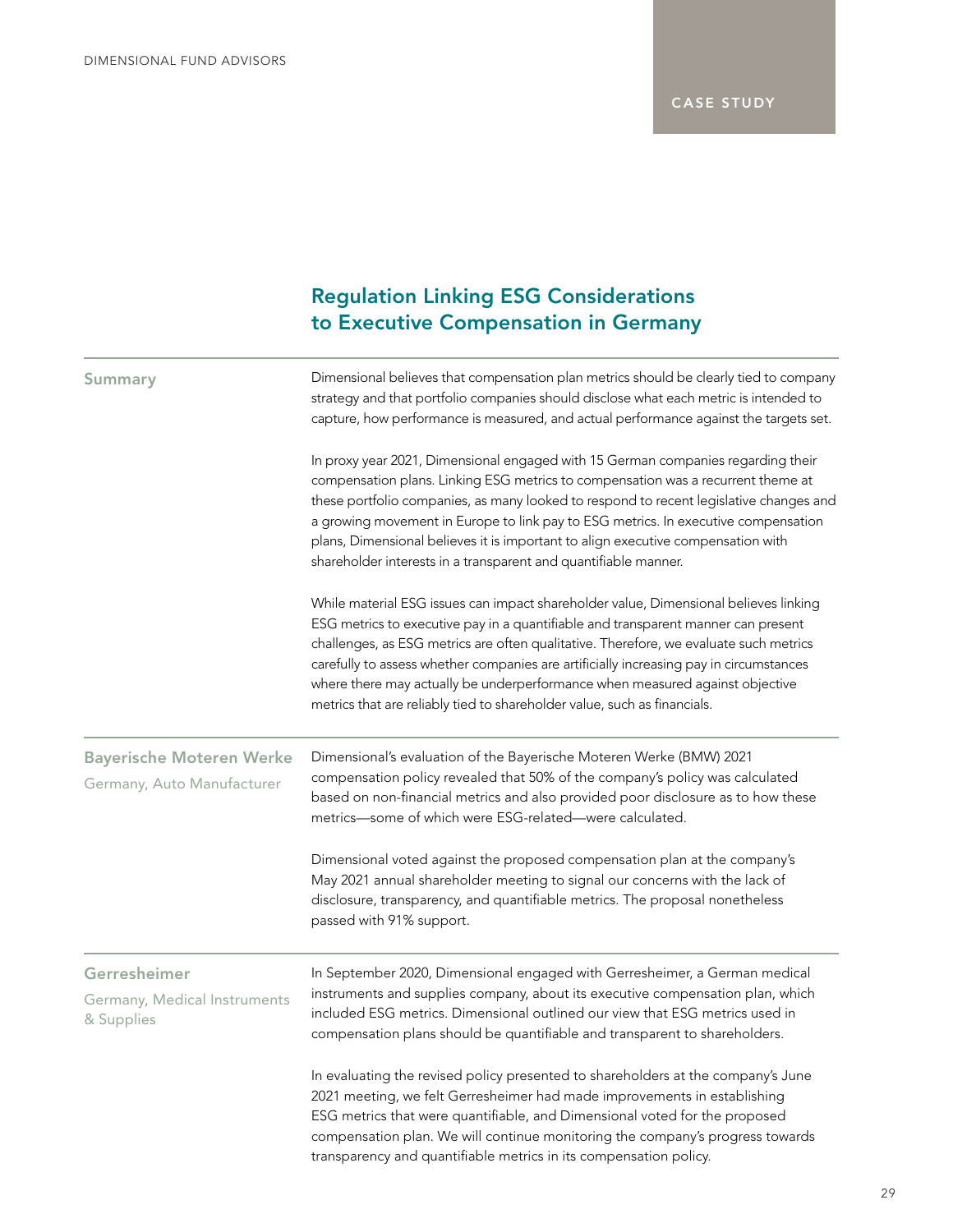# <span id="page-29-0"></span>Industry Participation and Public Policy Advocacy

Dimensional participates in industry groups to advocate for governance best practices across the industry. Additionally, we engage with regulators and policy makers to promote investor interests and well-functioning markets. Through these forums, we advocate for strong corporate governance practices and appropriate policy to facilitate efficient markets.

Industry Participation Groups

International Corporate Governance Network

Council of Institutional Investors

Investment Association

The Harvard Law School: Program of Institutional Investors

Investment Company Institute (including participation in Proxy Voting Group and ESG Working Group)

Task Force on Climate-related Financial Disclosures

Value Reporting Foundation (formerly Sustainability Accounting Standards Board)

Responsible Investment Association Australasia (RIAA)

## Stewardship Codes

As part of our commitment to encouraging strong governance, certain Dimensional entities are signatories to stewardship codes in Japan and the United Kingdom.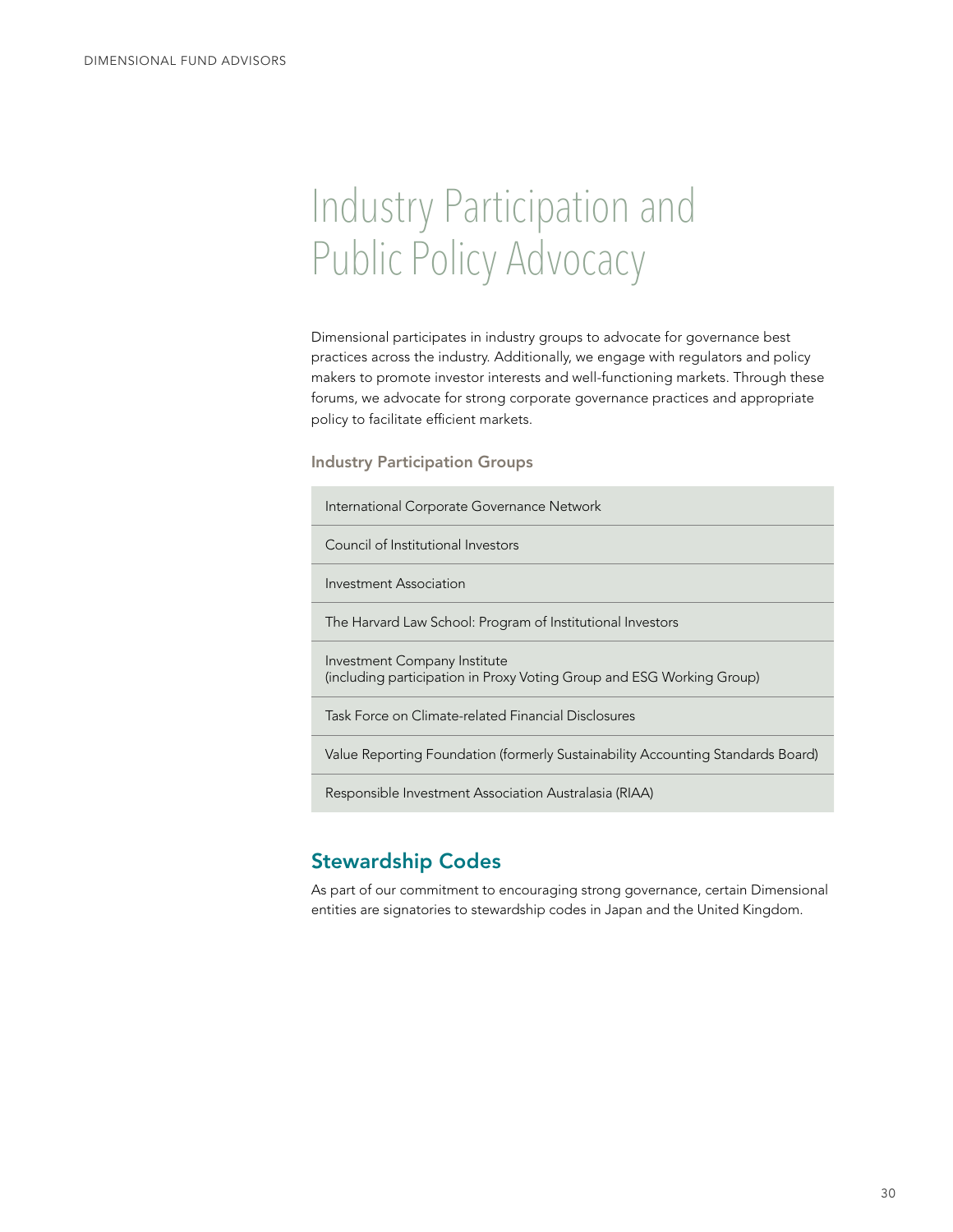# Public Policy Advocacy

## US SEC Climate Change Disclosures

Background **In March 2021**, the US Securities and Exchange Commission (SEC) called for public input on US public company climate change disclosures. Since then, SEC Chair Gary Gensler has stated that he has asked the SEC staff to develop a mandatory climate risk disclosure rule proposal.

Response **Example 3** Dimensional submitted a comment letter outlining our recommendations on how to enhance public company climate change disclosures in a way that considers both the costs and benefits to investors.

Read Dimensional's letter to the SEC *[here](https://www.sec.gov/comments/climate-disclosure/cll12-8907499-244229.pdf)*. Dimensional has consistently dedicated time and resources to understanding the latest climate science and recognizes that climate change has the potential to profoundly impact our environment and society.11 We believe that investors would benefit if public companies provided more consistent and reliable information about the material climate change risks that could impact their business. However, in determining whether to adopt new rules requiring climate risk disclosures, we think it is crucial that the SEC carefully considers whether the benefits to shareholders will outweigh the inevitable costs to public companies of complying with any new disclosure requirements, particularly when companies have differing exposure to climate risk. Disclosure costs can be high, and these costs are passed on to the company's investors, including funds and their shareholders. Our view is that the SEC should take a targeted approach and require disclosure of climate change information only where climate change is a material risk to the company's business.

To promote consistency, companies that do face material climate risks should be required to disclose a specific set of objective metrics—specifically Scope 1 and Scope 2 greenhouse gas (GHG) emissions—combined with narrative disclosure of the climate change risks faced by the company and how they are managed. We believe this targeted approach would provide investors with consistent and reliable information to help them evaluate the impact of climate change on a company's business and operations.

(continued)

<sup>11.</sup> See, for example, Joseph Chi, Mathieu Pellerin, and Jacobo Rodriguez, "*[The Economics of Climate Change](https://my.dimensional.com/xlink/uejYq7qS3DHfodXAdMomqiJgQMMbTcoD6KgU4HMzW_xc_SXWk2nYcfsZth98OqJWyDHFhZiRANCOmj4BJdvTYaMeOkkWC_s-NimKbL9d_SwKYPjRSwMYG7biY_ZnUXgfNZlpKJ8O9VCVp3FARzOoON6TIn7IfxhiK_X9kfizdDM1)*" (white paper, Dimensional Fund Advisors, 2020).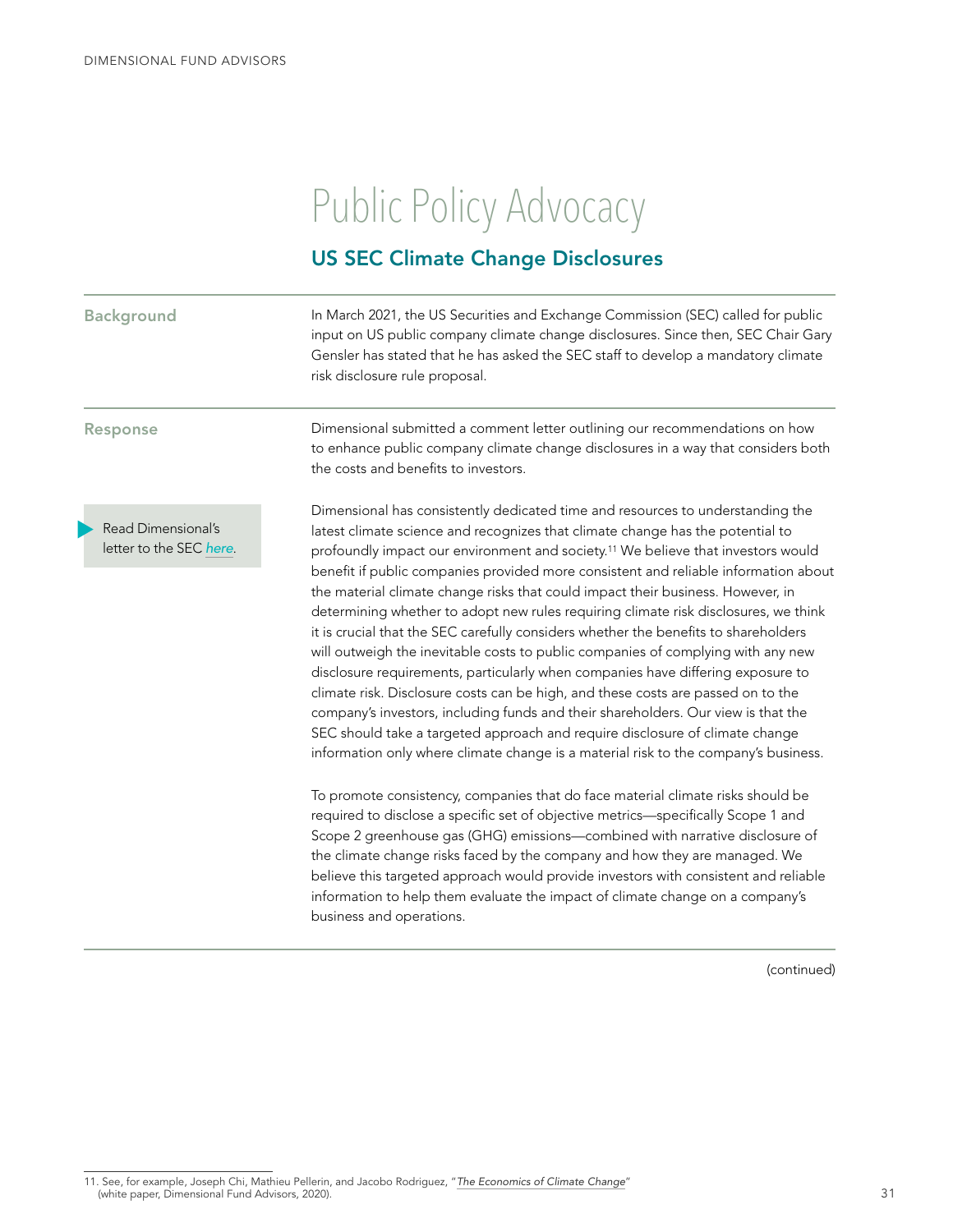### US SEC Climate Change Disclosures (continued)

Outcome **As of December 31, 2021, the SEC had not yet proposed rules requiring specific** climate change-related disclosures. In our commitment to productive regulatory evolution, Dimensional has and plans to continue to engage with government agencies, industry groups, and subject matter experts on climate change-related governance improvements.

#### Dimensional's Key Views on Climate Change Disclosures

- The SEC should carefully consider the costs of requiring all public companies to disclose climate change-related metrics and information.
- Only public companies that have determined that climate change is a material risk to their business should be required to include specific climate change disclosures.
- If climate change is a material risk to a public company's business, it should be required to disclose Scope 1 and Scope 2 GHG emissions and certain narrative descriptions.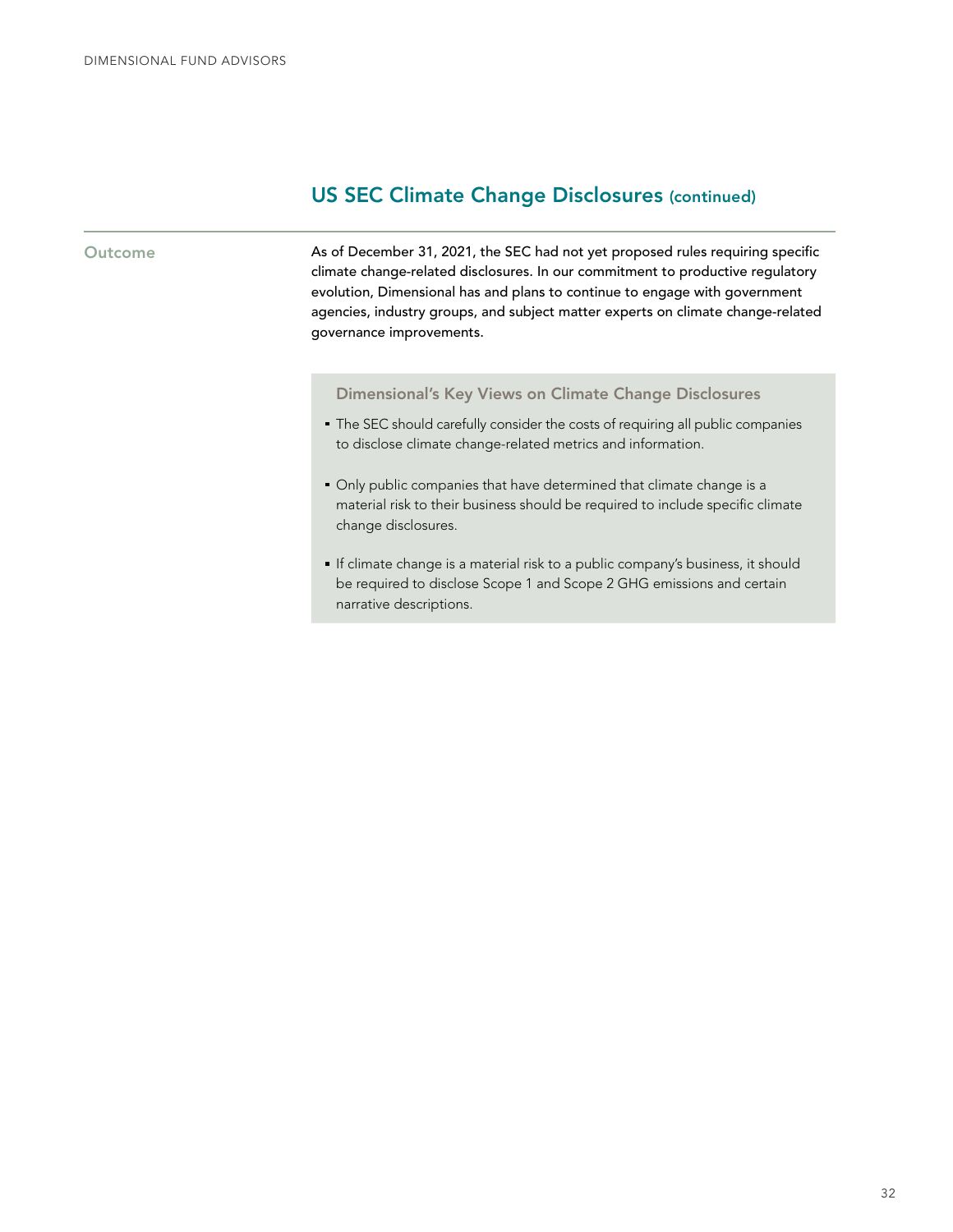## US Proxy Distribution Fee Schedule

Background **In December 2020, the New York Stock Exchange (NYSE)** filed with the US Securities and Exchange Commission (SEC) a proposed rule change to delete the maximum fee rates for forwarding proxy and other materials to beneficial owners. NYSE members that hold securities for beneficial owners in street name are required to deliver proxy and other disclosure materials to beneficial owners on behalf of issuers. Issuers reimburse NYSE members for the costs they incur in providing this service, and NYSE's fee schedule establishes the maximum rates at which a NYSE member may be reimbursed for such costs. Funds are almost always charged the maximum fee allowed, regardless of market cost, which the Investment Company Institute estimates cost fund shareholders millions of dollars per year.12

Response **EXEC 10** Dimensional wrote a comment letter to the SEC urging the SEC to reform the framework regulating fees that intermediaries charge funds for distributing fund materials to investors. We recommended that the SEC create a more market-driven and competitive landscape by permitting funds (rather than intermediaries) to select a vendor to deliver fund materials on their behalf. This would allow funds to negotiate prices directly with vendors, which would likely result in lower costs to shareholders.

Outcome In August 2021, the SEC issued an order disapproving the NYSE's proposed changes to the proxy distribution fee schedule, leaving the current structure in place. In its order, the SEC acknowledged that almost all comments urged comprehensive reform to the current reimbursement structure but noted that such reform was outside the scope of NYSE's proposed rule change.

<sup>12.</sup> The ICI estimates that changing the fee structure in line with their recommendation would save shareholders \$101 million in the first year and \$182 million annually thereafter in the letter from Paul Stevens, President and CEO, Investment Company Institute, to Brent J. Fields, Secretary, U.S. Securities and Exchange Commission, dated March 14, 2016, available at *https://www.sec.gov/comments/s7-08-15/s70815-581.pdf*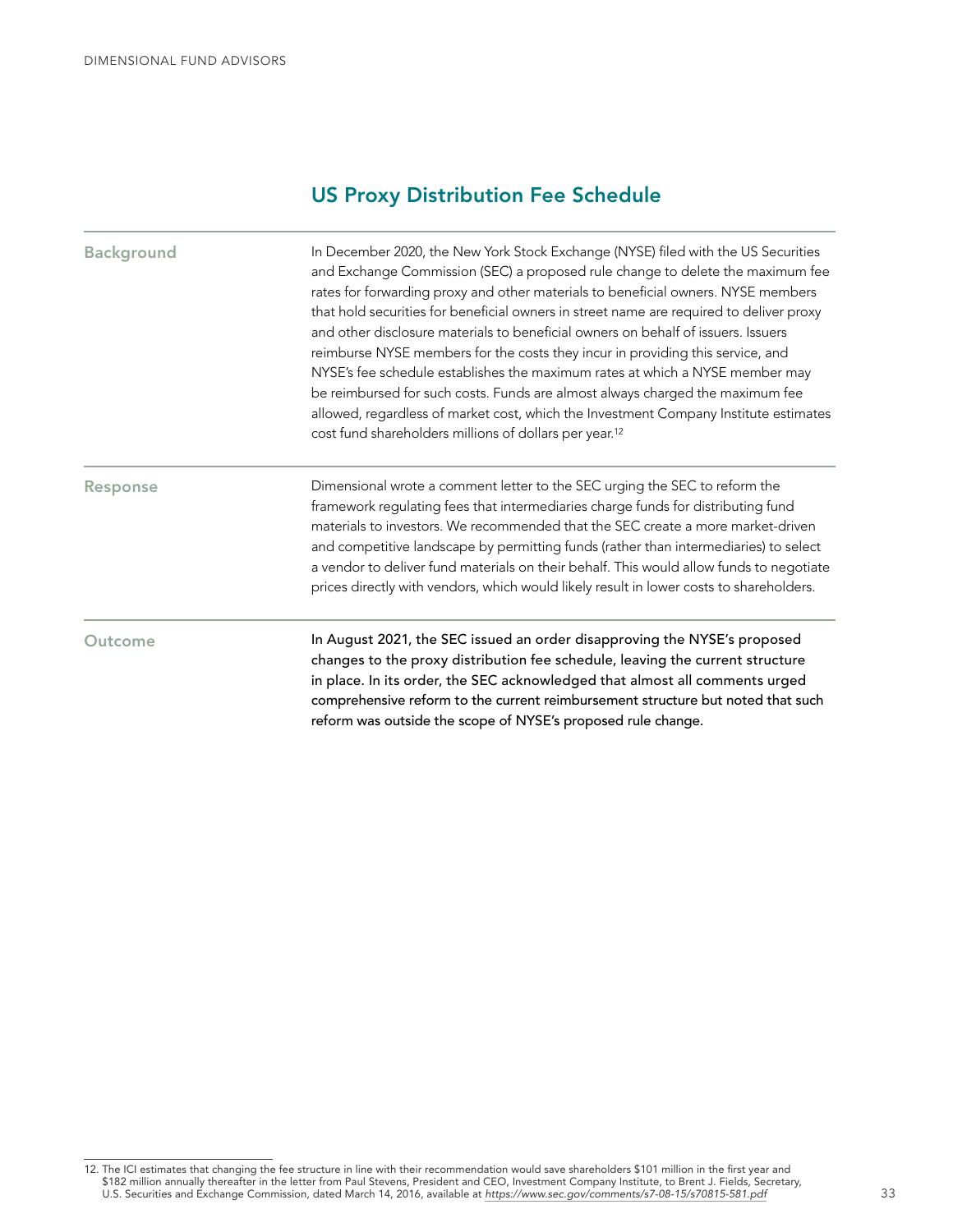## EU Sustainable Corporate Governance Consultation

| <b>Background</b> | In conjunction with the European Green Deal and its Communication on the<br>(COVID-19) Recovery Plan, the European Commission (EC) announced a call<br>for submissions related to sustainability in corporate governance, including<br>environmental, social, human, and economic sustainability.                                                                                                                                                                                                                                                                                                                                                   |
|-------------------|-----------------------------------------------------------------------------------------------------------------------------------------------------------------------------------------------------------------------------------------------------------------------------------------------------------------------------------------------------------------------------------------------------------------------------------------------------------------------------------------------------------------------------------------------------------------------------------------------------------------------------------------------------|
| Response          | Dimensional responded to the questionnaire, providing our opinions and relevant<br>research on the most effective ways to incorporate sustainability in corporate<br>governance. Dimensional agrees with many of the objectives of the United Nations<br>Sustainable Development Goals (UN SDGs) and supports effective, proportionate<br>regulation to support these goals. However, several academics have criticized the<br>study on sustainable corporate governance that has informed the approach of the EC,<br>citing a misplaced understanding of markets and actors as short-termists and a lack of<br>balanced research. <sup>13,14</sup> |
|                   | Dimensional advocates for corporate governance practices and structures that<br>promote long-term value creation alongside the short-term financial gains for<br>shareholders. However, board management has for years been tasked with balancing<br>these dual goals, and overly restrictive legislation can be harmful to both objectives.<br>We believe portfolio company boards should be incentivized to increase shareholder<br>value within ethical and legal bounds.                                                                                                                                                                        |
| Outcome           | As of December 31, 2021, the European Commission is still deliberating how to<br>develop regulation that effectively promotes sustainable corporate governance.                                                                                                                                                                                                                                                                                                                                                                                                                                                                                     |

<sup>13.</sup> Mark J. Roe, Holger Spamann, Jesse M. Fried, and Charles C. Y. Wang, "*[The European Commission's Sustainable Corporate Governance Report:](https://papers.ssrn.com/sol3/papers.cfm?abstract_id=3711652)  [A Critique](https://papers.ssrn.com/sol3/papers.cfm?abstract_id=3711652)*," European Corporate Governance Institute - Law Working Paper 553/2020, Harvard Public Law Working Paper No. 20-30, Yale Journal on Regulation Bulletin, 2020.

<sup>14. &</sup>quot;*[Response to the EU Commission Study on Sustainable Corporate Governance](https://alexedmans.com/wp-content/uploads/2020/10/European-Commission-Sustainable-Corporate-Governance.pdf)*," Professor Alex Edmans, London Business School, 2020.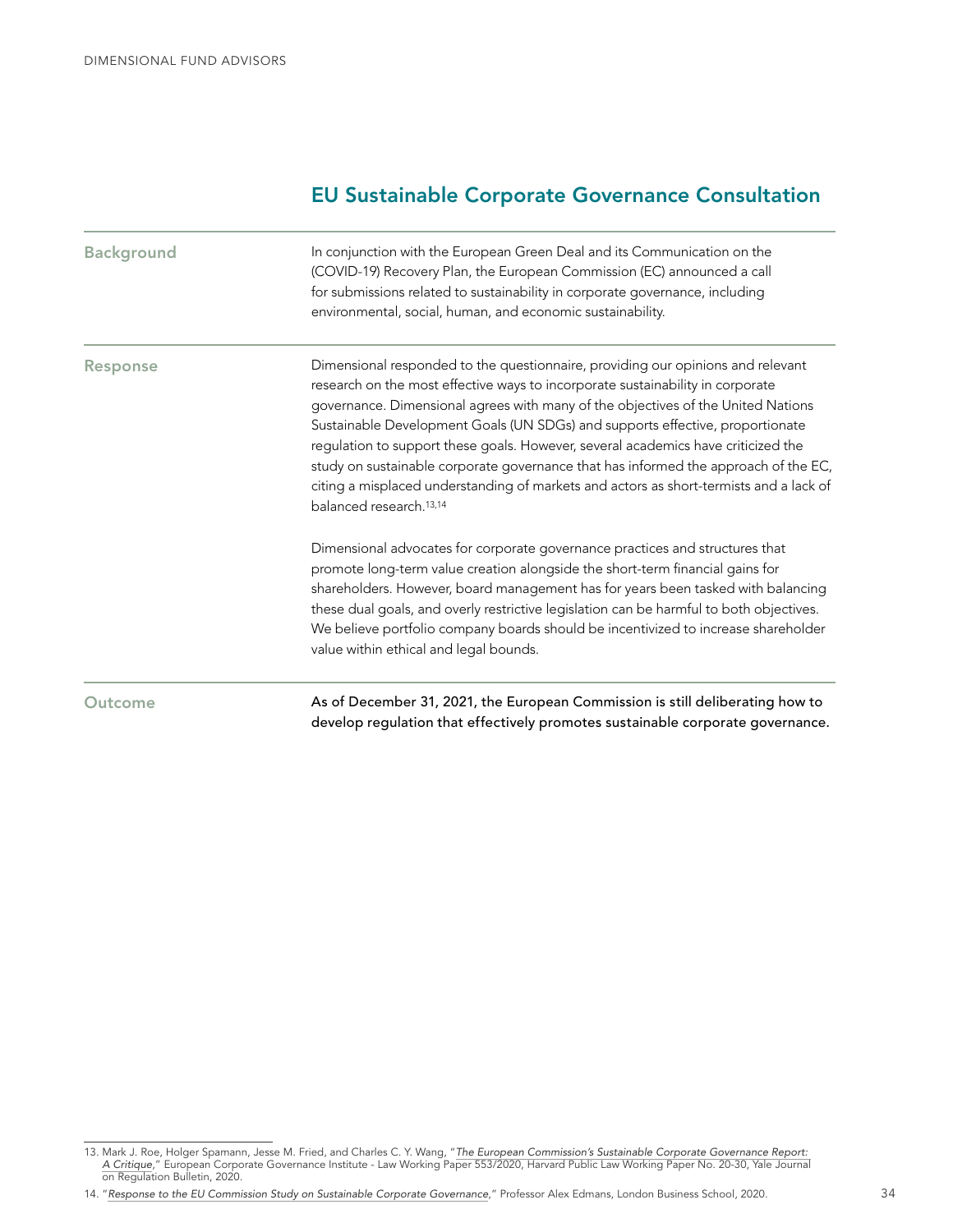## Australia Proxy Advice Reform

Background **In April 2021, the Australian Treasury published a consultation paper proposing** an option to mandate that proxy advisory firms release their research and voting recommendations to applicable firms five days ahead of distribution to their clients. The paper argued that these proposals could increase transparency, quality, and accuracy in proxy advisor publications. The new proposed regulations would impose a significant time burden on proxy advisors, which could limit their ability to develop timely and actionable insights and recommendations to their clients. Additionally, the current structure supports independence between proxy advisers and applicable companies, supporting impartial reports from advisors. The new proposed timeline could alter this relationship.

Response Dimensional made a submission to the Australian Treasury stating our opposition to the proposal to require proxy advisors to provide their advice to the relevant issuer five days before it is provided to the client, as this could ultimately harm shareholders. In our view, the proposed requirement could risk proxy advisors losing their independence, will cause delays in investors receiving reports from proxy advisors, and will increase costs to shareholders. Moreover, the impact on time frames could lead to less informed or uninformed voting.

Outcome **In December 2021, the Treasury issued final regulations on the Greater** Transparency of Proxy Advice. The final rules require proxy advisory firms to provide their advice to the relevant issuer on the same day that reports are provided to clients, rather than five days in advance as originally proposed.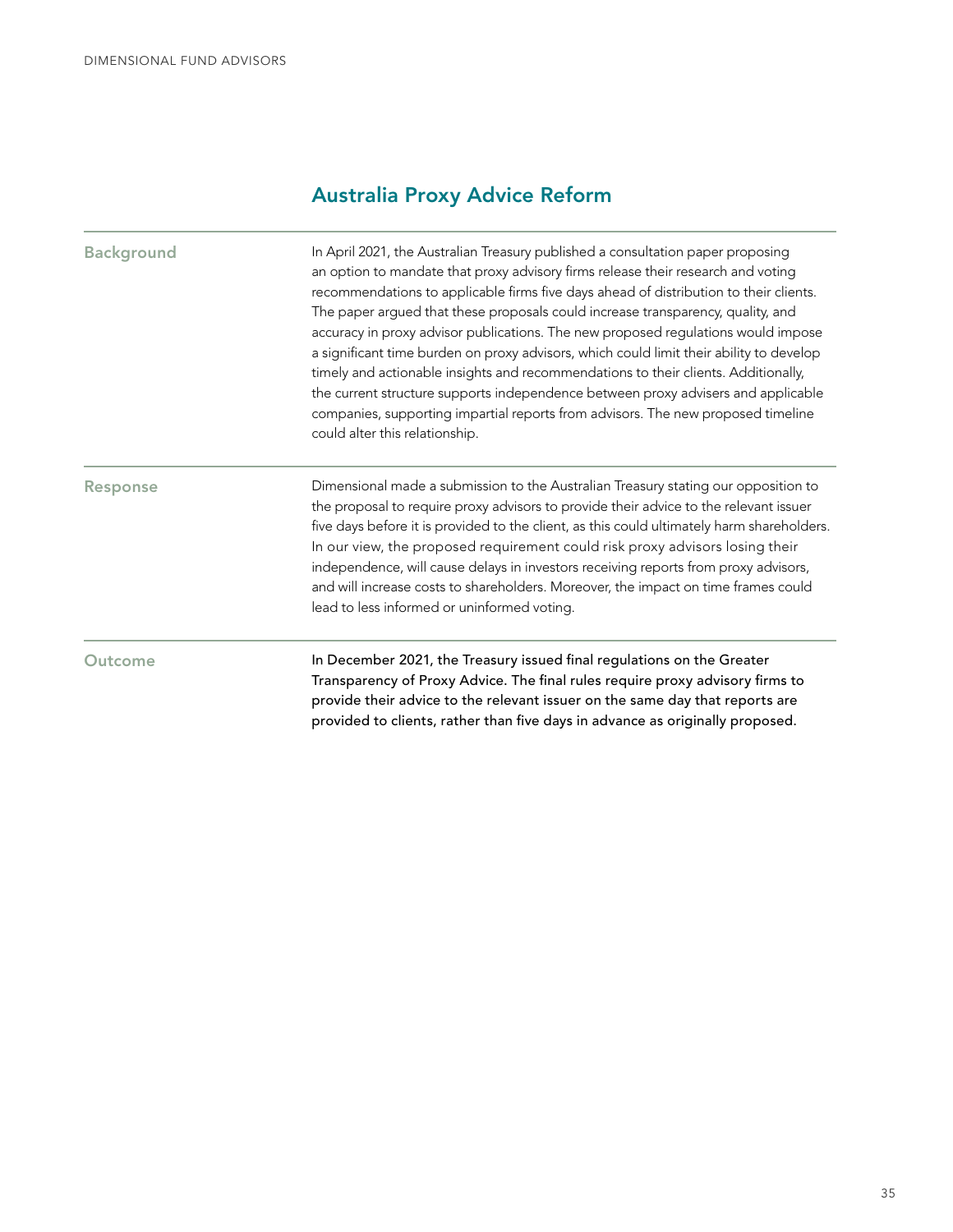# <span id="page-35-0"></span>Appendix: Portfolio Companies Engaged in 2021

### Dimensional conducted at least one engagement with each of the following global portfolio companies during proxy year 2021.

#### Company Name

AAR Corp. Aareal Bank AC Energy Corp. Activision Blizzard Inc Acuity Brands, Inc. Adecco Group AG Adient plc Adtalem Global Education ADVA Optical Networking SE Adverum Biotechnologies, Inc. AECOM Aegean Airlines SA Aena S.M.E. SA Affiliated Managers Group, Inc. AGCO Corp. AGL Energy Limited Air Transport Services Group, Inc. Alaska Air Group Inc Albemarle Corporation Alexandria Real Estate Equities, Inc. Alexion Pharmaceuticals, Inc. Allegheny Technologies Inc Allegiant Travel Co Allreal Holding AG Alphabet Inc. Alps Alpine Co., Ltd. alstria office REIT-AG Alten SA Altria Group, Inc. Amazon.com, Inc. Ambac Financial Group Inc

Ambarella, Inc. American Express Co American International Group Inc American Outdoor Brands, Inc. America's Car-Mart, Inc. AmerisourceBergen Corporation AMMB Holdings Bhd. AMP Ltd Ampol Ltd Anglo American Plc Anglo Pacific Group Plc AngloGold Ashanti Ltd Ansell Limited Apache Corporation Apartment Investment Management Co. Aperam SA Apogee Enterprises, Inc. Apple Inc Applied Optoelectronics Inc. ARB Corp Ltd ArcelorMittal SA Archrock, Inc. Argo Group International Holdings, Ltd. Aristocrat Leisure Limited Armstrong Flooring Inc. Arrow Electronics, Inc. Aryzta AG Associated Banc-Corp Assurant Inc Atara Biotherapeutics, Inc

Atlas Air Worldwide Holdings Inc Atos SE Atsugi Co., Ltd. Aurubis AG Aviva Plc BancFirst Corporation Bank of America Corp Bank of Marin Bancorp Bank of Queensland Ltd Barnes & Noble Education Inc Bauer AG Bayerische Motoren Werke AG BE Semiconductor Industries NV Bed Bath & Beyond Inc. BHP Group Limited BJ's Wholesale Club Holdings Inc Blackbaud, Inc. Blucora, Inc. Bluescope Steel Limited Boliden AB Boohoo Group PLC Booking Holdings Inc Boral Ltd Bouygues SA Brenntag AG Brickworks Limited The Brink's Company Brooks Automation, Inc. Bucher Industries AG Bunge Limited Business First Bancshares, Inc.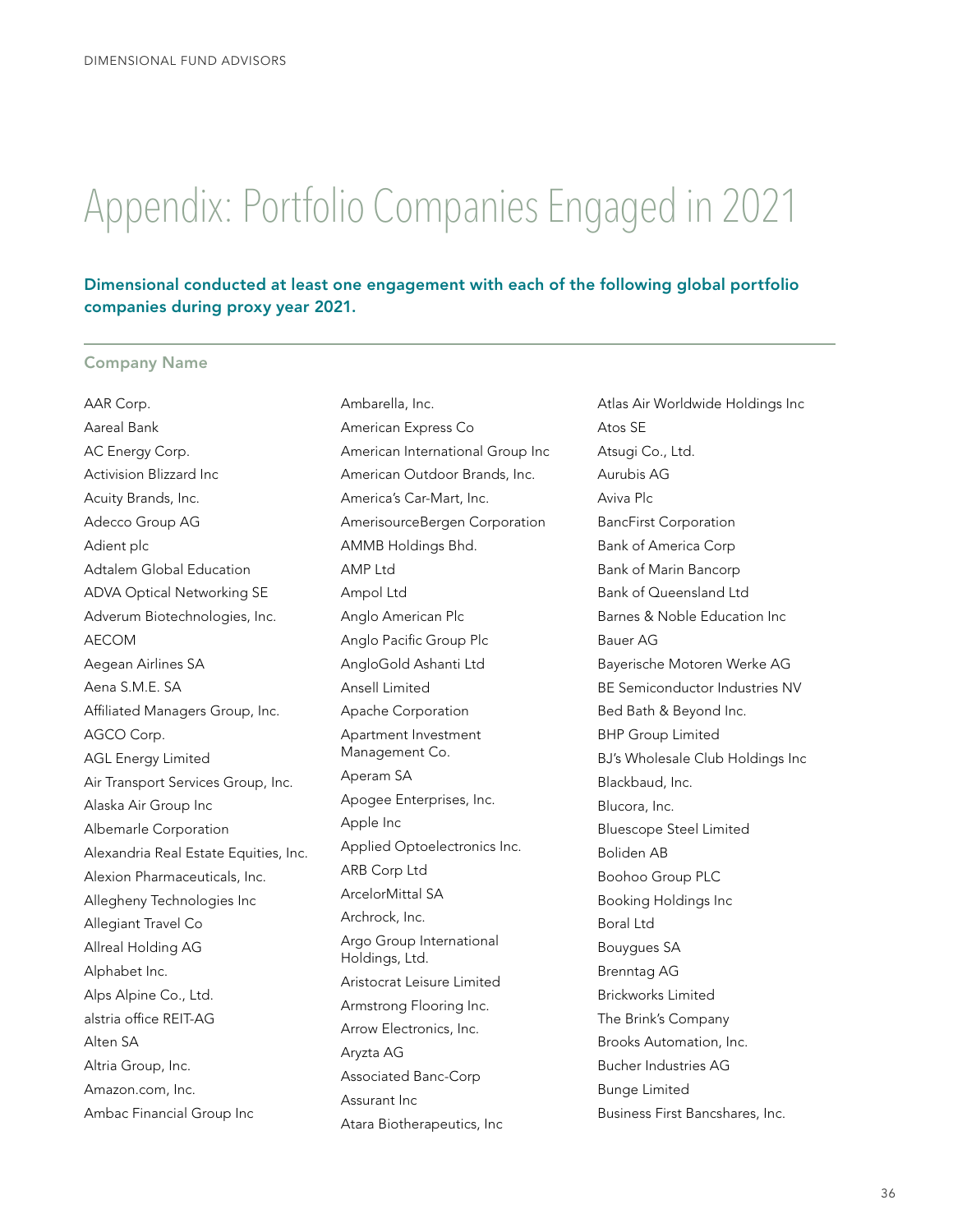Cabot Oil & Gas Corporation Canadian Pacific Railway Limited Cardinal Health Inc Cars.com Inc CCR SA Centerra Gold Inc. CenturyLink Inc CF Industries Holdings, Inc. Chevron Corp The Children's Place Chimerix, Inc. The Chugoku Electric Power Co., Inc. Cineworld Group PLC Citigroup Inc Clarkson PLC Cleanaway Waste Management Cleveland-Cliffs Inc CNB Financial Corp/PA CNO Financial Group Inc CNX Resources Corporation Coats Group Plc Coeur Mining Inc Coface SA Coles Group Ltd. Collins Foods Limited Comcast Corp Commercial Metals Co Community Bank System, Inc. CommVault Systems Inc Compagnie Financiere Richemont SA CoreLogic, Inc. CORESTATE Capital Holding SA Cornerstone OnDemand, Inc. Covestro AG Covivio SA Cowen, Inc. Cracker Barrel Old Country Store Inc Credit Acceptance Corporation Cromwell Property Group

Crown Resorts Ltd CSG Systems International, Inc. Cubic Corp CVS Health Corp Daelim Industrial Co., Ltd. DAI-ICHI LIFE HOLDINGS Daimler AG Daio Paper Corp The Daito Bank, Ltd. Daishi Hokuetsu Financial Group DaVita Inc Delek US Holdings, Inc. Delta Air Lines, Inc. Denki Kogyo Co Ltd Deutsche Pfandbriefbank AG DEUTZ AG Devon Energy Corporation Dexus Dicker Data Ltd DNO ASA Domtar Corp dormakaba Holding AG Douglas Emmett Inc Dover Corp DRDGOLD Ltd. Dufry AG Duke Energy Corporation DuPont de Nemours, Inc. DXC Technology Co. DXP Enterprises, Inc Eagers Automotive Ltd Eagle Bancorp Inc Eagle Pharmaceuticals Inc/DE Eastman Chemical Company Ebix, Inc. eHealth, Inc. Elementis Plc Elf Beauty, Inc. Empire State Realty Trust Inc Endo International PLC

ENEOS Holdings, Inc. Ennis, Inc. Enplas Corp Euronext NV Evolent Health, Inc. Exterran Corp Extra Space Storage Inc. ExxonMobil Corporation First American Financial Corporation First Financial Corporation First Hawaiian, Inc. First Pacific Co. First Solar, Inc. First United Corporation Firstgroup PLC Fleetwood Corporation Ltd FNB Corp/PA Foot Locker, Inc. Fortescue Metals Group Fourlis Holdings SA Frasers Group Plc freenet AG FreightCar America, Inc. Frontdoor, Inc. Fuchs Petrolub SE Fujitec Co., Ltd. Gamesys Group Plc Gannett Co., Inc. The Gap Inc. General Motors Co GEO Group, Inc. Georg Fischer AG German American Bancorp, Inc Gerresheimer AG GFT Technologies SE G-III Apparel Group, Ltd. Gilead Sciences Inc Glanbia Plc Glencore Plc Globant SA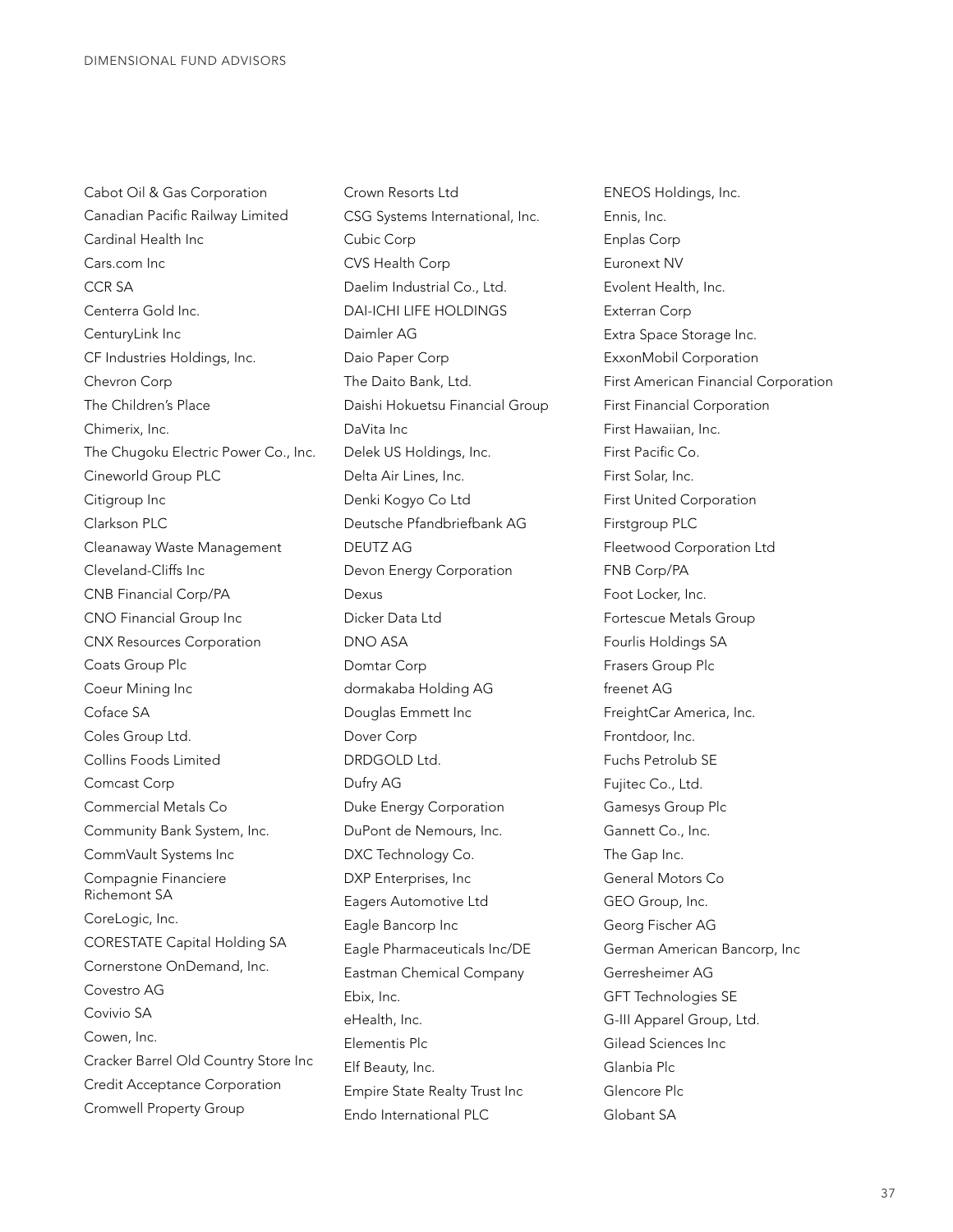Goldman Sachs Group Inc/The Goodman Group Goodyear Tire & Rubber Co/The GR Sarantis SA Grafton Group PLC Great Eastern Shipping Co. Ltd. Grupo Mexico S.A.B. de C.V. Hanesbrands Hanmi Financial Corporation Harley-Davidson, Inc. Hawaiian Holdings Inc. Hazama Ando Corp Hecla Mining Company Heiwa Real Estate Co., Ltd. Helios Technologies, Inc. Henry Boot PLC Heritage Commerce Corp Heritage Insurance Holdings, Inc. Hewlett Packard Enterprise Company Hitachi Transport System, Ltd. Hitachi Zosen Corp Hochschild Mining PLC Host Hotels & Resorts, Inc. Howmet Aerospace, Inc. HSBC Holdings Plc Hubbell Incorporated Hunting PLC Iberdrola SA ICF International, Inc Iino Kaiun Kaisha Ltd Imdex Ltd Implenia AG Indivior Plc INDUS Realty Trust, Inc. INTAGE HOLDINGS, Inc. Intellia Therapeutics, Inc. International Seaways, Inc Intertek Group Plc Invacare Corp

Invesco Ltd. IPG Photonics Corporation Italmobiliare SpA JBS SA Jefferies Financial Group Inc. JFE Holdings, Inc. John Menzies Plc Johnson & Johnson Johnson Matthey Plc JPMorgan Chase & Co Kaiser Aluminum Corp Keihanshin Building Co., Ltd. Kemira Oyj Kenedix Inc. Kennedy-Wilson Holdings Inc Kilroy Realty Corp Kimco Realty Corp Kingspan Group Plc Kogan.com Limited Korean Air Lines Co., Ltd. KPMG The Kraft Heinz Company The Kroger Co. Kura Oncology, Inc. KVH Industries, Inc. L.B. Foster Co. Lam Research Corporation Lanxess AG Laredo Petroleum Inc La-Z-Boy Inc LCI Industries Lear Corporation LeMaitre Vascular, Inc LendingClub Corp. Lenzing AG Leopalace21 Corp Lifetime Brands, Inc. Ligand Pharmaceuticals Incorporated Lincoln National Corp

LiveRamp Holdings, Inc. Lloyds Banking Group PLC Lockheed Martin Corporation Lopez Holdings Corporation Macmahon Holdings Limited Maeda Corp. Manitex International, Inc Manitowoc Company, Inc. Marudai Food Co., Ltd. Matson, Inc. McKesson Corp MEDNAX, Inc. Medpace Holdings, Inc Meggitt PLC Mercantile Bank Corporation Mersen SA Meta Financial Group Inc Micron Technology Inc The Middleby Corporation Mitsui-Soko Holdings Co., Ltd. Miyakoshi Holdings, Inc. MLP SE Mondelez International Inc Moodys Corporation Morgan Advanced Materials PLC Morgan Stanley The Mosaic Company Movado Group Inc Myer Holdings Ltd. N Brown Group Plc Nabors Industries Ltd. National Australia Bank Ltd National Express Group PLC Natural Gas Services Group, Inc. Nestle SA New York Community Bancorp, Inc Newmark Group, Inc Newpark Resources Inc News Corporation Nexity SA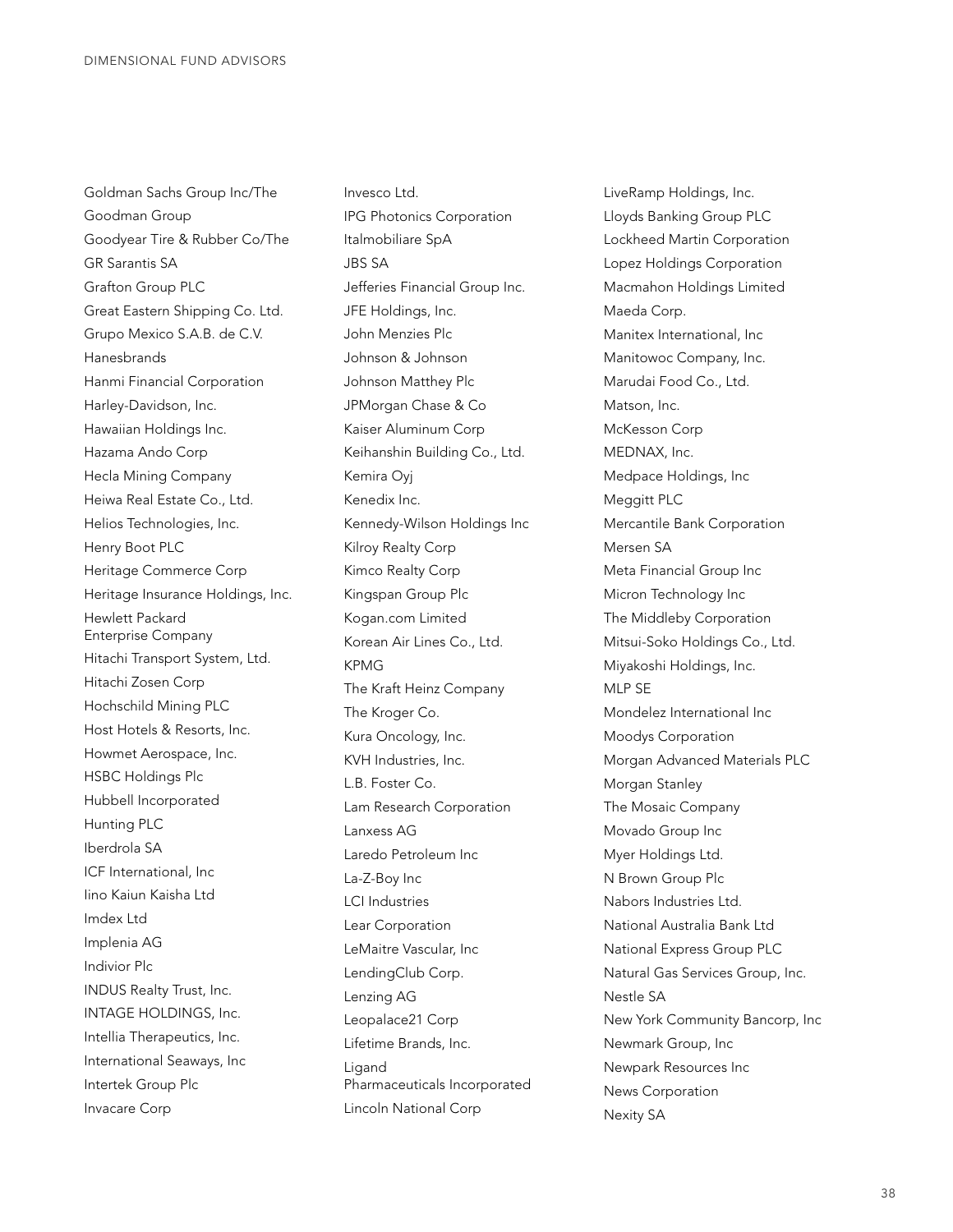Nexstar Media Group Inc NextDC Ltd NexTier Oilfield Solutions, Inc. Nielsen Holdings Plc Nippon Chemi-Con Corp Nippon Yakin Kogyo Co., Ltd. Nippon Yusen KK The Nisshin OilliO Group, Ltd. Nomura Holdings Inc Nordex SE Northwest Pipe Company NOW Inc Nuance Communications Inc Occidental Petroleum Corp Oceaneering International, Inc. The ODP Corp OFG Bancorp Oil Search Ltd Old Mutual Ltd. Old Republic International Corporation Olympic Steel, Inc. OneSpan Inc Ontex Group NV Opiant Pharmaceuticals, Inc. Oracle Corp O'Reilly Automotive, Inc. Orica Ltd Orient Cement Ltd. Origin Energy Limited Orrstown Financial Services, Inc. Ozu Corp. PACCAR Inc Park Aerospace Corp. Park Hotels & Resorts, Inc Patterson-UTI Energy, Inc. PBF Energy, Inc. PDC Energy Inc Peabody Energy Corporation

Peapack-Gladstone Financial Corporation Penns Woods Bancorp, Inc. Perenti Global Limited Petra Diamonds Ltd Pfizer Inc Phillips 66 Piper Jaffray Cos Piraeus Port Authority SA Plexus Corp POSCO International Corp. Precision Drilling Corporation Premier Oil PLC Procter & Gamble Co/The Prologis, Inc. QAD Inc. QBE Ltd QTS Realty Trust, Inc. Quadient SA QUALCOMM Inc Quanta Services, Inc Qurate Retail, Inc. Radiant Logistics, Inc RadNet, Inc. Ralph Lauren Corp Range Resources Corp Rayonier Advanced Materials Inc RCI Hospitality Holdings, Inc. Realogy Holdings Corp Regions Financial Corp Rent-A-Center, Inc. Republic Services Inc Rheinmetall AG Ricoh Company, Ltd. Rio Tinto Limited Rio Tinto Plc Royal Caribbean Group RPT Realty Ruth's Hospitality Group Inc Ryosan Co Ltd

Sabana Shari'ah Compliant Industrial REIT Sacyr SA Safety Insurance Group, Inc SAF-HOLLAND SE Sanderson Farms, Inc. Sanmina Corp Sasol Ltd. Schnitzer Steel Industries Inc Scor SE SeaWorld Entertainment Inc Sekisui House, Ltd. Seven West Media Limited Severn Trent Plc Shibaura Machine Co., Ltd. Shinhan Financial Group Co., Ltd. Shoe Carnival Signature Bank/New York NY Simon Property Group Inc Skyworks Solutions Inc Sojitz Corp. Sonic Automotive, Inc. South32 Ltd Southside Bancshares, Inc Southwestern Energy Co Spectrum Brands Holdings, Inc. Spirit Realty Capital, Inc Standard Bank Group Ltd. The Star Entertainment Group Limited Steadfast Group Ltd Sterling Bancorp STORE Capital Corp Stratus Properties Inc Sumitomo Corp. Summit Materials, Inc. SunRun Inc. Superdry Plc Superior Industries International, Inc. Synalloy Corporation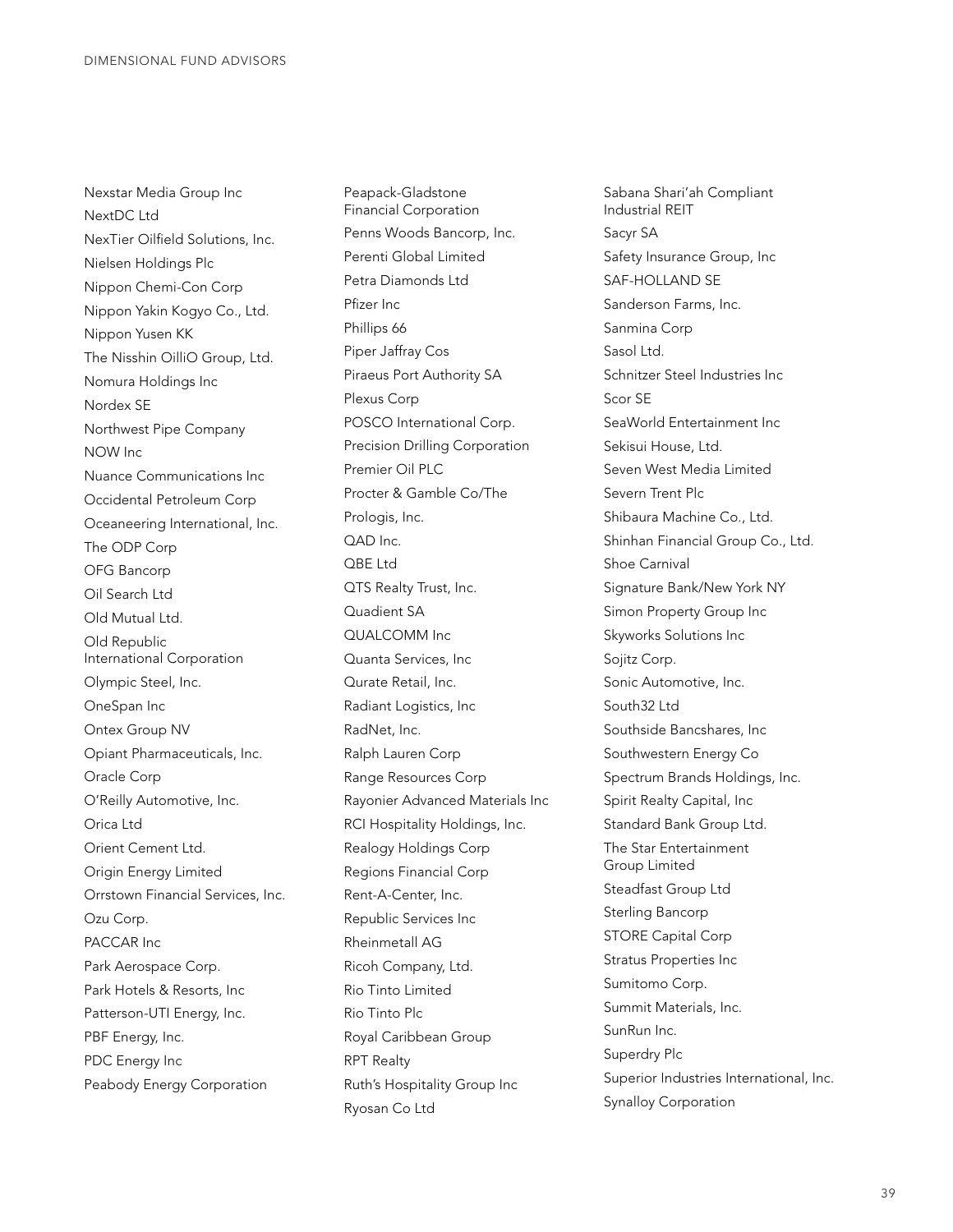SYNNEX Corporation Synthomer Plc Tabcorp Holdings Ltd TAG Immobilien AG Taiwan Cement Corp Taiyo Holdings Co Ltd Tanger Factory Outlet Centers, Inc. Targa Resources Corp Teijin Ltd TENMA Corp. Tesla, Inc. TESSCO Technologies Incorporated Textron Inc Thomson Reuters Corporation Titan International, Inc. Toll Brothers Inc Toshiba Corp. Total SE Toyo Construction Co., Ltd. TransAct Technologies Incorporated Tredegar Corporation Tronox Ltd TrueCar, Inc. Tullow Oil Plc Turquoise Hill Resources Ltd. Tyson Foods, Inc.

U.S. Silica Holdings, Inc. UDR Inc Unibail-Rodamco-Westfield SE Uniden Holdings Corp. Unieuro SpA Unilever Plc Union Pacific Corporation Unipol Gruppo SpA United Airlines Holdings, Inc. United Natural Foods Inc United Therapeutics Corp Universal Insurance Holdings Inc Upland Software, Inc. Urban Outfitters, Inc. Vale SA Valley National Bancorp Venator Materials Plc ViaSat Inc Vicat SA Victrex Plc Virtusa Corp Visa Inc. Vornado Realty Trust Walt Disney Co/The Waterstone Financial Wells Fargo & Co

Wendy's Wesfarmers Ltd West Bancorporation, Inc. Western Digital Corp Westwood Holdings Group, Inc White Mountains Insurance Group Ltd Whitehaven Coal Limited Whitestone REIT Wienerberger AG Williams-Sonoma Inc Woori Financial Group Inc. WW International, Inc. Xencor, Inc. Xerox Holdings Corporation XPO Logistics, Inc. Yamatane Corp. Yelp Inc. Yokohama Reito Co., Ltd. Yorozu Corp. Yum China Holdings Inc. Yum! Brands, Inc. Zebra Technologies Corporation Zovio, Inc. Zynga Inc.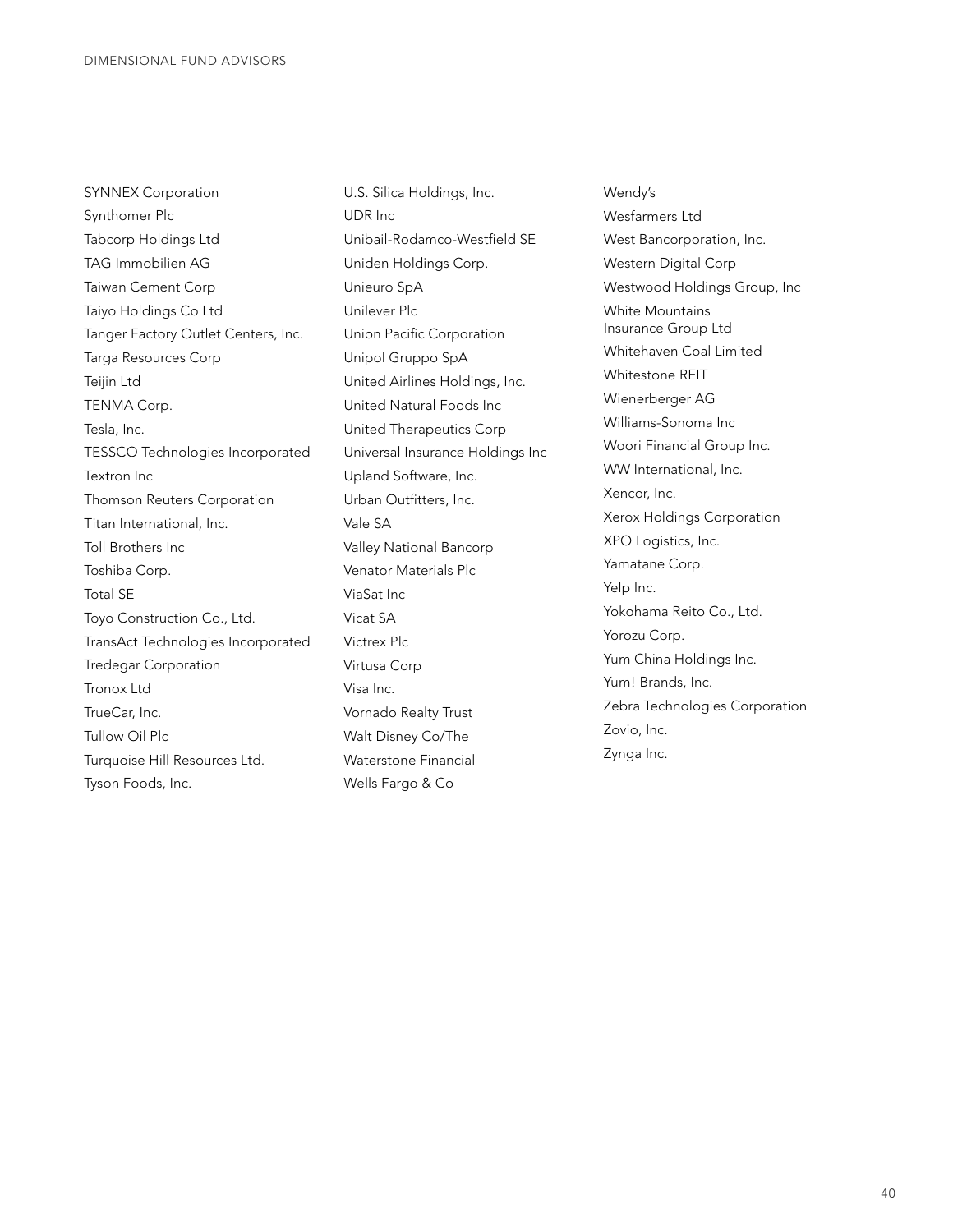The information in this document is provided in good faith without any warranty and is intended for the recipient's background information only. It does not constitute investment advice, recommendation, or an offer of any services or products for sale and is not intended to provide a sufficient basis on which to make an investment decision. It is the responsibility of any persons wishing to make a purchase to inform themselves of and observe all applicable laws and regulations. Unauthorized copying, reproducing, duplicating, or transmitting of this document are strictly prohibited. Dimensional accepts no responsibility for loss arising from the use of the information contained herein.

UNITED STATES: Dimensional Fund Advisors LP is an investment advisor registered with the Securities and Exchange Commission.

CANADA: This document is not intended for Quebec residents.

These materials have been prepared by Dimensional Fund Advisors Canada ULC. Commissions, trailing commissions, management fees, and expenses all may be associated with mutual fund investments. Please read the prospectus before investing. Mutual funds are not guaranteed, their values change frequently, and past performance may not be repeated.

AUSTRALIA and NEW ZEALAND: This material is issued by DFA Australia Limited (AFS Licence No. 238093, ABN 46 065 937 671). This material is provided for information only. No account has been taken of the objectives, financial situation or needs of any particular person. Accordingly, to the extent this material constitutes general financial product advice, investors should, before acting on the advice, consider the appropriateness of the advice, having regard to the investor's objectives, financial situation and needs. Any opinions expressed in this material reflect our judgement at the date of publication and are subject to change.

JAPAN: Provided for institutional investors only. This document is deemed to be issued by Dimensional Japan Ltd., which is requlated by the Financial Services Agency of Japan and is registered as a Financial Instruments Firm conducting Investment Management Business and Investment Advisory and Agency Business. This material is solely for informational purposes only and shall not constitute an offer to sell or the solicitation to buy securities or enter into investment advisory contracts. The material in this article and any content contained herein may not be reproduced, copied, modified, transferred, disclosed, or used in any way not expressly permitted by Dimensional Japan Ltd. in writing. All expressions of opinion are subject to change without notice.

Dimensional Japan Ltd. Director of Kanto Local Financial Bureau (FIBO) No. 2683 Membership: Japan Investment Advisers Association

#### WHERE ISSUED BY DIMENSIONAL IRELAND LIMITED OR DIMENSIONAL FUND ADVISORS LTD.

Neither Dimensional Ireland Limited (DIL) nor Dimensional Fund Advisors Ltd. (DFAL), as applicable (each an "Issuing Entity," as the context requires), give financial advice. You are responsible for deciding whether an investment is suitable for your personal circumstances, and we recommend that a financial adviser helps you with that decision.

#### WHERE ISSUED BY DIMENSIONAL IRELAND LIMITED

Issued by Dimensional Ireland Limited (DIL), with registered office 10 Earlsfort Terrace, Dublin 2, D02 T380, Ireland. DIL is regulated by the Central Bank of Ireland (Registration No. C185067). Information and opinions presented in this material have been obtained or derived from sources believed by DIL to be reliable, and DIL has reasonable grounds to believe that all factual information herein is true as at the date of this document.

DIL issues information and materials in English and may also issue information and materials in certain other languages. The recipient's continued acceptance of information and materials from DIL will constitute the recipient's consent to be provided with such information and materials, where relevant, in more than one language.

#### WHERE ISSUED BY DIMENSIONAL FUND ADVISORS LTD.

Issued by Dimensional Fund Advisors Ltd. (DFAL), 20 Triton Street, Regent's Place, London, NW1 3BF. DFAL is authorised and regulated by the Financial Conduct Authority (FCA). Information and opinions presented in this material have been obtained or derived from sources believed by DFAL to be reliable, and DFAL has reasonable grounds to believe that all factual information herein is true as at the date of this document.

DFAL issues information and materials in English and may also issue information and materials in certain other languages. The recipient's continued acceptance of information and materials from DFAL will constitute the recipient's consent to be provided with such information and materials, where relevant, in more than one language.

NOTICE TO INVESTORS IN SWITZERLAND: This is advertising material.